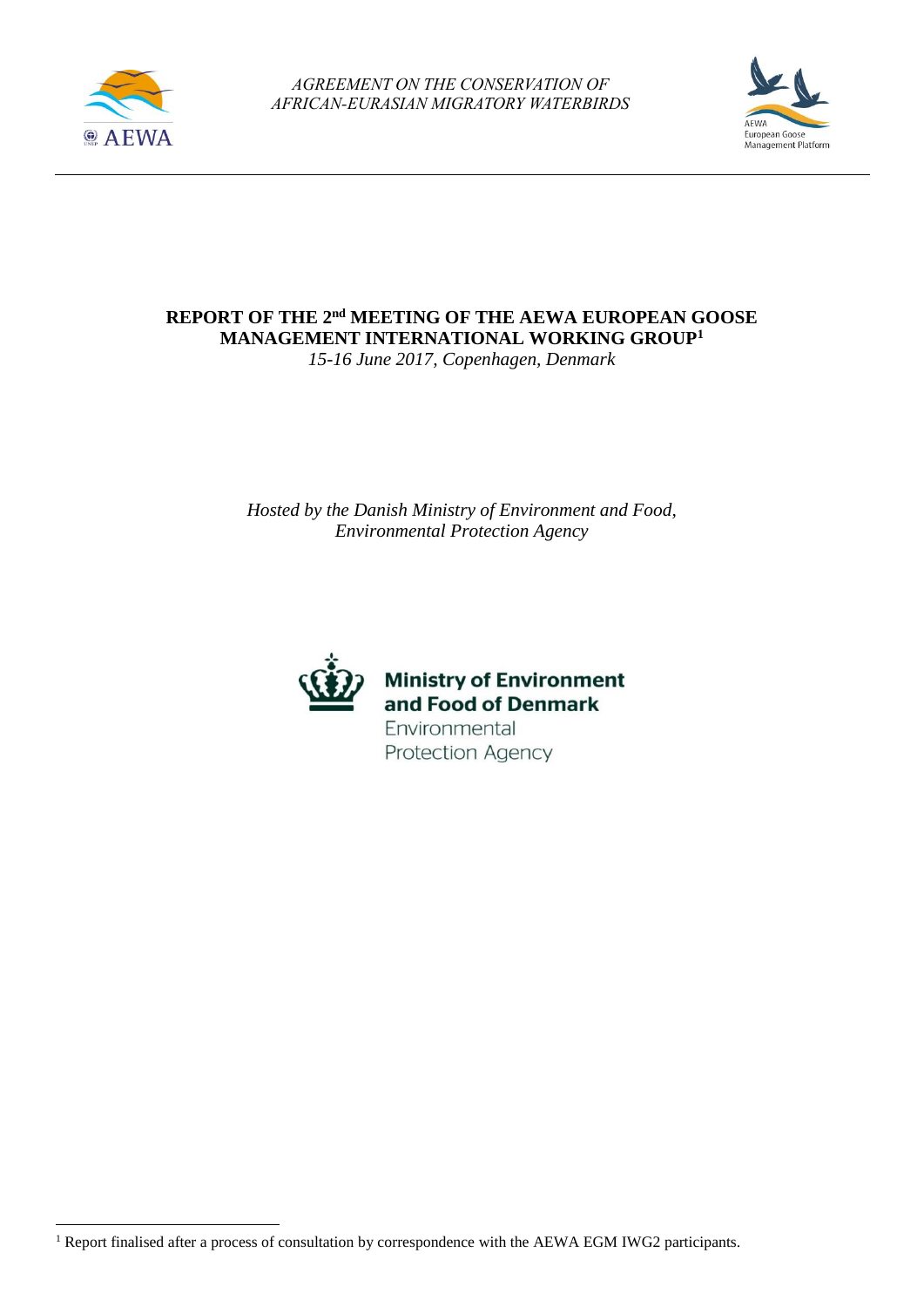# EGM IWG2 DECISIONS AND ACTIONS

|                | <b>AGENDA ITEM</b>                                        | <b>DECISION</b>                                     | <b>ACTION</b>                                    |
|----------------|-----------------------------------------------------------|-----------------------------------------------------|--------------------------------------------------|
| Agenda item 2. | <b>Adoption of agenda</b>                                 | The agenda (document AEWA/EGM IWG 2.2               |                                                  |
|                |                                                           | Rev.1) was adopted with no comments.                |                                                  |
| Agenda item 3. | <b>Admission of permanent observers</b>                   | The individual experts were admitted to the EGM     |                                                  |
|                | and individual expert observers                           | IWG2 and the organisations present were all         |                                                  |
|                |                                                           | approved by the Meeting as permanent observer       |                                                  |
|                |                                                           | organisations to the EGM IWG.                       |                                                  |
| Agenda item 5. | Guidance on the composition, role and                     | Document EGM IWG 2.3 - EGM IWG Guidance on          |                                                  |
|                | responsibilities of national delegations                  | the Composition, Role and Responsibilities of       |                                                  |
|                |                                                           | National Delegates was adopted by the Meeting       |                                                  |
|                |                                                           | with the inclusion of the amendments submitted by   |                                                  |
|                |                                                           | the United Kingdom and Sweden (see Appendix 1).     |                                                  |
| Agenda item 6. | <b>EGM IWG Task Forces</b>                                | Both the generic and Agriculture Task Force Terms   | The Secretariat would take the lead and invite   |
|                |                                                           | of Reference were adopted with the incorporation of | the designation of representatives for the Pink- |
|                |                                                           | changes (see Appendices 2 and 3 respectively).      | footed and Taiga Bean Goose Task Forces. The     |
|                |                                                           |                                                     | Secretariat will identify a coordinator for the  |
|                |                                                           |                                                     | Agriculture TF and its work will be launched.    |
| Agenda item 7. | Project concepts - legal regulations and<br>communication |                                                     |                                                  |
|                |                                                           |                                                     |                                                  |
|                | 1. Review of harvest-related legal                        |                                                     | The Secretariat should commission the            |
|                | regulations in the EGMP Range States                      |                                                     | production of relevant model legislation which   |
|                |                                                           |                                                     | would be an ideal case scenario for running an   |
|                |                                                           |                                                     | Adaptive Management System and disseminate       |
|                |                                                           |                                                     | this amongst the range states. Funds will be     |
|                |                                                           |                                                     | sought in the operational budget of the EGMP     |
|                |                                                           |                                                     | coordination.                                    |
|                |                                                           |                                                     | Each range state could then undertake either a   |
|                |                                                           |                                                     | review of its own relevant legislation or decide |
|                |                                                           |                                                     | to outsource the review with regard to 1) the    |
|                |                                                           |                                                     | opening/closure of goose hunting seasons and     |
|                |                                                           |                                                     | quota-setting and 2) the collection of harvest   |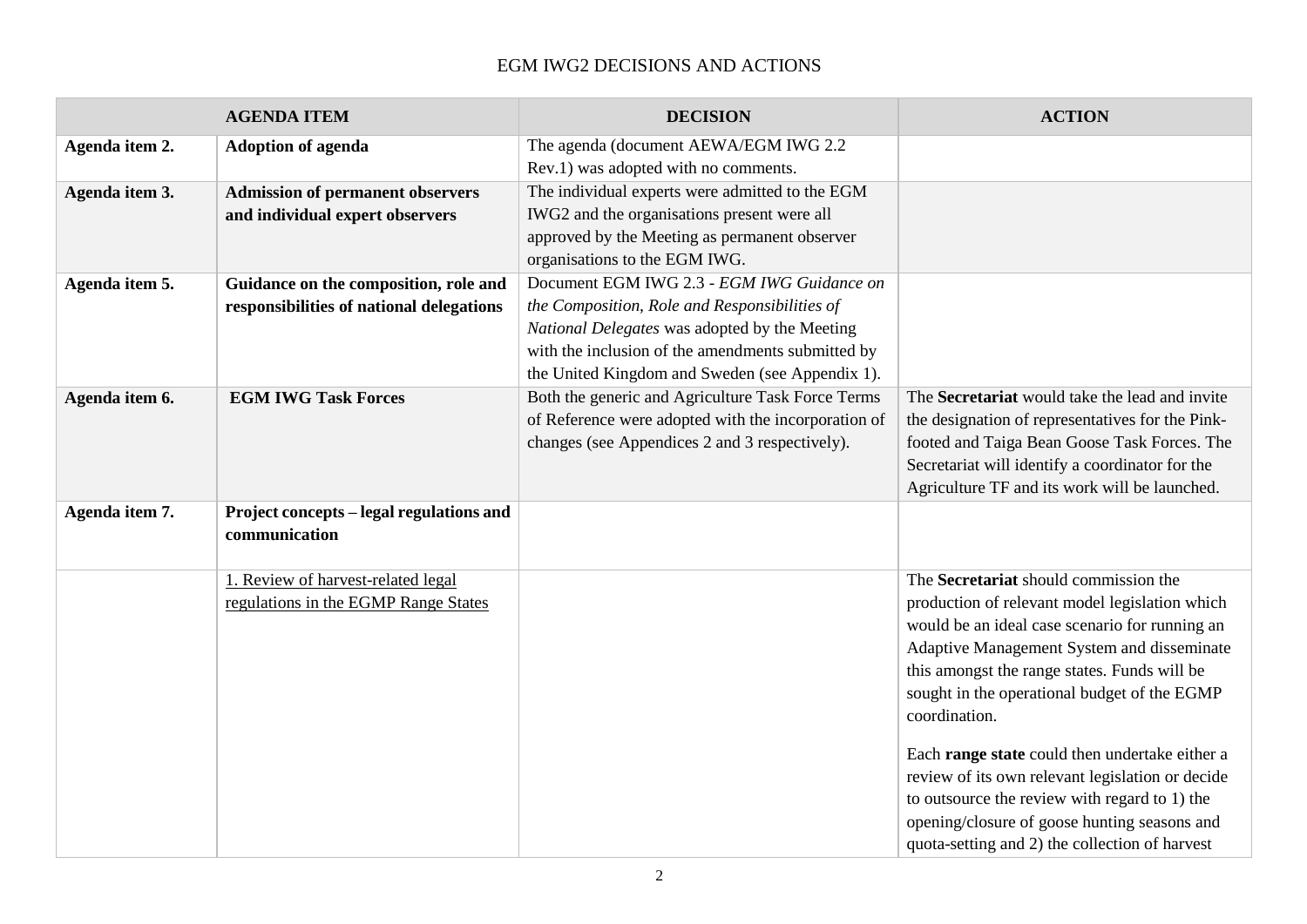# EGM IWG2 DECISIONS AND ACTIONS

|                 | <b>AGENDA ITEM</b>                               | <b>DECISION</b>                                                                                                                                                                                                                                                        | <b>ACTION</b>                                                                                                                                                                                                                                                                                                                                                                                                                                           |
|-----------------|--------------------------------------------------|------------------------------------------------------------------------------------------------------------------------------------------------------------------------------------------------------------------------------------------------------------------------|---------------------------------------------------------------------------------------------------------------------------------------------------------------------------------------------------------------------------------------------------------------------------------------------------------------------------------------------------------------------------------------------------------------------------------------------------------|
|                 |                                                  |                                                                                                                                                                                                                                                                        | data. The outcome of those reviews, including an<br>estimation of the time frame necessary to amend<br>legislation (if amendment is needed) should then<br>be communicated to the Secretariat. An<br>overview of the feedback of each country will be<br>presented to the EGM IWG3 in June 2018.                                                                                                                                                        |
|                 | 2. EGMP Communication Strategy                   |                                                                                                                                                                                                                                                                        | The Meeting agreed that the Secretariat should<br>take the issue forward and start fundraising in<br>order to be able to commission the work to the<br>identified contractor as soon as possible.                                                                                                                                                                                                                                                       |
| Agenda item 8.  | <b>EGMP</b> logo                                 | The Meeting approved the EGMP logo presented.                                                                                                                                                                                                                          |                                                                                                                                                                                                                                                                                                                                                                                                                                                         |
| Agenda item 9.  | <b>EGMP</b> budget 2017-2018                     | 1) The Meeting approved handling the saving<br>accumulated so far (ca. 179,000 EUR by the<br>Coordination Unit and 59,900 by the Data Centre) as<br>well as any surplus money from one year to another<br>as a reserve.                                                | 1) The Secretariat would establish a reserve and<br>report back to the countries annually as to what<br>it had been used for.<br>2) The Secretariat will prepare the calculations<br>for two options for 1) equally splitting up the<br>costs between the range states and 2) paying<br>according to the UN scale of assessments for<br>circulation very early in 2018 and subsequent<br>consideration by the EGM IWG at its annual<br>meeting in 2018. |
| Agenda item 11. | <b>PfG Adaptive Harvest Management</b><br>update | The preferred management option was confirmed as<br>being optimizing harvest to stabilize the population<br>at 60,000, which will be examined again the<br>following year, and the harvest quota for 2017/18<br>was set at 36,000, although it is acknowledged that it |                                                                                                                                                                                                                                                                                                                                                                                                                                                         |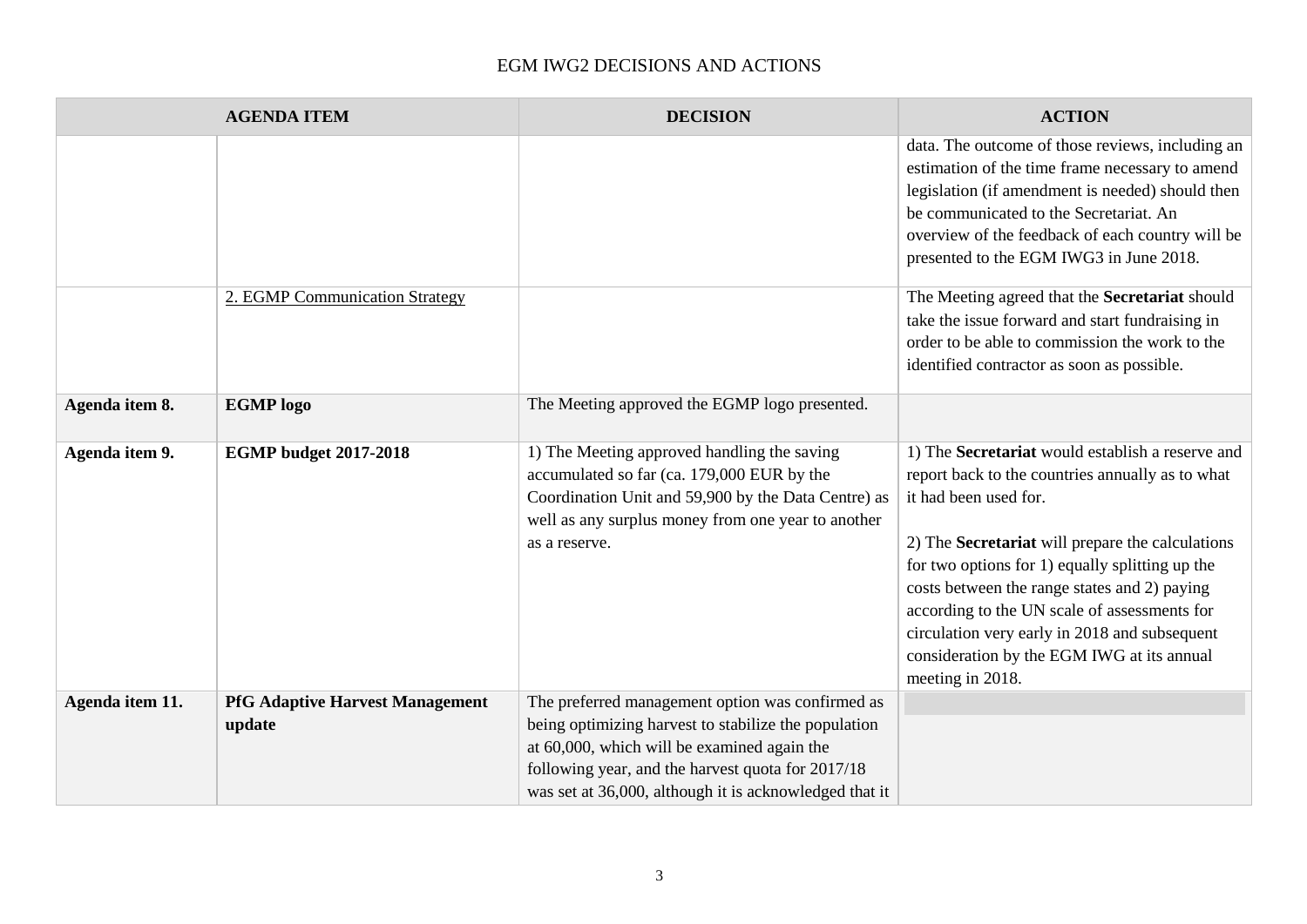# EGM IWG2 DECISIONS AND ACTIONS

|                 | <b>AGENDA ITEM</b>                                                                                                                     | <b>DECISION</b>                                                                                                                                                                         | <b>ACTION</b>                                                                                                                                                                                                                                                                                            |
|-----------------|----------------------------------------------------------------------------------------------------------------------------------------|-----------------------------------------------------------------------------------------------------------------------------------------------------------------------------------------|----------------------------------------------------------------------------------------------------------------------------------------------------------------------------------------------------------------------------------------------------------------------------------------------------------|
|                 |                                                                                                                                        | it is unlikely that this level of harvest would be<br>attained.                                                                                                                         |                                                                                                                                                                                                                                                                                                          |
| Agenda item 13. | <b>Feedback session on the</b><br>implementation of TBG ISSAP actions<br>(see Appendix 4 for feedback provided by<br>the range states) |                                                                                                                                                                                         | The UK delegation provided the following<br>activity to be added by the Secretariat to the<br>work plan and the reporting format: "Review<br>factors possibly contributing to rapid declines in<br>eastern England and implement appropriate<br>management responses, as appropriate".                   |
| Agenda item 15. | <b>TBG Sustainable Harvest Assessment</b>                                                                                              | Finland, Sweden, Denmark and Norway agreed on a<br>harvest rate of 3% for the Central Management Unit<br>of the Taiga Bean Goose for 2017/18 (see Appendix<br>5 for the actual numbers) |                                                                                                                                                                                                                                                                                                          |
| Agenda item 17. | <b>IWG Reporting Process</b>                                                                                                           |                                                                                                                                                                                         | The Secretariat would circulate a draft national<br>reporting format to the EGMP range states for<br>review. The format will be finalised following<br>the feedback received and translated into an<br>online template by the end of 2017. The<br>reporting process will be launched by January<br>2018. |
| Agenda item 18. | <b>Next AEWA EGM IWG Meeting</b>                                                                                                       | The meeting agreed on the dates for the 2018 annual<br>meeting.                                                                                                                         | The Secretariat would send out a reminder to<br>the EGM IWG range states requesting back-up<br>offers to host the EGM IWG3 on 14-15 June<br>2018, in case this cannot be held back-to-back<br>with the Barnacle Goose Workshop in the<br>Netherlands.                                                    |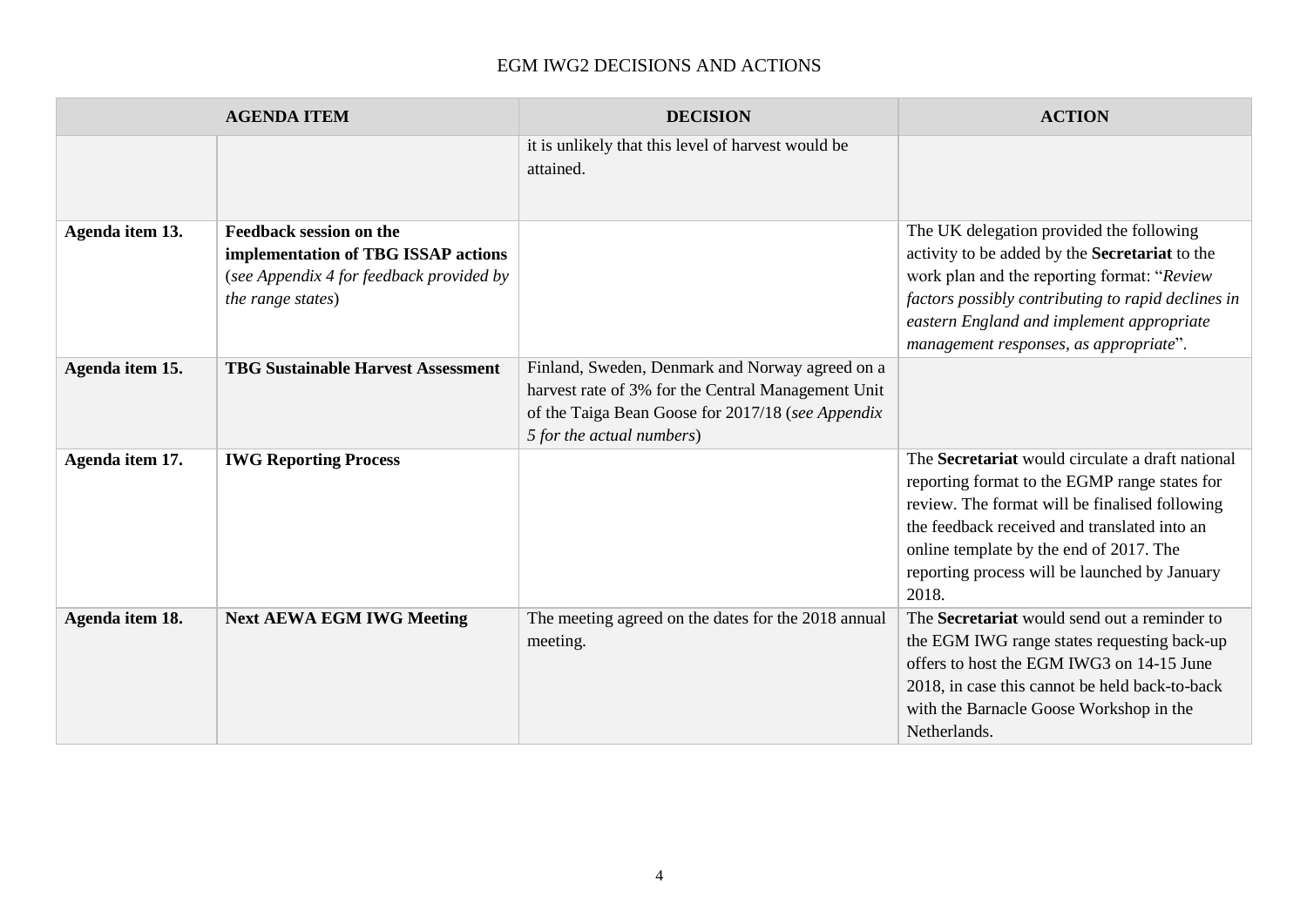### **Agenda item 1. Opening**

1. Representing Norway, the Chair of the AEWA European Goose Management International Working Group (EGM IWG), Mr Øystein Størkersen opened the meeting, giving a short introduction to the main objectives of this second Meeting of the AEWA EGM IWG (EGM IWG2), which would deal with operational issues as well as management options for the coming harvest period.

2. On behalf of the UNEP/AEWA Secretariat, the Head of the Science, Implementation and Compliance Unit, Mr Sergey Dereliev welcomed the delegates to the meeting. He thanked the Danish Ministry of Environment and Food, Environmental Protection Agency for hosting the meeting and providing exceptionally good facilities.

### **Agenda item 2. Adoption of agenda**

**Decision**: The agenda (document AEWA/EGM IWG 2.2 Rev.1) was adopted with no comments.

### **Agenda item 3. Admission of permanent observers and individual expert observers**

3. The Chair introduced the individual experts who had been invited to this meeting to contribute to specific agenda items, i.e. Dr Fred Johnson, U.S. Geological Survey, Ms Sonia Rozenfeld, Severtsov Institute of Ecology and Evolution and Ms Melissa Lewis, Environmental Law Expert on the AEWA Technical Committee, all of whom were admitted by the Meeting.

4. He went on to introduce the specialised observer organisations represented at the Meeting:

- The International Council for Game and Wildlife Conservation (CIC)
- The Committee of Professional Agricultural Organisations and General Confederation of Agricultural Cooperatives in the European Union, known as COPA COGECA
- BirdLife International
- The European Federation of Associations for Hunting and Conservation (FACE)
- Migratory Birds of the Western Palearctic (OMPO)
- Wetlands International
- Wildfowl and Wetlands Trust (WWT)

5. In accordance with the EGM IWG Modus Operandi, the Chair invited the admission of these organisations as permanent observers to the Working Group.

**Decision**: The individual experts were admitted to the EGM IWG2 and the organisations present were all approved by the Meeting as permanent observer organisations to the EGM IWG.

# **Agenda item 4. Reports of the UNEP/AEWA Secretariat and the AEWA European Goose Management Platform Data Centre**

6. On behalf of the UNEP/AEWA Secretariat, the Head of the Science, Implementation and Compliance Unit, Mr Dereliev gave a short summary of events since the last meeting of the EGM IWG in December 2016. The report of that meeting had been finalised in December together with the work plan for the implementation of the non-Adaptive Harvest Management (AHM) - related actions of the Taiga Bean Goose International Single Species Action Plan (2017-2018).

7. The Task Force to develop an international framework for dealing with agricultural conflicts caused by geese (EGM IWG Agriculture Task Force) had been convened. The arrangements between the UNEP/AEWA Secretariat and Aarhus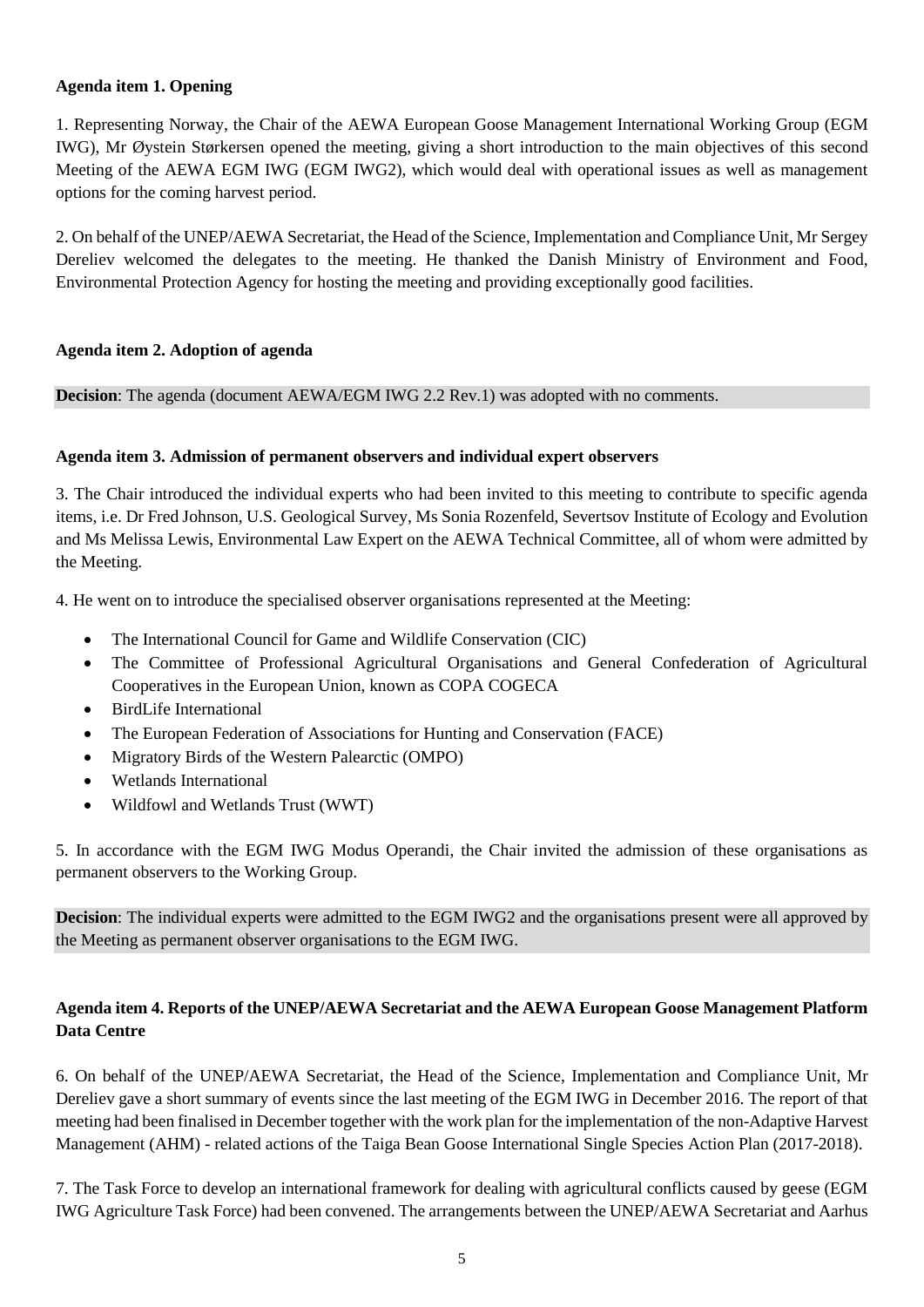University were concluded in form of a Memorandum of Cooperation (MoC), which defines the parameters of collaboration and the Aarhus University services to the EGMP as the Data Centre.

8. The recruitment of the EGMP Coordinator and Programme Management Assistant, to be based at the UNEP/AEWA Secretariat in Bonn, had been very time-consuming and lengthy. The Coordinator should be able to enter on duty on 03 July 2017, while the interviews for the Assistant post are scheduled to take place in July 2017 so that it was hoped to have a fully-fledged unit serving the EGMP by the end of the year.

9. As a result of the delay with recruitment of the EGMP staff, the Secretariat has had to deal with the organisation and substantial matters of four EGMP-related events within six months, which constituted a heavy additional workload.

10. Regarding the development of project proposals, a costed project concept for a review looking into national hunting legislation, with the aim to provide guidance on adapting national legislations to allow administrations to regulate hunting on an annual basis, as necessary within the AHM process, had been developed with AEWA Technical Committee Environmental Law Expert, Ms Melissa Lewis.

11. The second project the Secretariat had been requested to initiate was that of the development of a coherent Communication Strategy for the EGMP, for which a call for tenders had been announced. The Secretariat had already undertaken several communication-related trips, presenting the progress of implementation of the EGMP to the Expert Group on the Birds and Habitats Directives of the EU (NADEG), and the European Parliament in Strasbourg and in Brussels.

12. Representing the newly established AEWA EGMP Goose Data Centre at Aarhus University, Professor Jesper Madsen reported that Ms Gitte Høj Jensen had been recruited to coordinate the annual data collation. The EGMP Goose Modelling Consortium, currently consisting of Aarhus University and other relevant institutions from the Netherlands, France, Sweden and the United Kingdom had met for the first time in May in the Netherlands. In preparation for the recent Barnacle Goose Management Planning Workshop, the Data Centre had prepared a prototype of models for the Barnacle Goose, as well as annual monitoring and adaptive harvest updates and modelling updates for the Taiga Bean Goose and Pink-footed Goose for the current meeting.

### **Agenda item 5. Guidance on the composition, role and responsibilities of national delegations**

13. Referring to document EGM IWG 2.3 - *EGM IWG Guidance on the Composition, Role and Responsibilities of National Delegates*, AEWA Associate Programme Officer, Ms Nina Mikander explained the background of the guidance document and, the need to set a limit on the total number of participants while ensuring the continued involvement of national experts and stakeholders. The document also included an outline of the roles of the various delegates.

14. The United Kingdom and Sweden had some comments to the text of the guidance, which were supplied to the Secretariat in writing and subsequently incorporated.

15. It was clarified that it is for the range states participating in the EGMP to decide on the composition of their national delegations. The guidelines suggest that each delegation should comprise at least one national government representative with the mandate to make decisions with financial and legislative implications and one national expert to provide input and advice, where necessary. Within the limit of five members per country delegation, the involvement of further expert and stakeholder organisations in the process is encouraged.

16. In answer to concerns raised by Sweden with regard to decisions on national legislation, Mr Dereliev clarified that it was not for the Meeting to decide on national legislation but that the implications of decisions made at the annual EGM IWG meetings may require amendments to national legislation. The dynamic nature of decision-making and adaptive regulations were the core of the system. The legislation in each country was already being looked at with the aim of being able to make recommendations to enable any potential adjustments.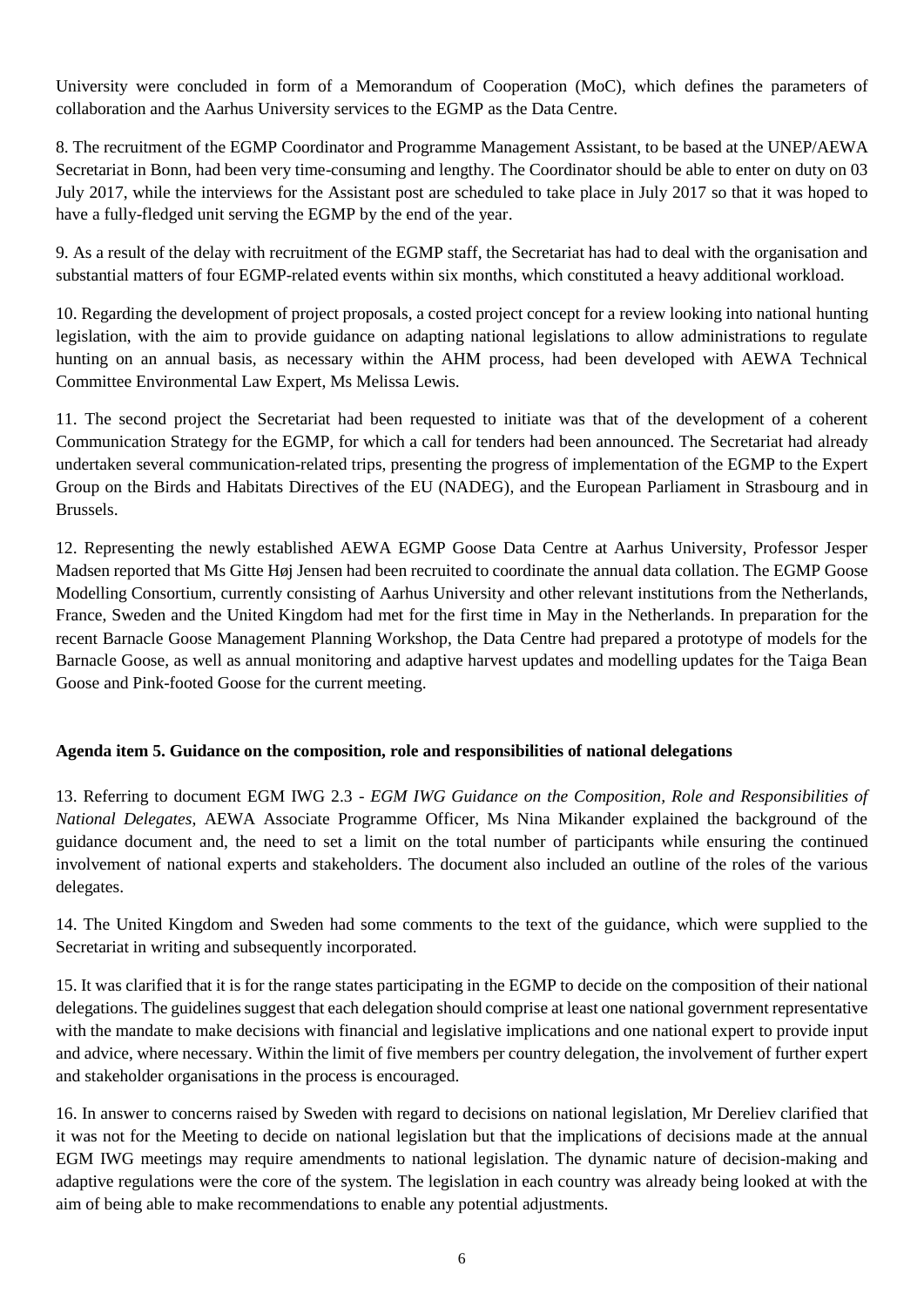**Decision:** Document EGM IWG 2.3 - *EGM IWG Guidance on the Composition, Role and Responsibilities of National Delegates* was adopted by the Meeting with the inclusion of the amendments submitted by the United Kingdom and Sweden (see Appendix 1).

# **Agenda item 6. EGM IWG Task Forces**

17. Referring to document EGM IWG 2.4 – *AEWA European Goose Management International Working Group Task Forces*, Ms Mikander explained that the establishment of task forces under the EGM IWG had been adopted under Rule 29 of the EGM IWG Modus Operandi at its first meeting. The document outlined the process for establishment of task forces and the generic terms of reference (ToR). It also recommended the establishment of species-specific task forces for the Pink-footed Goose (*Anser brachyrhynchus*) and Taiga Bean Goose (*Anser f. fabalis*) to ensure coordinated cooperation amongst range states for the delivery of all the objectives and results in the respective Species Management and Action Plans already under the remit of the EGMP.

18. The task forces would deal with preparatory work before the meetings of the EGM IWG, which would remain as the decision-making forum. The task force membership would be less restrictive than that of the EGM IWG and could include national government representatives and experts from various thematic fields.

19. The workload would vary; however, it was expected that the task force participants should participate actively in the development of EGM IWG meeting documents. Task forces could meet via skype calls and potentially, in future, back-to-back to the annual EGM IWG meetings, dependent on the availability of funds, although documents would have to be produced according to the deadlines established in the EGM IWG Modus Operandi.

20. Once the Meeting had adopted the relevant ToR for a task force, the Secretariat would send invitations to countries and permanent observer organisations to designate representatives and maintain up-to-date membership lists. Members of the Agriculture Task Force had already been designated.

21. With regard to both the generic and Agriculture Task Force ToR, under *Membership*, first line, the United Kingdom suggested replacing '*representatives of national bodies'* with '*designated governmental representatives'* for legal clarity.

22. Responding to a question by Denmark on the 'assistance' of task forces with the regular monitoring, Ms Mikander explained that the role of the task forces was to make sure that the data was delivered to the AEWA EGMP Goose Data Centre, rather than to engage in monitoring.

23. Following a short discussion on the tasks under the Agriculture Task Force ToR, it was decided to amend the first bullet point as follows:

• 'develop and support the implementation of an international interdisciplinary cooperation framework for dealing with agricultural conflicts caused by geese *interaction between geese and agriculture*;'

24. Representing the EU, Mr Ludovic Le Maresquier, DG ENV, European Commission, stressed the importance of the EU's representation in the Agriculture Task Force.

**Decision:** Both the generic and Agriculture Task Force Terms of Reference were adopted with the incorporation of changes (see Appendices 2 and 3 respectively).

**Action:** The Secretariat would take the lead and invite the designation of representatives for the Pink-footed and Taiga Bean Goose Task Forces. The Secretariat will identify a coordinator for the Agriculture TF and its work will be launched.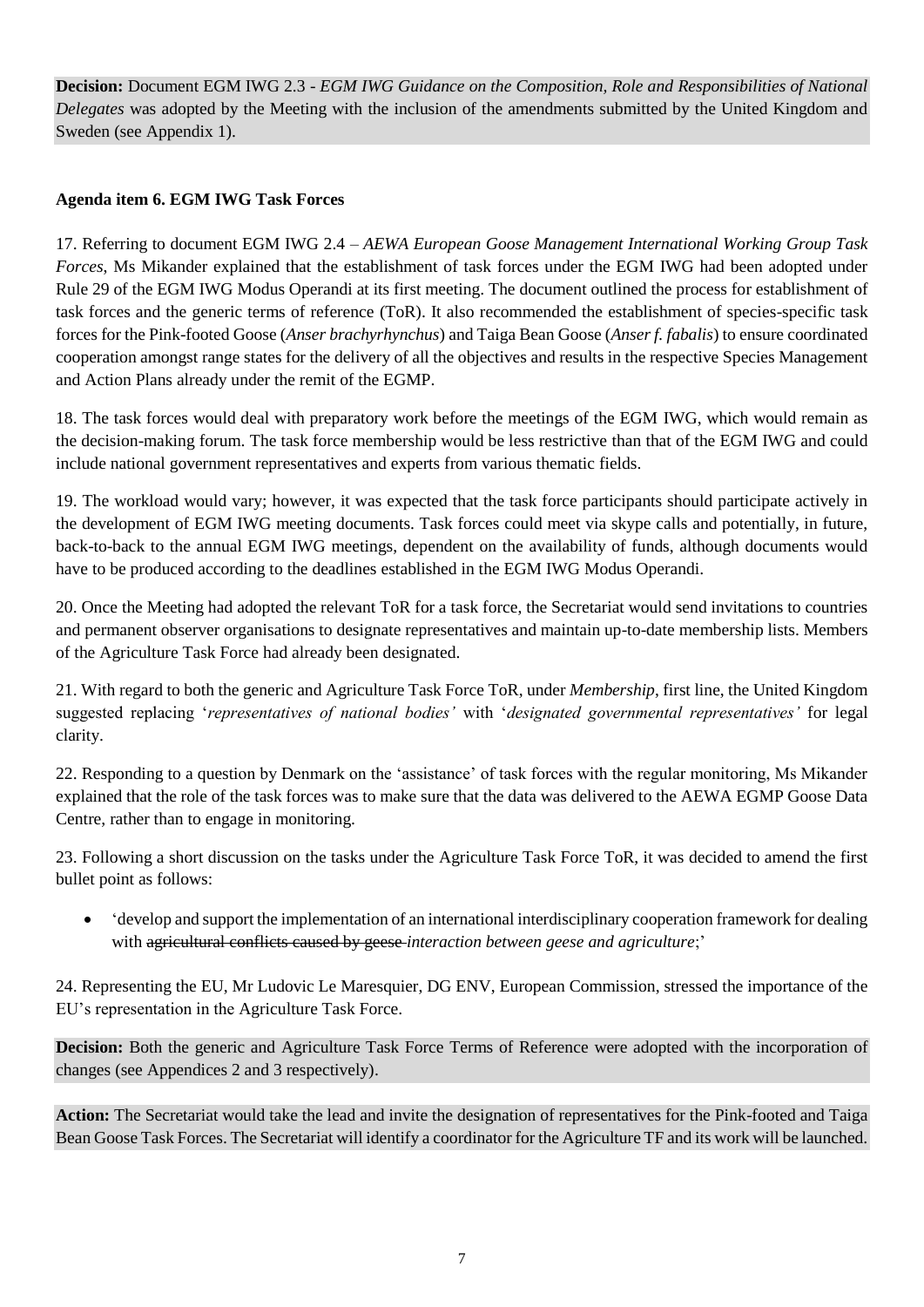# **Agenda item 7. Project concepts – legal regulations and communication**

### 1. Review of harvest-related legal regulations in the EGMP Range States

25. Environmental Law Expert on the AEWA Technical Committee, Ms Melissa Lewis introduced this project concept, the establishment of which had been decided at EGM IWG1 in December 2016, to review portions of national legislation and to provide countries with individual guidance as to how they could adapt their processes on an annual basis. The Secretariat had been requested to come up with a costed project proposal.

The Secretariat suggested that the objectives of the project should be as follows:

**Primary objective**: To review those portions of range states' legislation that are relevant for the opening/closure of goose hunting seasons and quota-setting, and provide each state with individually tailored guidance on how these can be adapted to enable administrators to transpose international decisions regarding AHM into their national decisionmaking processes in good time, on an annual basis.

**Potential secondary objective**: To review those portions of range states' legislation that are relevant for the collection of harvest data, and provide each range state with individually tailored guidance on how these can be adapted to enable administrators to monitor compliance with internationally agreed harvest quotas and submission of comprehensive annual data for population modelling.

26. The Secretariat suggested that the project should have three components to draw from existing examples to develop model legal approaches, identify and review all relevant legal provisions in each range state and to produce recommendations for each range state concerning appropriate modifications to the *status quo*. In order to keep the costs down, copies of relevant legislation received in the review phase could be translated into English using automated translation systems and the final interpretation checked by the range states for accuracy. After reviewing the legislation, draft recommendations would be developed in consultation with the range states.

27. Four EGMP range states were excluded from the project; Estonia, Ireland and Poland were not active in the EGMP yet and in the Netherlands, goose shooting was only possible under derogation.

28. Time and cost estimates for the project were presented for the creation of models and for both the high and lower priority range states.

29. With regard to the funding of the project, Mr Dereliev explained that the first step would be to create model legislation, the cost of which could be covered by several countries. All the other items could be funded by a grant from one entity or shared by several entities. Alternatively, each country could pay for the review of its own legislation.

30. The proposal presented by the Secretariat was discussed. The United Kingdom stressed the importance of consistency and that another option could be self-assessment by each country based on established criteria.

31. Germany concurred with the United Kingdom, pointing out that a review of national legislation by the project was not deemed feasible. Furthermore it was pointed out that the main obstacle was not how to adapt national legislation to allow for Adaptive Harvest Management (AHM) but what can be achieved on political level.

32. Mr Dereliev stressed that it would be useful if countries could produce a timeline for the accommodation of amendments in their legislations as the implementation of management plans was dependent on the legal ability of countries to do this. Timelines needed to be compact and should be communicated; it was essential to achieve uniformity across the range states as soon as possible.

33. Responding to a remark by Denmark on the importance of clarity as to what could be expected from the range states with regard to the provision of harvest data to the Data Centre, Mr Dereliev agreed that the expected timelines and dataflow were both critical elements.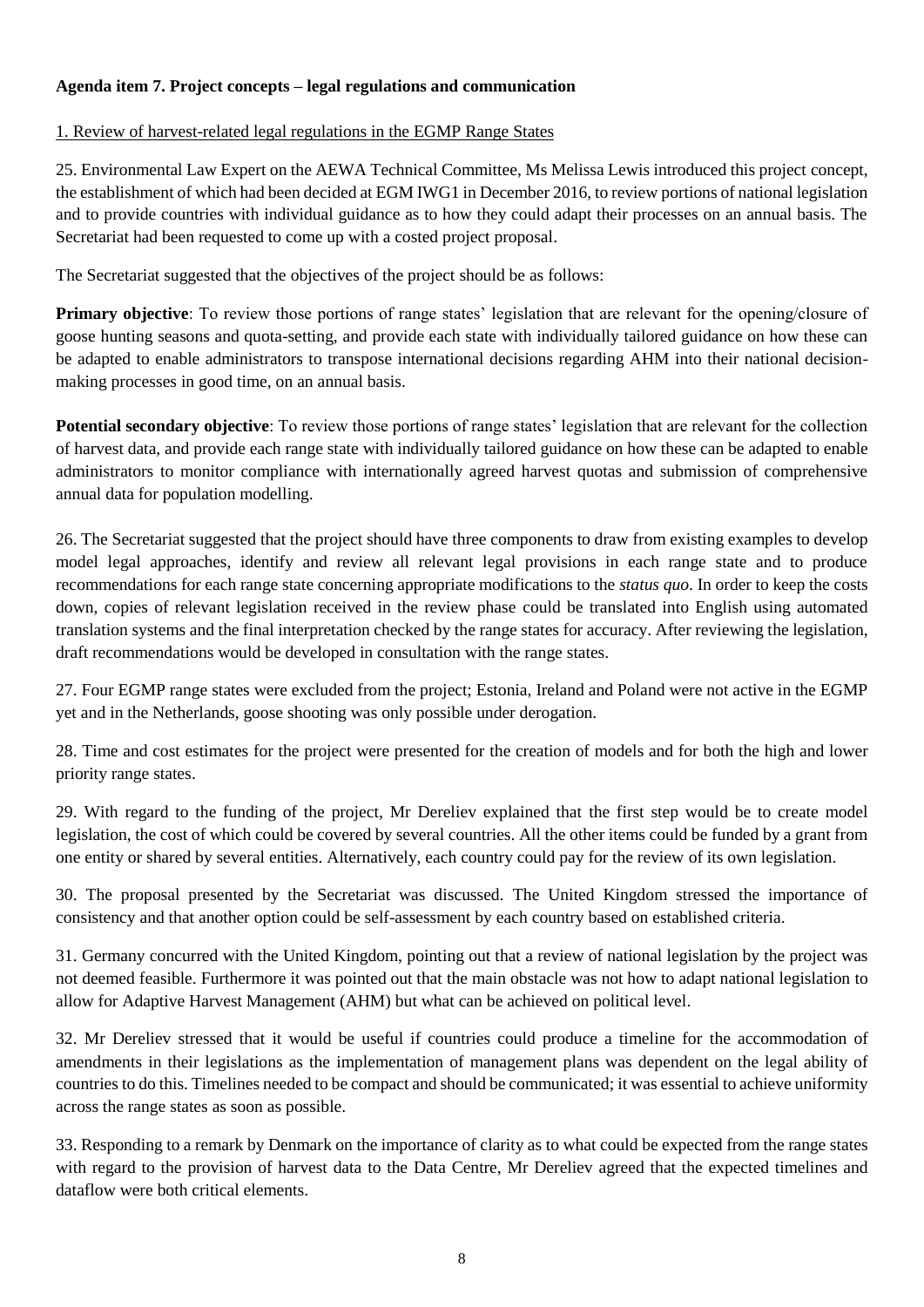34. Representing FACE, Dr David Scallan further stressed the need for good harvest data with reference to FACE's work in promoting this and also suggested ranking the scale of political will to make changes in legislation with regard to amending legislation to incorporate AHM into national decision-making processes on an annual basis

35. Responding to a question from Norway as to the possibility to outsource the review of national legislation, Mr Dereliev responded that each country could decide if they want to carry out the review themselves or if they want to outsource it, with the help of the Secretariat.

### **Actions:**

The **Secretariat** should commission the production of relevant model legislation which would be an ideal case scenario for running an Adaptive Management System and disseminate this amongst the range states. Funds will be sought in the operational budget of the EGMP coordination.

Each **range state** could then undertake either a review of its own relevant legislation or decide to outsource the review with regard to 1**) the opening/closure of goose hunting seasons and quota-setting** and **2) the collection of harvest data**. The outcome of those reviews, including an estimation of the time frame necessary to amend legislation (if amendment is needed) should then be communicated to the **Secretariat.** An overview of the feedback of each country will be presented to the EGM IWG3 in June 2018.

# 2. EGMP Communication Strategy

36. As decided by EGM IWG1, the Secretariat had produced terms of reference for the development of a coherent communication strategy, which had been consulted with the EGM IWG and a call for tenders had been published. The Secretariat had meanwhile reviewed the submitted tenders and identified a potential contractor with very specific experience on AHM.

37. Responding to questions regarding the required funds and the implementation of the communication strategy, Mr Dereliev confirmed that additional funding would be required for this project and that all EGMP stakeholders would have a role to play. Communication is key and should be targeted at all levels. The chosen tender had represented the best value for money and once commissioned, this long-term communication strategy and three-year communication plan would be delivered within six months

**Decision and Action**: The Meeting agreed that the Secretariat should take the issue forward and start fundraising in order to be able to commission the work to the identified contractor as soon as possible.

### **Agenda item 8. EGMP logo**

38. Presenting the draft logo, Mr Dereliev explained that EGM IWG1 had requested the Secretariat to produce a logo for the EGMP and the Secretariat had endeavoured to do this on the basis of the style of logos for the existing International Species Working Groups. This task was posted as an opportunity on the United Nations Volunteer Platform and a volunteer had been recruited, who the Secretariat had worked closely with in order to produce a logo, which was final apart from some minimal fine-tuning.

### **Decision**: The Meeting approved the EGMP logo presented.

### **Agenda item 9. EGMP budget 2017-2018**

39. Presenting this agenda item, Mr Dereliev stressed that sufficient funds were essential to the operations of the EGMP. An estimated budget had been presented to countries at the launch of the EGMP in Paris in 2016, consisting of two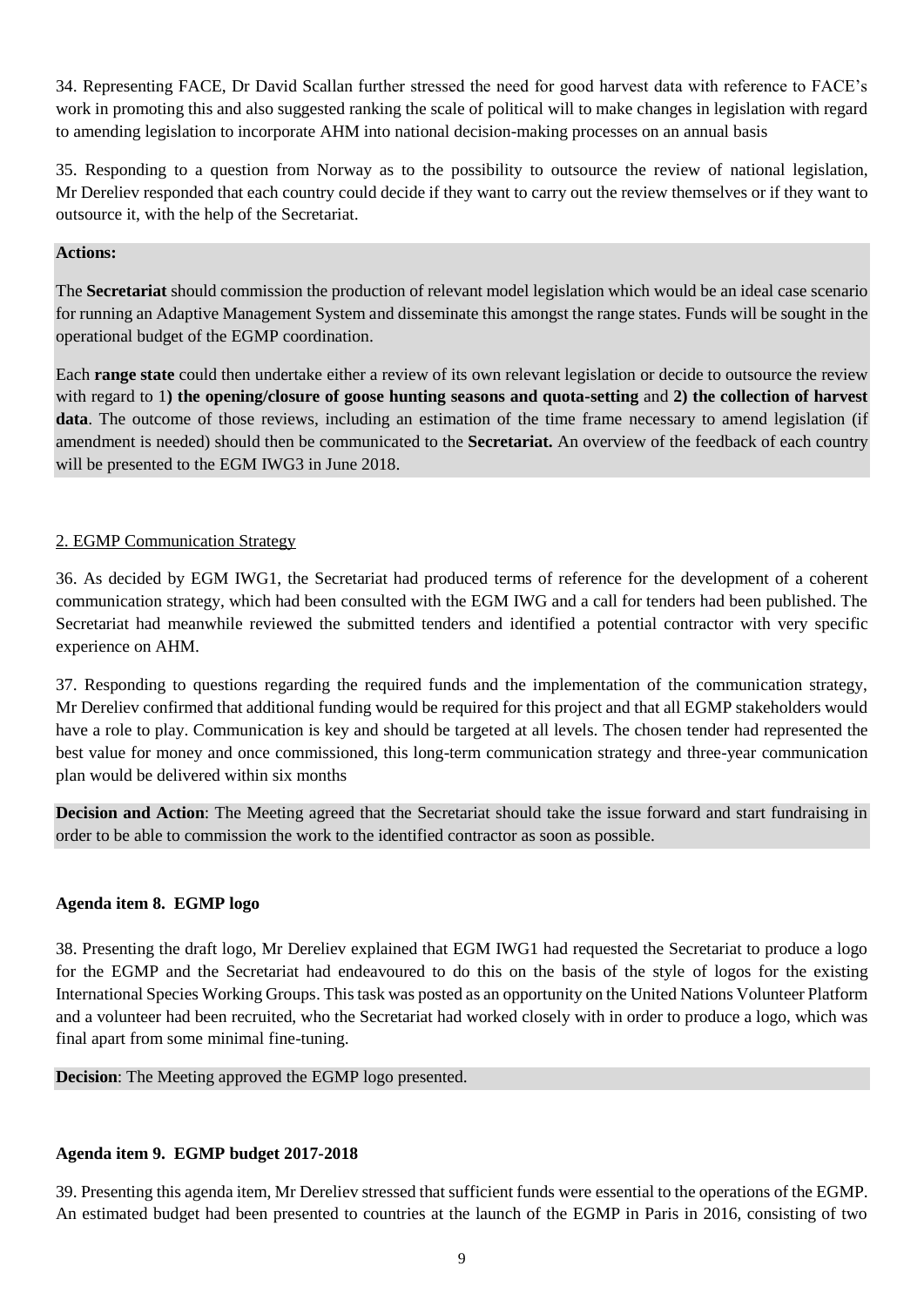components; one for a coordination unit at the Secretariat and one for a Data Centre at Aarhus University (both include staffing costs and operational costs).

40. Ireland, Poland, the Russian Federation and Spain had not yet confirmed their participation in the EGMP, although some progress had been made. The Secretariat would continue its efforts in getting these important range states on board and would be grateful for any support from the current EGM IWG members.

41. Mr Dereliev presented a table showing the estimated annual EGMP operational budget, which amounted to:

EUR 282,000 for the coordination unit at the Secretariat; and EUR 184,000 for the costs of the Data Centre.

42. He went on to show an overview of the funding transferred or confirmed so far and this showed that for 2017, the Secretariat had a reserve of EUR 179,000 and the Data Centre a deficit of EUR 74,400. For 2018, the only pledge so far was for EUR 20,000 towards the costs of the Data Centre.

43. Finland was considering the possibility of a further contribution for 2018.

44. Belgium confirmed that the paperwork for contributions for 2017 and 2018 had been completed. It would be helpful to have a formula upon which to base the amounts contributed as Belgium was involved with several EGMP-related species.

45. The European Commission was willing to contribute but not able to commit until the issue had been discussed internally.

46. Latvia very much regretted that the Ministry of Environmental Protection and Regional Development had cut off all voluntary contributions.

47. Norway had pledged EUR 30,000 towards the Greylag Goose process and EUR 30,000 towards the operational costs of the EGMP.

48. Regarding the balance left from one year to another, Mr Dereliev enquired whether this could be kept in the form of a reserve, since there is no reliability as to when contributions will arrive in any particular year. In this way operations, would not be hampered while waiting for grants to be received and both the Coordination Unit and the Data Centre can be funded from the reserve for the first six months of the year before the annual budget has been replenished.

**Decision**: The Meeting approved handling the saving accumulated so far (ca. 179,000 EUR by the Coordination Unit and 59,900 by the Data Centre) as well as any surplus money from one year to another as a reserve.

**Action**: The Secretariat would establish a reserve fund and report back to the countries annually as to what it had been used for.

49. Mr Dereliev went on to request proposals from the EGM IWG members on ways of sharing the budget from 2019 onwards. He further explained that there were basically three options, if a decision should be taken by the EGM IWG members that contributions from 2019 onwards shall be mandatory for each Range State:

1. To **equally split** the costs up between the participating countries and the EU, which would come to roughly 30,000 EUR per year; or

2. To pay according **to the amount of populations** per participating country and the EU, whereby the EU would be paying the biggest share; or

3. To pay according to the **UN scale of assessments**, whereby France, Germany and the United Kingdom would pay the biggest share because they had the biggest factor in the UN scale of assessments.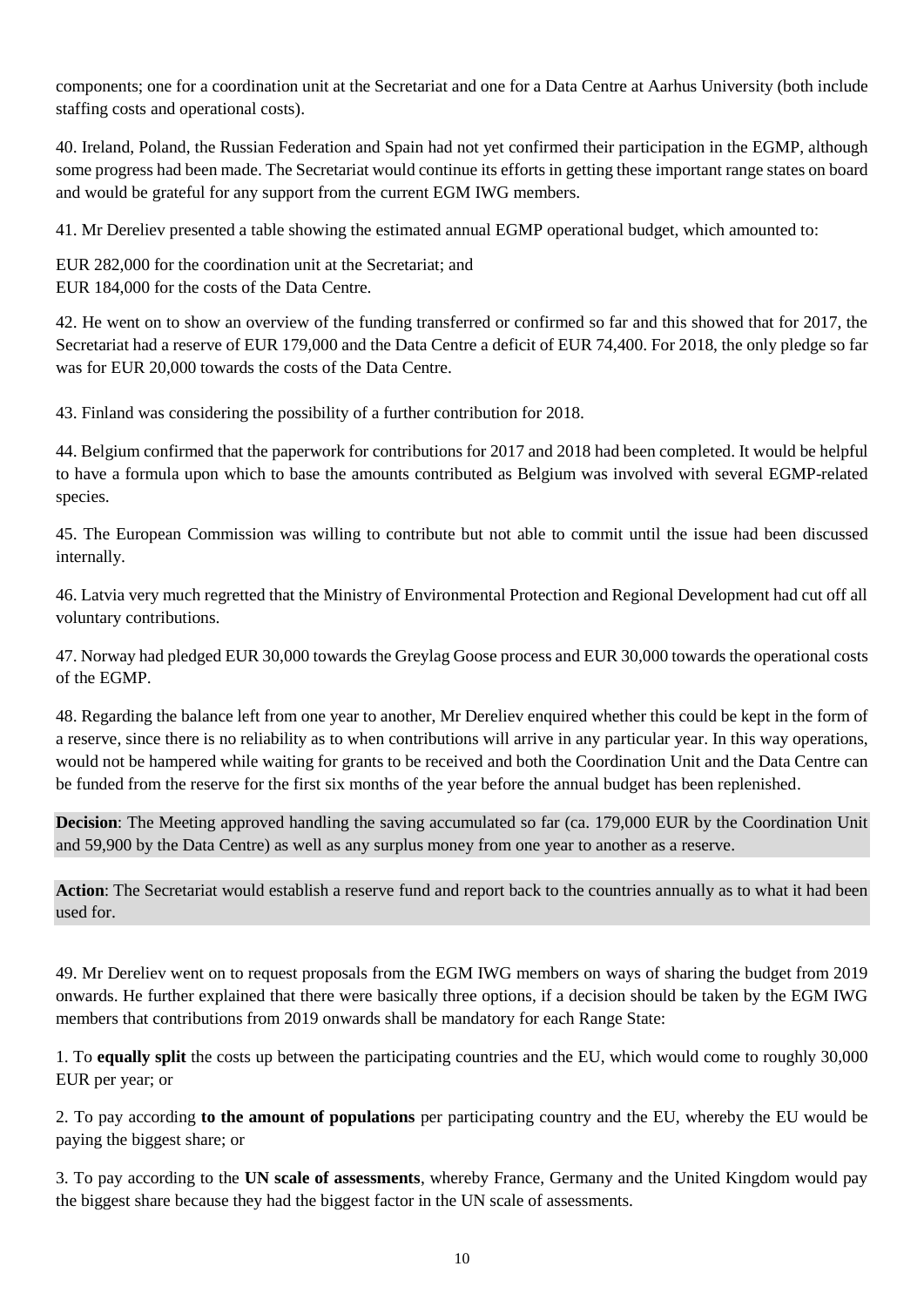50. In the ensuing discussion, Mr Dereliev assured those present that all possible efforts were being made to get the missing EGMP range states on board, i.e. the Russian Federation, Poland, Spain and Ireland. With regard to the costs as they are calculated now and how these would be affected when the number of populations increased, Mr Dereliev explained that it was expected the costs of the Secretariat to be more stagnant, whereas those of the Data Centre would increase.

**Action**: The Secretariat will prepare the calculations for two options for 1) **equally splitting up the costs** between the range states and 2) paying according to the **UN scale of assessments** for circulation very early in 2018 and subsequent consideration by the EGM IWG at its annual meeting in 2018.

### **Pink-footed Goose Session**

### **Agenda item 10. Population status update**

51. Referring to document EGM IWG 2.5 *– Pink-footed Goose Population Status Update 2016-2017*, Professor Madsen reported on the status of the Svalbard Pink-footed Goose population, which had been subject to management for the last three years under an AEWA International Species Working Group, which was already working in the form of a task force. In recent years, the Pink-footed Goose had been extending its migration range into Sweden and Finland and also wintering in Germany. Sweden and Finland would remain as observers to the process as long as the migrating numbers remained low.

52. The goal and objectives for the Svalbard Pink-footed Goose had been agreed upon by the International Working Group. A stable population was considered to consist of ca. 60,000 individuals. Numbers in Norway, Denmark, the Netherlands and Belgium had reached a record high due to the good breeding season; in late April 2017, 88,000 individuals had been recorded with Finland as a site increasing in importance, where birds had moved to Oulu, thereby establishing a new migration route.

53. Estimates had become challenging due to the changes in the population's migration route. An alternative way of population estimation based on Capture-Mark-Recapture had been established and had supported recent population estimates based on ground-based surveys. Increasingly, observers in the field were inputting the data electronically so it was being sent to the Data Centre immediately.

54. Reliable harvest bag estimates around May showed a significant increase in harvest since the mid-2000s, with most birds being shot in Denmark (75%). Population growth had continued following a good breeding season and harvest had increased but not relative to population growth.

55. Based on X-rays of birds captured by canon-netting in spring, in the 1990s, for each bird shot, one was crippled. Currently one out of every eight birds shot was crippled. Thus, there was a definite improvement, due to targeted campaigns in Denmark and Norway in recent years.

### **Agenda item 11. Adaptive Harvest Management update**

56. Referring to document EGM IWG 2.6 – *Pink-footed Goose Adaptive Harvest Management Update 2017*, Dr Fred Johnson introduced the Adaptive Harvest Management (AHM) programme, which aimed at an optimal harvest strategy. Prediction models were developed and the harvest observed.

57. The models were successful in predicting population size from one year to another until the population got over 60,000 birds, when in most cases, models were predicting lower numbers than the actual numbers observed.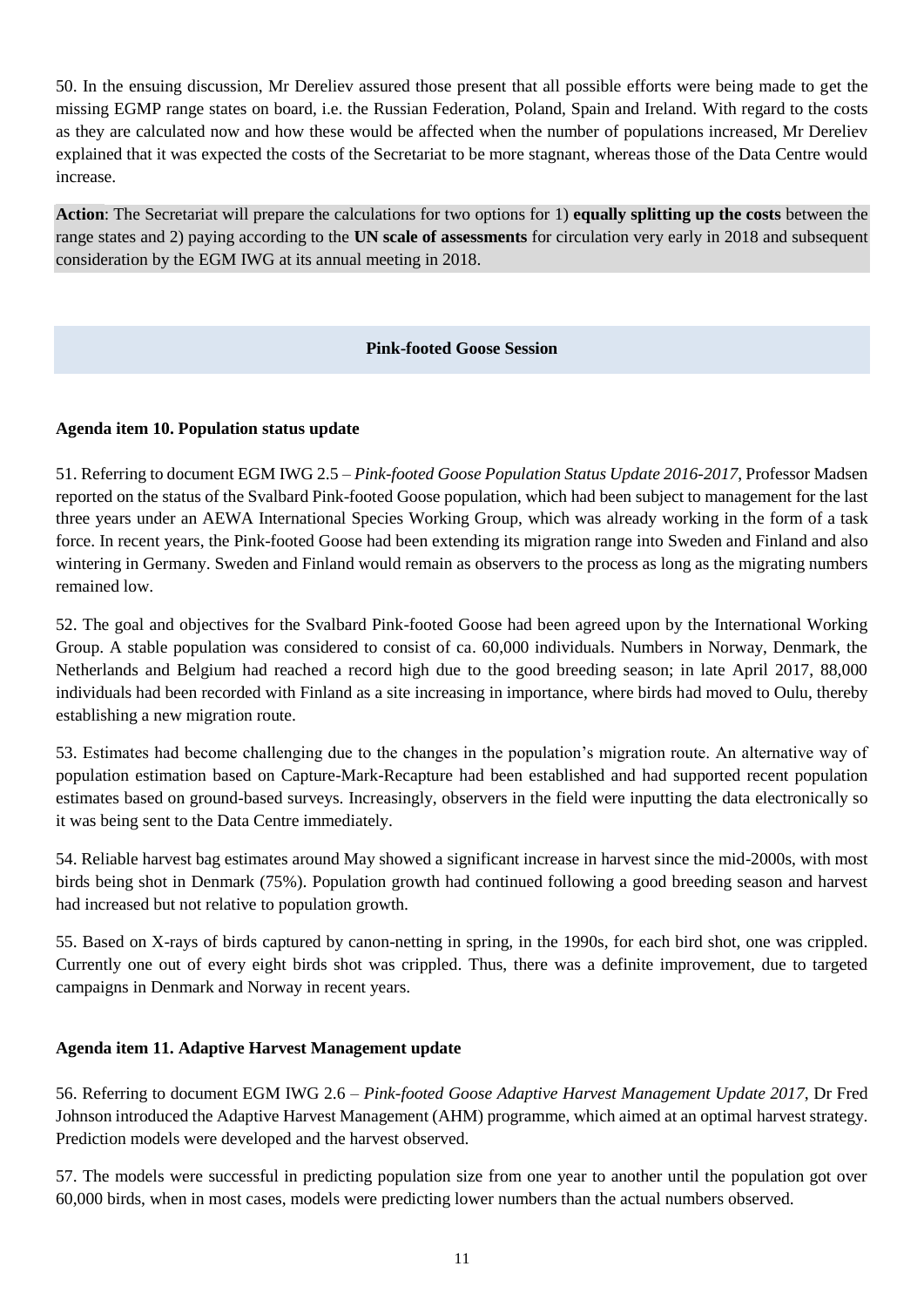58. The management objective was to maintain a population of 60,000 to avoid human-goose conflicts, by providing sustainable hunting opportunities in Norway and Denmark. Due to an increase in the population size to 88,000, the 2017 harvest quota increased to 36,000 compared to 25,000 last year.

59. Dr Johnson summarised that updated model weights showed little or no evidence of density dependence so that the population could continue to grow exponentially for some time at least. The timing of spring appeard to have more effect on reproduction than on survival.

60. After five years of implementation, it may be time to re-visit at least some of the elements of the AHM programme, potentially including other actions to reduce survival and/or reproductive rates.

61. On behalf of Copa Cogeca, Ms Karen Post expressed the concern that the high population was likely to cause more conflict with farmers so that she very much hoped that the EGM IWG would find a solution to that.

**Decision**: The preferred management option was confirmed as being optimizing harvest to stabilize the population at 60,000, which will be examined again the following year, and the harvest quota for 2017/18 was set at 36,000, although it is acknowledged that it is unlikely that this level of harvest would be attained.

### **Agenda item 12. Pink-footed Goose Range State Updates**

62. Updates on the implementation of the Pink-footed Goose ISMP were provided by all four Range States (Belgium, Netherlands, Denmark and Norway)

### **Taiga Bean Goose Session**

### **Agenda item 13. Feedback session on the implementation of TBG ISSAP actions**

63. Mr Dereliev introduced this agenda item and proceeded to facilitate the reporting session on actions undertaken following the EGM IWG1 with the emphasis on habitat conservation and other non-AHM related activities by June 2017 in the Eastern 1 and Central and Western Management Units, on the basis of the workplan agreed upon in conjunction with the consultation procedure of the EGM IWG1 Meeting Report.

64. In future, range states would report in advance and findings would be summarised in a document for presentation to the meetings of the EGM IWG.

65. The TBG range states, Germany, Russia and the United Kingdom were not present at EGM IWG1 and reported individually.

66. See Appendix 4 for the feedback provided by the range states.

### **Agenda item 14. Population status update**

67. On behalf of the AEWA EGMP Goose Data Centre, Professor Tony Fox referred to document EGM IWG 2.7 *Taiga Bean Goose Population Status Report 2015/16 and 2016/17, explaining that although this process was very much in the* early stages, progress has been made. In Appendix 1 of the International Species Action Plan for the Conservation of the Taiga Bean Goose (TBG), provisional flyway Management Units (MU) had been defined. In 2014, the Western Management Unit (MU) was considered to consist of ca. 1,500 individuals, stable or declining, the Central MU 35,000, stable or declining and the Eastern 1 MU down to 15,000 and declining. The Eastern 2 MU was down to ca 2,000-5,000 individuals, which was a major cause for concern.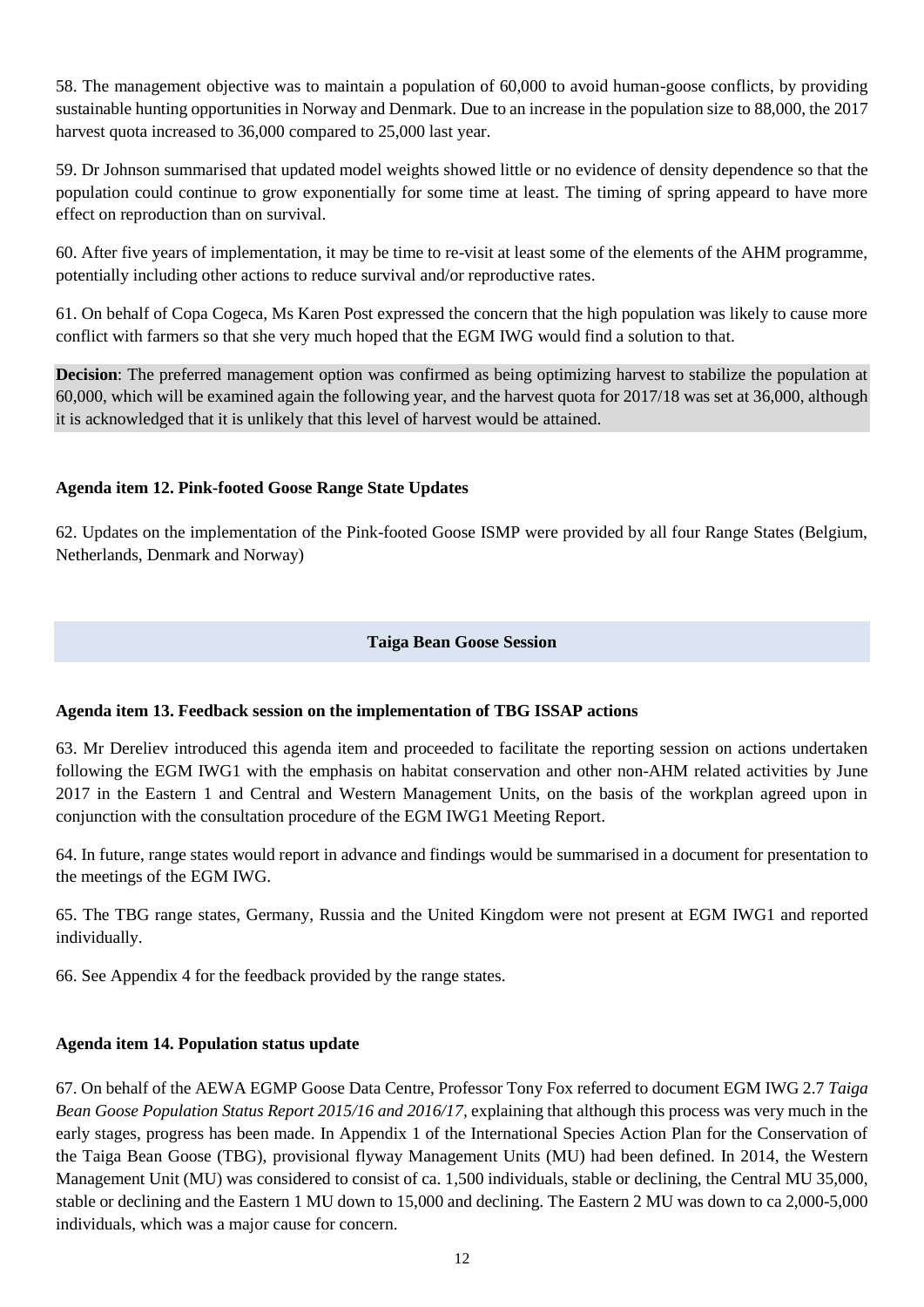68. Supported by the Danish Environmental Protection Agency, feather stable isotope analysis showed that TGB wintering in Eastern Germany and Poland must have originated from Western Siberia confirming the discrete nature of the Eastern 1 population, which will probably be confirmed by transmitters recently fitted to birds in the Russian Federation.

69. He went on to outline the status, distribution and monitoring status of the individual MUs, whereby data was being obtained from a huge network of goose counters and hunters and coordinated at the AEWA EGMP Goose Data Centre by Gitte Høj Jensen. The Western MU had showed little change since 2014, while the Central MU was estimated at ca 51,500. He stressed the improvements necessary for obtaining more reliable data from all MUs and particularly the alarming lack of data for the Eastern 1 and 2 Management Units.

70. Mr Nagy concurred that the apparent total collapse of monitoring in Germany was very worrying

# **Agenda item 15. Sustainable Harvest Assessment**

71. Referring to document EGM IWG 2.*8 An Interim Harvest Strategy for Taiga Bean Geese*, Dr Johnson recalled the decision of EGM IWG1 in December 2016, i.e. the continuation of the closed hunting season for the Western and closure of hunting for the Eastern 1 & 2 Management Units until such time as further management alternatives could be possibly outlined for consideration on the basis of strengthened datasets. For the Central Management Unit, EGM IWG1 decided to defer the decision until the present Meeting, subject to the availability of a better information basis following the mid-January counts.

72. Since December 2016, model revisions had been carried out, to account for the lack of a terminal age and allow for the possibility that natural mortality and density dependence may vary among classes. Over 100,000 different parameterizations of the model were carried out to account for parameter uncertainty and to acertain which harvest rate best maintains the population between 60,000 and 80,000 in winter over the time frame 2018 - 2025.

73. Dr Johnson went on to present the figures for potential harvest targets for the Central MU of 2% and 4%, which were discussed by the range states.

74. In the ensuing discussion, Finland thanked all those concerned for the good work and strongly encouraged this process to go forward with coordination between the countries. The priority was a quick recovery of the population. The relevant Finnish legislation was about to be adopted in parliament.

75. After further discussion on how to best achieve recovery of this population within a reasonable timeframe, Finland, Sweden, Denmark and Norway agreed on a 3% harvest rate. For the actual numbers, both total and per country, please see Appendix 5.

**Decision**: Finland, Sweden, Denmark and Norway agreed on a harvest rate of 3% for the Central Management Unit of the Taiga Bean Goose for 2017/18 (see Appendix 5).

76. Mr Nagy remarked that this was a historic moment, as for the first time consensus had been reached amongst countries in Europe on how to reduce hunting to enable an existing quarry species to recover.

### **Agenda item 16. Data provision**

77. Professor Madsen presented document EGM IWG 2.9 *AEWA EGMP Data Centre Work Plan: January 2017-June 2018.* The Data Centre was based at Aarhus University, Denmark and was coordinated by himself, Ms Gitte Høj Jensen and Professor Tony Fox. The work plan presented had been amended in the light of the decisions of the preceding Barnacle Goose Management Planning Workshop, which had taken place on 12-14 June 2017 and cleary indicated that it would be a very busy year for the Data Centre.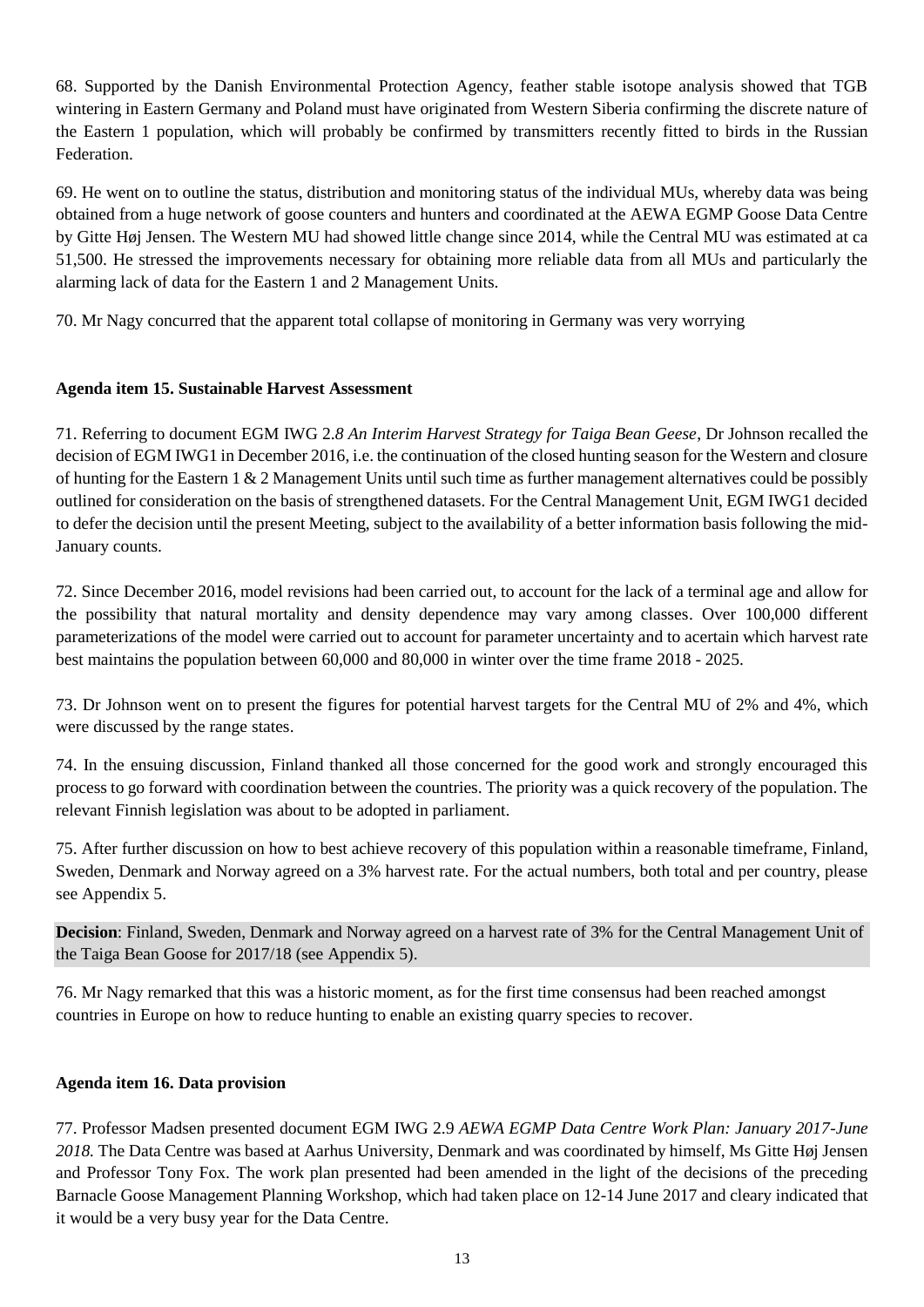78. Germany thanked the Data Centre Coordination Team for incorporating the outcomes of the Barnacle Goose Workshop in the work plan and confirmed that the issue would continue to be discussed on national level.

79. An international EGMP Goose Modelling Consortium was in the process of being set up to collaborate on the development of integrated population models for populations currently included under the EGMP. In July 2017 the Consortium would discuss and agree on a model stucture for Barnacle Goose populations and socio-economic interactions. A data request on barnacle goose management schemes would be sent to range states in September 2017 with a deadline of 2,5 months for submission.

80. Work was ongoing in preparation for the Management Planning Workshop for the Greylag Goose, sceduled to take place on 4-6 October 2017 in Paris, France. Mr Thibaut Powolny from OMPO would be taking the lead in compiling the AEWA International Species Management Plan for the Greylag Goose (NW/SW European Population). A draft biological assessment would be submitted to the relevant range states by 4 September 2017.

81. In 2017 monitoring networks will be established within the EGMP range states, as well as with the International Waterbird Census of Wetlands International and other stakeholders, with the aim of sharing the work and getting the most efficient data.

82. In December 2017 agreements would be made with the EGMP range states and their responsible institutions on harvest data collection systems and harvest data provision.

83. He briefly outlined the current data collection activities in the Pink-footed Goose range states and the need to streamline the process and strengthen alternative estimation of population size based on marking and satellite tracking.

84. Professor Fox raised attention to the fact that in the case of the Taiga Bean Goose, data collection in the Western MU was satisfactory, however in the case of the Central MU, there were still issues with the definition of races, i.e. the percentages of Taiga and Tundra Bean Geese.

85. Within the Eastern 1 MU large numbers of TBG were going to Germany, where more needed to be done, particularly by involving the relevant Federal States. For the Central MU, Sweden, Finland and Denmark also needed to increase efforts. Within the Bean Goose network, the data needed to be more reliable and also delivered on time. Hunting bag data was urgently needed at subspecies level through better engagement with hunters. Also important were robust estimates of annual survival with the help of collar-marking and productivity, by motivating the network to undertake age counts. Illegal take continued to be a problem and should be assessed regularly. X-rays should preferably be carried out to check for shotgun pellets in geese when they were caught for collar marking.

86. Finland reported that a survey of moulting families to show reproductive success on the Finnish population was being carried out via a helicopter-based approach, whereby good estimates could be produced over time.

87. The Meeting strongly urged the governments of the relevant EGMP range states (marked in red), which have not yet started to do so, to proactively work with the Data Centre to make progress towards filling the gaps in the following table as soon as possible during the course of next year.

| $\overline{\text{Where/W}}$ ho<br>Population size and<br>distribution<br>(counts) | <b>TBG, Western MU</b><br>Max winter count in<br>$\bullet$<br>UK (Scotland and<br>Norfolk)<br>January count in<br>$\bullet$<br><b>Denmark</b> | <b>TBG, Central MU</b><br>Mid-winter count in<br>$\bullet$<br>Sweden*, Denmark<br>and Netherlands*<br>$N/A2$ : Germany<br>$\bullet$ | TBG, Eastern 1 MU<br>$N/A$ : Mid-winter<br>$\bullet$<br>count from<br><b>Germany</b> and<br><b>Poland</b> | TBG, Eastern 2 MU<br>$\bullet$ N/A: Mid-winter<br>counts from NW<br>China, E<br>Kyrgyzstan, SE<br>Kazakhstan |
|-----------------------------------------------------------------------------------|-----------------------------------------------------------------------------------------------------------------------------------------------|-------------------------------------------------------------------------------------------------------------------------------------|-----------------------------------------------------------------------------------------------------------|--------------------------------------------------------------------------------------------------------------|
| Productivity: Age<br>ratio/Brood size                                             | Annually sampled in<br>$\bullet$<br>Scotland<br>$\bullet$ N/A: Annual sample<br>in Denmark                                                    | $N/A$ : Annual sample<br>$\bullet$<br>in Denmark<br>$N/A$ : Sweden?<br>$\bullet$<br>$N/A$ : Finland?<br>$\bullet$                   | $N/A$ : Annual<br>$\bullet$<br>sample in<br><b>Germany</b> and<br><b>Poland</b>                           | $\bullet$ N/A                                                                                                |

1 <sup>2</sup> N/A = data or information Not Available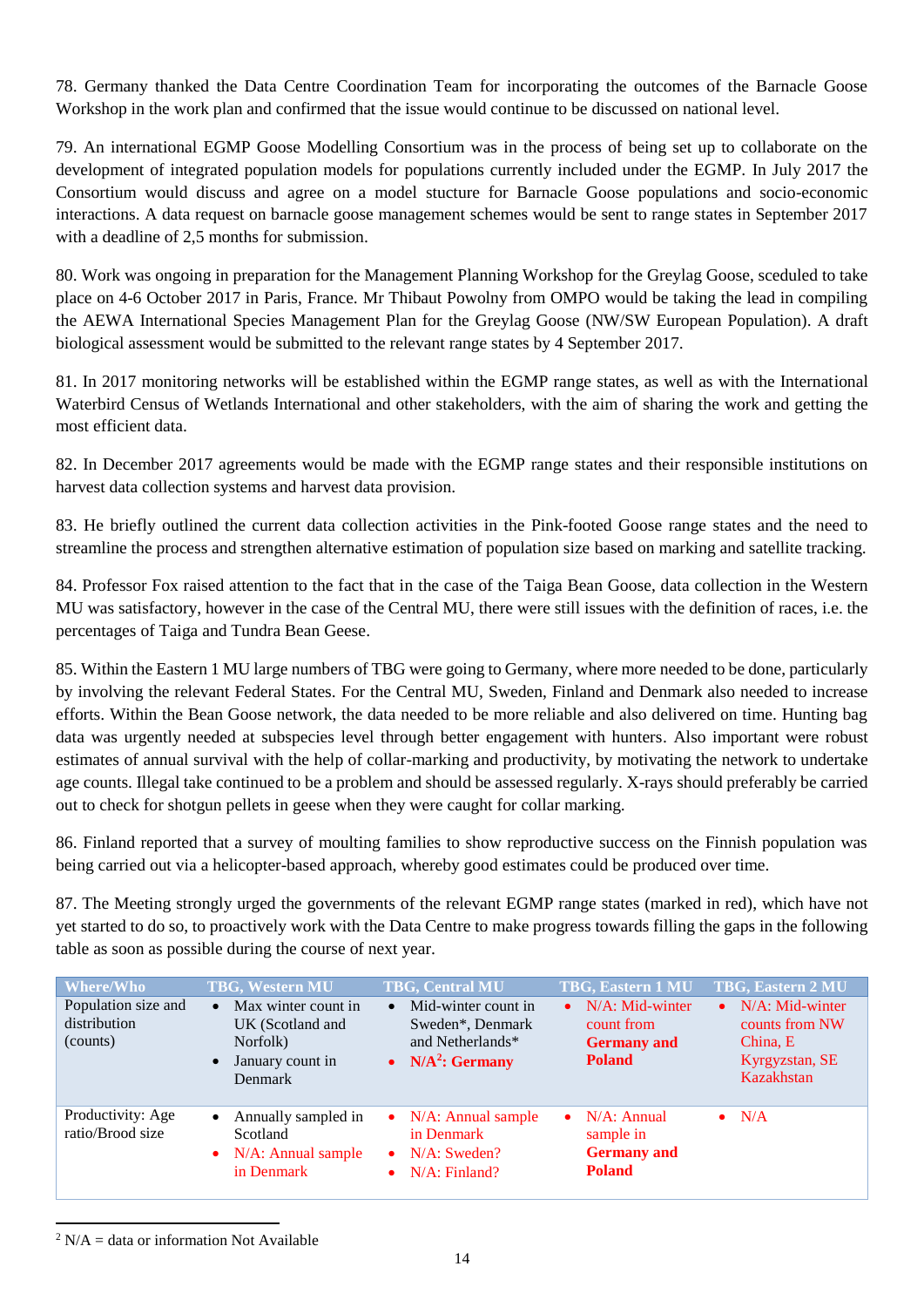| Survival | Neck-banding and<br>$\bullet$<br>telemetry in<br>Scotland<br>NA: Winter neck-<br>$\bullet$<br>banding in Jutland | Winter neck-banding<br>$\bullet$<br>in Jutland<br>Neck-banding and<br>$\bullet$<br>telemetry in Sweden<br>Finland: Planned<br>$\bullet$ | $N/A$ : Neck-<br>$\bullet$ N/A<br>$\bullet$<br>banding and<br>telemetry in<br>Germany,<br><b>Poland</b> and<br><b>Russia</b> |  |
|----------|------------------------------------------------------------------------------------------------------------------|-----------------------------------------------------------------------------------------------------------------------------------------|------------------------------------------------------------------------------------------------------------------------------|--|
| Harvest  | Protected<br>$\bullet$                                                                                           | Hunting bag from<br>Sweden, Denmark<br>and Finland<br><b>N/A: Germany</b><br>$\bullet$<br>N/A: Russia<br>$\bullet$                      | $N/A$ : Hunting<br>$\bullet$ N/A<br>$\bullet$<br>bag from<br><b>Germany</b><br><b>Poland</b> and<br>Russia                   |  |

\* All birds in Sweden and the Netherlands are considered as belonging to the Central flyway MU in the absence of better information.

88. Professor Fox agreed that there was a need for a cohesive set of proposals which is why the establishment of the TBG Task Force was a priority. In answer to a question from the United Kingdom on setting targets for collar marking in the individual MUs and distributing this amongst the range states, he noted that this would be the part of the work of the TBG Task Force.

89. Representing BirdLife International, Mr Ariel Brunner pointed out that the EU should also be concerned since Germany and Poland were both member states under legal obligation to take conservation measures for the species and the EU should be vigilant as to how member states were meeting those obligations.

90. Representing Wetlands International, Mr Nagy concurred, adding that as part of the preparations for the work programme of the next two years, Wetlands International European Association was willing to help and hoped to have some resources to be able to work with the Data Centre with respect to Germany and Poland to improve the network. With the support of Norway, Wetlands International was working with the Secretariat to get data from some Central Asian countries.

91. Responding to a remark by Germany that only the full species Bean Goose *Anser fabalis* was listed under the Birds Directive rather than the Taiga subspecies *Anser fabalis fabalis*, Mr Ludovic Le Maresquier, representing the EU, suggested that the EU worked with the EGM IWG to see to what extent the Birds Directive could be helpful.

92. In summary the Chair stressed that the range states needed to step up efforts to provide the required data. The Secretariat and the Data Centre would be involved in the initiation of the TBG Task Force, which would have its own mandate and would report back to the Meetings of the EGM IWG.

### **Agenda item 17. IWG Reporting Process**

93. Referring to document EGM IWG 2.10 *Establishment of National Reporting under the AEWA EGM IWG*, Mr Dereliev pointed out Rule 32 of the EGM IWG Modus Operandi, which states that EGMP range states shall prepare reports on the implementation of the AEWA International Species Management and Action Plans within the remit of the EGM IWG, to a format agreed by the EGM IWG.

94. National reporting under the AEWA Pink-footed Goose International Working Group had previously been carried out in the form of oral reports by each range state at working group meetings. However oral reporting was not practical under the EGMP and EGM IWG, due to the extended scope of range states, as well as species. Thus it was suggested to set up online reporting under the EGM IWG using the CMS family online reporting system. Since its establishment, the system had been much improved. Each country had one master user who had the right to delegate parts of the report to others.

95. The Secretariat would draft and circulate a reporting template by autumn 2017 for reporting on the implementation of the action and management plans relevant for the range states. The template would be light, requiring more box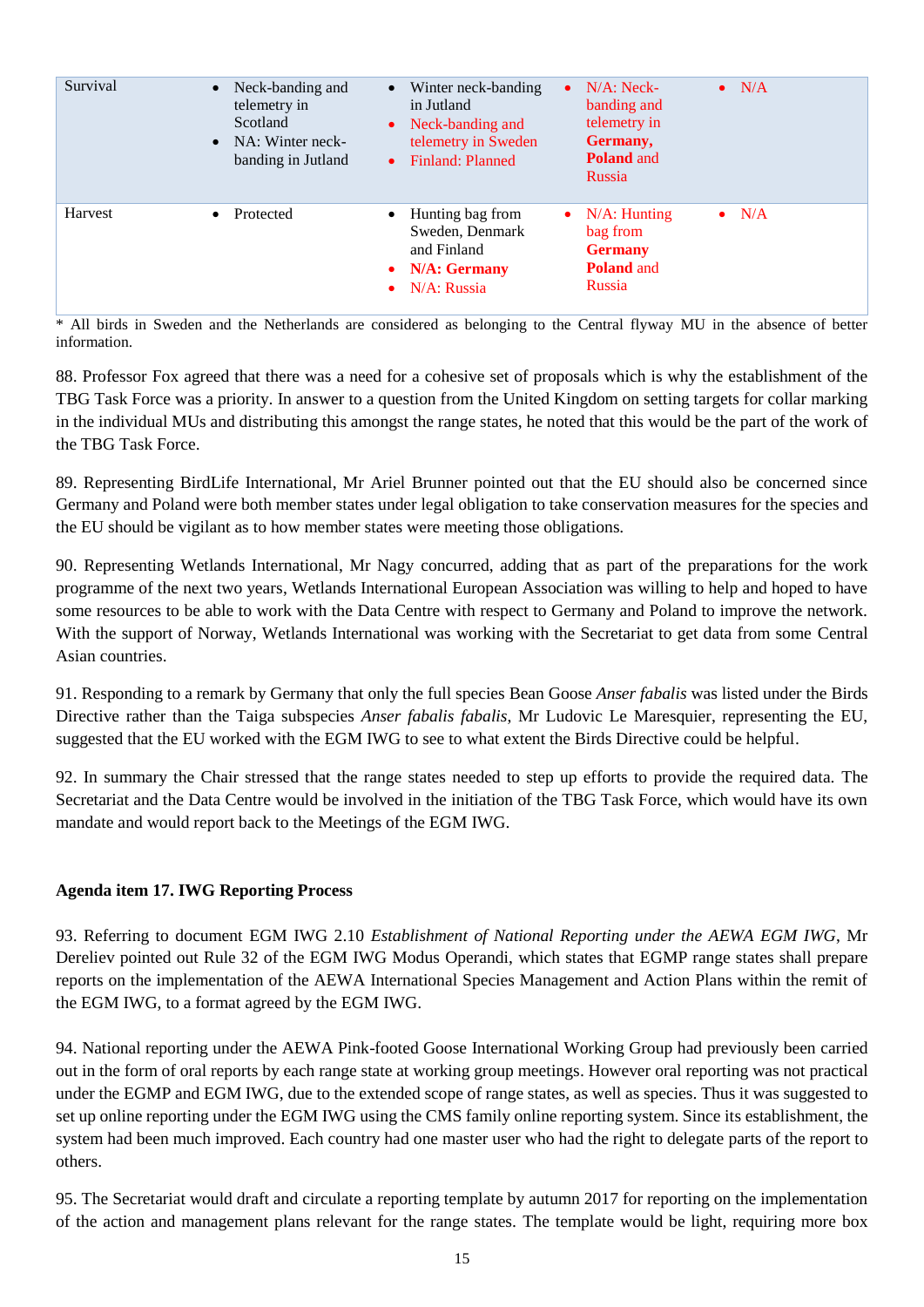ticking than descriptive text. The first report would entail most work; subsequent reports could be done on the basis of the pre-filled template by adjusting and up-dating where necessary. He pointed out that data provision templates would be run in a seperate process by the Data Centre.

**Decision and Action:** The Secretariat would circulate a draft national reporting format to the EGMP range states for review. The format will be finalised following the feedback received and translated into an online template by the end of 2017. The reporting process will be launched by January 2018.

## **Agenda item 18. Next AEWA EGM IWG Meeting**

96. Mr Dereliev informed the delegates that the next annual meeting of the EGM IWG was tentatively scheduled to take place on 14-15 June 2018. He went on to report that the Netherlands were keen to host the 2<sup>nd</sup> Barnacle Goose Workshop and the EGM IWG meeting, which could theoretically be held back-to-back. This depended entirely on how much the Data Centre could deliver by June and could only be decided at the beginning of 2018.

97. Thus, the Barnacle Goose Workshop might have to be postponed to a later date, in which case an alternative host for the EGM IWG in mid-June 2018 would need to be sought. Mr Dereliev invited offers for hosting the 2-day meeting.

98. The host country obligations included covering the cost of the venue for a maximum of 80 participants and possibly also hospitality. The costs of the Secretariat and funded delegates were covered by the EGMP operational budget. A meeting room at the AEWA premises in Bonn would also be reserved for 14-15 June 2018 as a back-up option.

99. Representing the Netherlands, Ms Wilmar Remmelts reiterated that her Government was happy to organise both the workshop and the meeting in the Province of Friesland, which hosted approximately 1 million geese. She looked forward to welcoming all the participants to Friesland and to a fruitful meeting.

**Decision and Action:** The meeting agreed on the dates for the 2018 annual meeting. The Secretariat would send out a reminder to the EGM IWG range states requesting back-up offers to host the EGM IWG3 on 14-15 June 2018, in case this cannot be held back-to-back with the Barnacle Goose Workshop in the Netherlands.

### **Agenda item 19. Next Steps and Closure**

100. The Chair acknowledged that all the objectives of the Meeting had been achieved and thanked those present for their active and productive contributions, both in the meeting and in its margins. Special thanks were due to the Secretariat and the Data Centre for the excellent substantial and logistical preparation and to Denmark for the exceptionally efficient organisation and for providing such outstanding facilities, which contributed substantially to the success of the meeting.

101. Adaptive Harvest Management was a procedure of learning-by-doing and this meeting had very much reflected the need for adapting to new objectives. The countries had been able to settle on harvesting quotas and other management objectives, which was a great success in itself.

102. Mr Dereliev joined in thanking all those present for their commitment to the EGMP, which was obviously an initiative they were very much committed to delivering on. He ensured those present that the Secretariat also did all it could to meet expectations. He went on to thank the host for making this week in Copenhagen one to remember and also the venue staff, who had been extremely helpful.

103. With that the Chair declared the Meeting closed.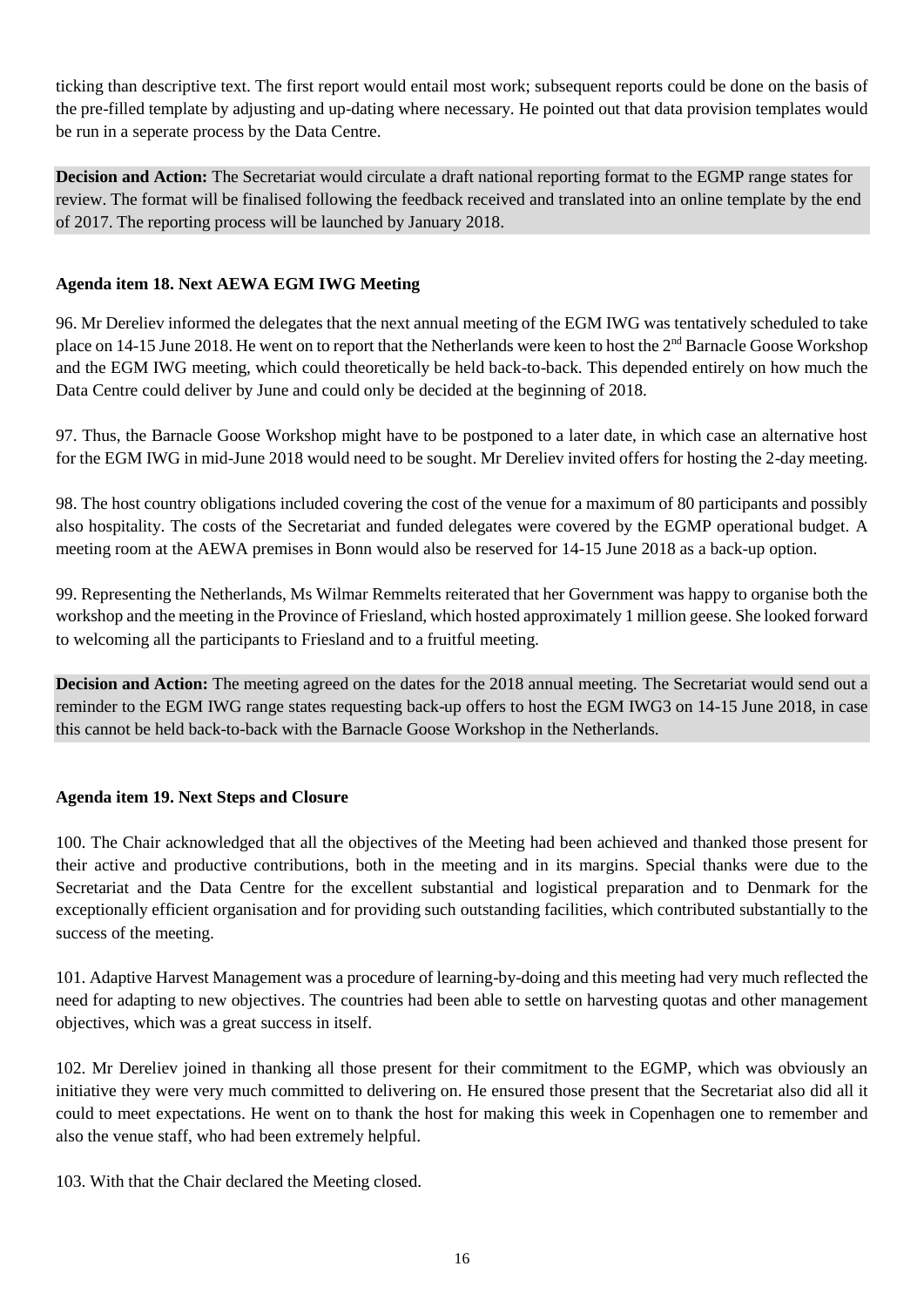# APPENDIX 1

# **AEWA EUROPEAN GOOSE MANAGEMENT INTERNATIONAL WORKING GROUP GUIDANCE ON THE COMPOSITION, ROLE AND RESPONSIBILITIES OF NATIONAL DELEGATIONS<sup>3</sup>**

### **1. Introduction**

**.** 

Complementary to the Modus Operandi for the AEWA European Goose Management International Working Group (EGM IWG), which were adopted at the 1<sup>st</sup> Meeting of the EGM IWG in December 2016, the UNEP/AEWA Secretariat was requested to produce additional guidance regarding the composition, role and responsibilities of the national delegations attending future meetings of the Working Group.

This brief guidance aims to assist the designated national government representatives to the Working Group when deciding on the composition of their national delegations for each meeting and briefly describes the basic roles and responsibilities of the designated Working Group members.

#### **2. Composition of National Delegations**

### *2.1. Designated national representatives to the EGM IWG*

As outlined in the Modus Operandi, each range state participating in the European Goose Management Platform (EGMP) is requested by the UNEP/AEWA Secretariat to designate up to four national representatives to the EGM IWG, which may include:

- a) a maximum of two representatives from national state authorities relevant to the implementation of AEWA and;
- b) a maximum of two representatives from national scientific or expert institutions and organizations.

These designated representatives form the core of the national delegations to the EGM IWG.

### *2.2. National delegations attending EGM IWG meetings*

It is for the Range State to **decide on the composition of its national delegation** to each meeting of the Working Group. As outlined in the Working Group Modus Operandi, the national delegations are limited to a **maximum of five representatives** from each range state. As an exception, the range state hosting a meeting of the Working Group may invite additional national participants to join that particular meeting as part of their national delegation.

The EGM IWG is the **coordinating and decision-making body** of the European Goose Management Platform, subject to decisions made by the AEWA MOP. As such, Range States are **requested to consider the following guideline points when composing their national delegations** for each meeting to ensure the smooth functioning of the Working Group, the timely delivery on the implementation of the AEWA Species Action and Management Plans under its remit, as well as the involvement of relevant experts and national stakeholders.

<sup>&</sup>lt;sup>3</sup> As adopted by the AEWA European Goose Management International Working Group at its 2<sup>nd</sup> Meeting on 15-16 June 2017 in Copenhagen, Denmark.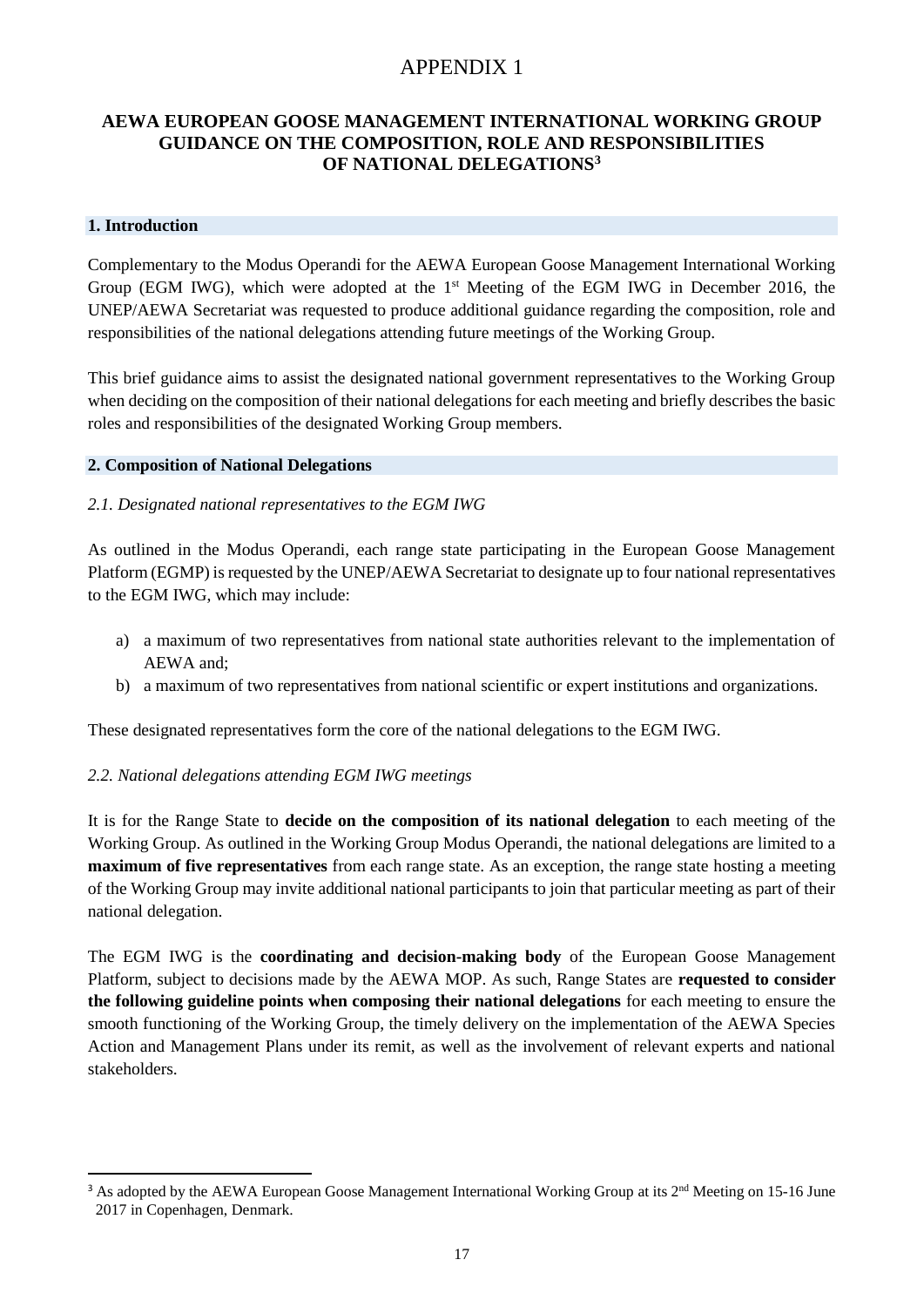### - *A minimum of one designated government representative:*

The EGM IWG is routinely expected to take decisions on various conservation and management measures for the species/populations it covers. Some of these decisions will require negotiations amongst the relevant range states at the Working Group meetings as well as timely follow-up and national implementation. Some management alternatives may even require, for example, amendments to national hunting regulations. It is therefore recommended, that national delegations include at least one government representative well prepared for possible negotiations with the intention to take decisions on behalf of his/her country on measures for the species/populations for which the country has been identified as a range state (including for example hunting quotas), taking into account that there may be issues under national legislation which need to be consulted before a decision can be taken.

It is for the Range State to designate the person authorised to represent it at the meetings of the EGM IWG.

- *A minimum of one designated national expert from national scientific or expert institutions and organizations:*

It is the aim of the EGM IWG to function as the coordinating and decision-making body of the European Goose Management Platform with most of the scientific background and decision documents prepared and consulted in advance of the meetings. Varying topics which require expert input and advice are nonetheless expected to feature on the agenda of the Working Group meetings as well.

It is therefore recommended to include at least one designated national expert in the national delegation with broad experience and responsibilities attaining to the wider management and conservation issues being dealt with under the EGMP.

### - *Additional experts relevant to the issues dealt with by the EGM IWG:*

In addition to the designated experts, it may also be useful to include additional national experts in the national delegation, relevant to the agenda items at specific meetings.

As outlined in the Modus Operandi, specific Task Forces will be established to work on dedicated topics or specific species/populations between the meetings of the Working Group. Additional national scientific or expert institutions and organizations can also be nominated to take part in these Task Forces according to their interest and expertise.

### - *Involvement of national stakeholder organizations:*

Ensuring a transparent process as well as the subsequent engagement and support of relevant national stakeholders in the implementation of the conservation and management decisions taken by the Working Group is a key issue.

As defined in the Modus Operandi, national stakeholder organizations can attend the meetings of the Working Group if included in their country's national delegation. National organizations cannot be admitted as permanent observers to the EGM IWG. This decision was taken both for pragmatic reasons related to the size of the Working Group, but also because it is assumed that an appropriate consultation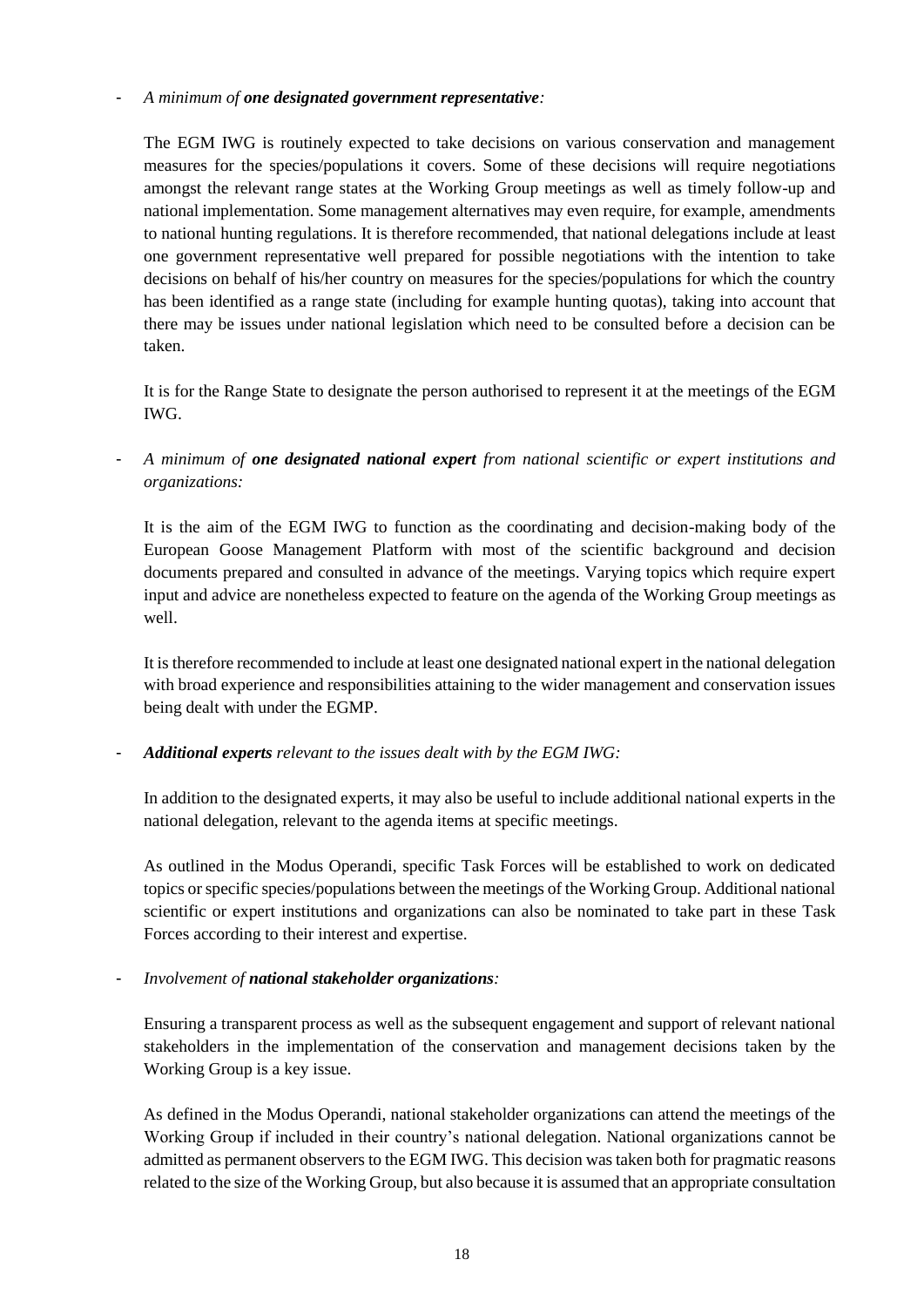with national stakeholders on the issues discussed at the EGM IWG takes place in each range state (see roles and responsibilities below).

Range States are, however, in addition to national consultations encouraged to include representatives from national stakeholder organizations in their national delegations, as appropriate. National stakeholder organizations can also be nominated to take part in the Task Forces mentioned above.

### **Role and responsibilities of the designated government representatives**

A core task of each designated government representative is the responsibility to coordinate (or to organize/provide for the coordination of) the national implementation of the respective Action or Management Plan and to function as the link between the International Working Group and the National Working Group or other national bodies dealing with the implementation of the Plan. This includes, but is not limited to, facilitating national implementation of activities pursuant to decisions taken by the Working Group and the AEWA MOP and consulting with relevant national stakeholders throughout the EGM IWG decision-making and implementation process, as appropriate.

The national government representative is also tasked with ensuring the timely delivery of any agreed national reports, data etc. to the Working Group and the EGMP Data Centre.

### **Role and responsibilities of the designated national experts**

The role of the designated national experts in the Working Group – beyond actively contributing to the work of the Group based on their expertise – is to strengthen and maintain the technical and expert network relevant for the species in question in their country. In addition, designated experts are also expected to function as the link between the international and national expert networks.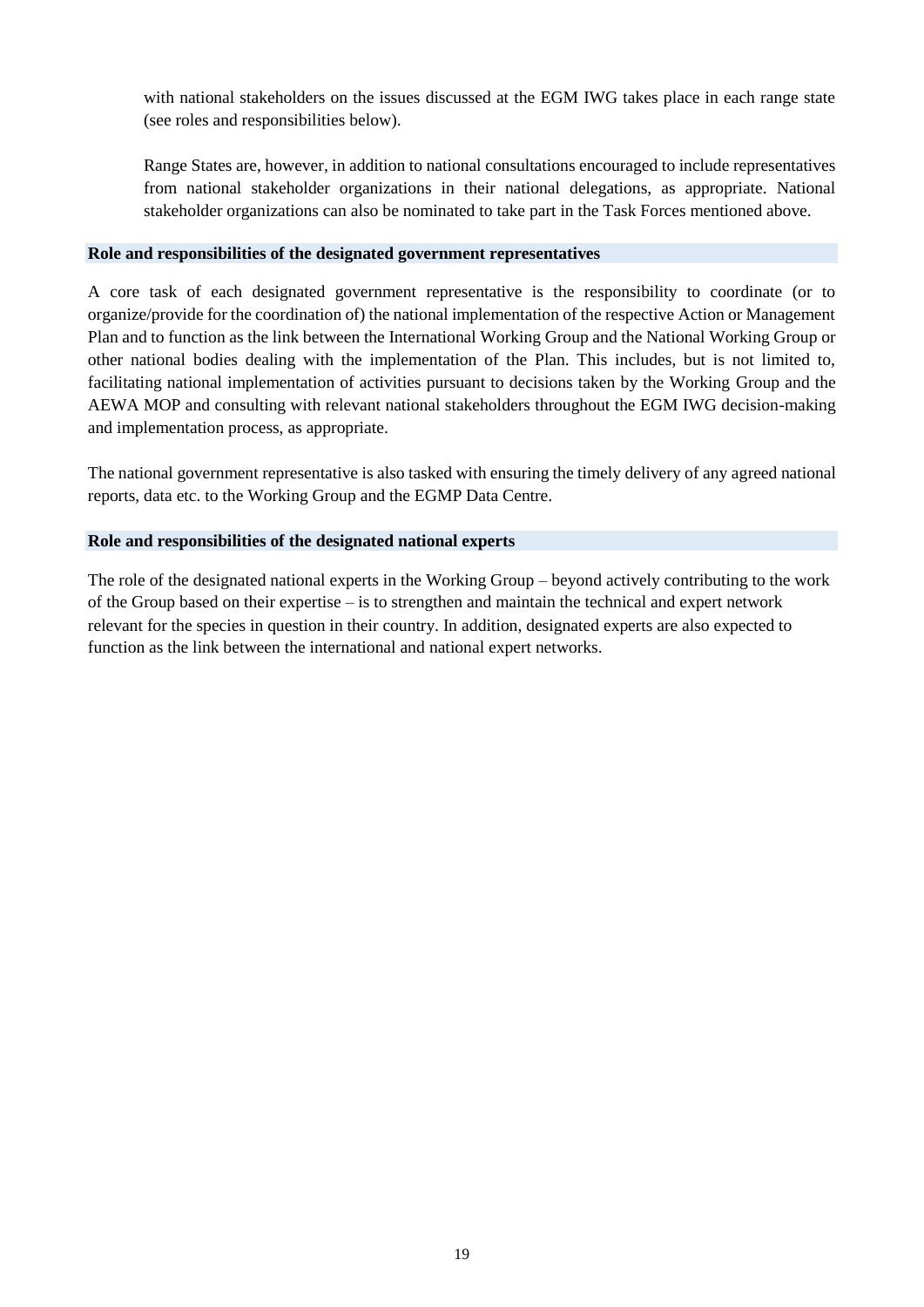# APPENDIX 2

# **AEWA EGM IWG Task Forces**

# **Generic Terms of Reference<sup>4</sup>**

# **Role**

The role of the EGM IWG Task Force is to:

- 1) Assist the EGM IWG in coordinating and catalysing the implementation of [*species Task Force: Action/Management Plan / thematic Task Force: thematic activities]* under the EGMP;
- 2) Assist the EGM IWG in stimulating and supporting Range States in the implementation of [*species Task Force: Action/Management Plan / thematic Task Force: thematic activities]*; and
- 3) monitor and report on the implementation of these activities to the EGM IWG via the UNEP/AEWA Secretariat and the National Reports to the EGM IWG, as appropriate.

# **Tasks**

The EGM IWG Task Force will:

### *[Species Task Force:*

- *support the EGM IWG by suggesting implementation priorities;*
- *assist the EGM IWG in coordinating international implementation;*
- *assist with the regular and thorough monitoring of the species populations in cooperation with the EGMP Data Centre;*
- *stimulate and support scientific research in the species necessary for conservation and management;*
- *facilitate internal and external communication and exchange of scientific, technical, legal and other required information;*
- *lead on updating the international ISSAP/ISSMP as required;*
- *assist in other ways as requested by the EGM IWG.*

*Thematic Task Force: list tasks as defined by the EGM IWG]*

# **Membership**

**.** 

The EGM IWG Task Force will be open to (1) designated governmental representatives of all *[species Task Force: key Range States / thematic Task Force: EGMP Range States]*, (2) representatives of national expert and stakeholder organisations as designated by the state authorities from all *[species Task Force: key Range States / thematic Task Force: EGMP Range States]*, (3) representatives of admitted observer organisations, and (4) other experts as required.

The Coordinator of the EGM IWG Task Force may invite and admit international expert and stakeholder organisations as well as individual experts to the Task Force via the UNEP/AEWA Secretariat and in consultation with the relevant Range States, as necessary.

To ensure coordination with the activities carried out by the EGMP Data Centre, the Data Centre will be represented by a staff member in each of the Task Forces.

<sup>4</sup> As adopted by EGM IWG2, 15-16 June 2017, Copenhagen, Denmark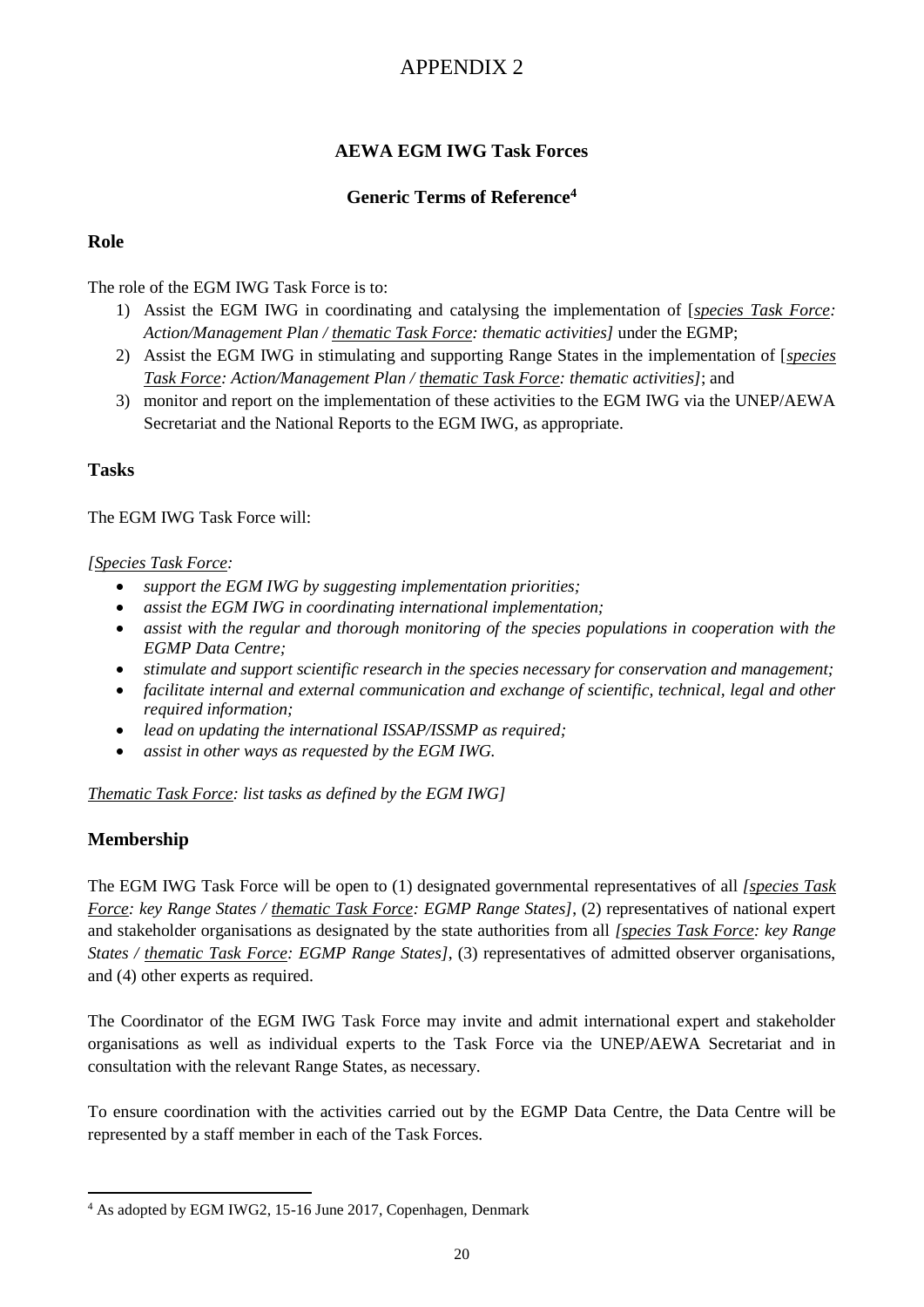# **Officers**

A voluntary Coordinator, ideally from one of the major Range States or organizations/institutes with expertise on the subject matter of the Task Force, will be identified by the UNEP/AEWA Secretariat to oversee the operations of the Task Force in close cooperation with the Secretariat and the EGMP Data Centre.

# **Communication**

The Task Force will mainly conduct its work electronically via the EGM IWG website and intranet as well as via email, Skype and other online communication platforms, as appropriate.

# **Meetings**

No specific funds are allocated under the EGMP for the EGM IWG Task Forces. However, Task Forces are encouraged to have annual face-to-face meetings directly before the meetings of the EGM IWG. In addition, Task Force Coordinators and members are also encouraged to arrange face-to-face meetings if opportunities present themselves, for example in the margins of other international meetings or conferences.

# **Reporting**

A brief report on the general progress of the Task Force (convening, membership, activities etc.) will be presented by the Coordinator via the UNEP/AEWA Secretariat to each meeting of the EGM IWG. This will include the presentation of any specific Task Force outputs, as requested by the EGM IWG.

Overall National Reports will be prepared by each EGMP Range State according to a format and reporting schedule agreed by the EGM IWG. Task Force members are requested to contribute to these National Reports regarding the implementation of activities relevant to the Task Force, as appropriate.

### **Financing**

No specific funds are allocated under the EGMP for the Task Forces. The operations of the Task Forces, including that of the voluntary Coordinator, are therefore to be financed primarily by its members and observers such as through in-kind support in form of personnel time or separate funding. Neither the UNEP/AEWA Secretariat nor the EGMP Data Centre can commit regular financial support and may only provide such if possible.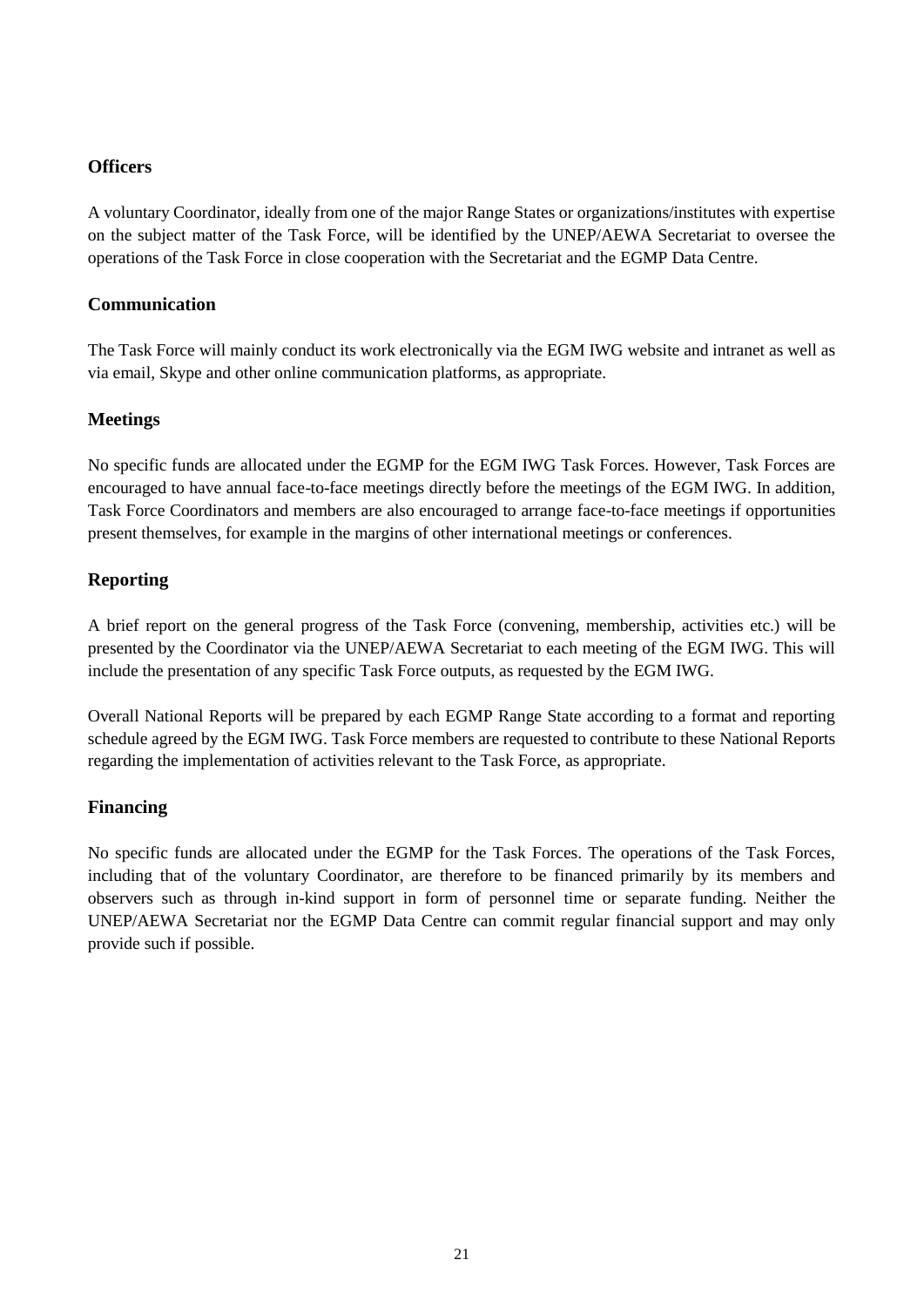# APPENDIX 3

# **AEWA EGM IWG Agriculture Task Force**

# **Terms of Reference<sup>5</sup>**

## **Role**

The role of the EGM IWG Agriculture Task Force is to:

- 1) Assist the EGM IWG in coordinating and catalysing the implementation of activities related to goose management and agriculture under the EGMP;
- 2) Assist the EGM IWG in stimulating and supporting Range States in the implementation of activities related to goose management and agriculture; and
- 3) monitor and report on the implementation of these activities to the EGM IWG via the UNEP/AEWA Secretariat and the National Reports to the EGM IWG, as appropriate.

# **Tasks**

The EGM IWG Agriculture Task Force will:

- develop and support the implementation of an international interdisciplinary cooperation framework for dealing with interaction between geese and agriculture;
- assist in other ways as requested by the EGM IWG.

# **Membership**

The EGM IWG Agriculture Task Force will be open to (1) designated governmental representatives of all EGMP Range States, (2) representatives of national expert and stakeholder organisations as designated by the state authorities from all EGMP Range States, (3) representatives of admitted observer organisations, and (4) other experts as required.

The Coordinator of the EGM IWG Agriculture Task Force may invite and admit international expert and stakeholder organisations as well as individual experts to the Task Force via the UNEP/AEWA Secretariat and in consultation with the relevant Range States, as necessary.

To ensure coordination with the activities carried out by the EGMP Data Centre, the Data Centre will be represented by a staff member in the EGM IWG Agriculture Task Force.

### **Officers**

**.** 

A voluntary Coordinator, ideally from one of the major Range States or organizations/institutes with expertise on the subject matter of the EGM IWG Agriculture Task Force, will be identified by the UNEP/AEWA Secretariat to oversee the operations of the Task Force in close cooperation with the Secretariat and the EGMP Data Centre.

<sup>5</sup> As adopted by EGM IWG2, 15-16 June 2017, Copenhagen, Denmark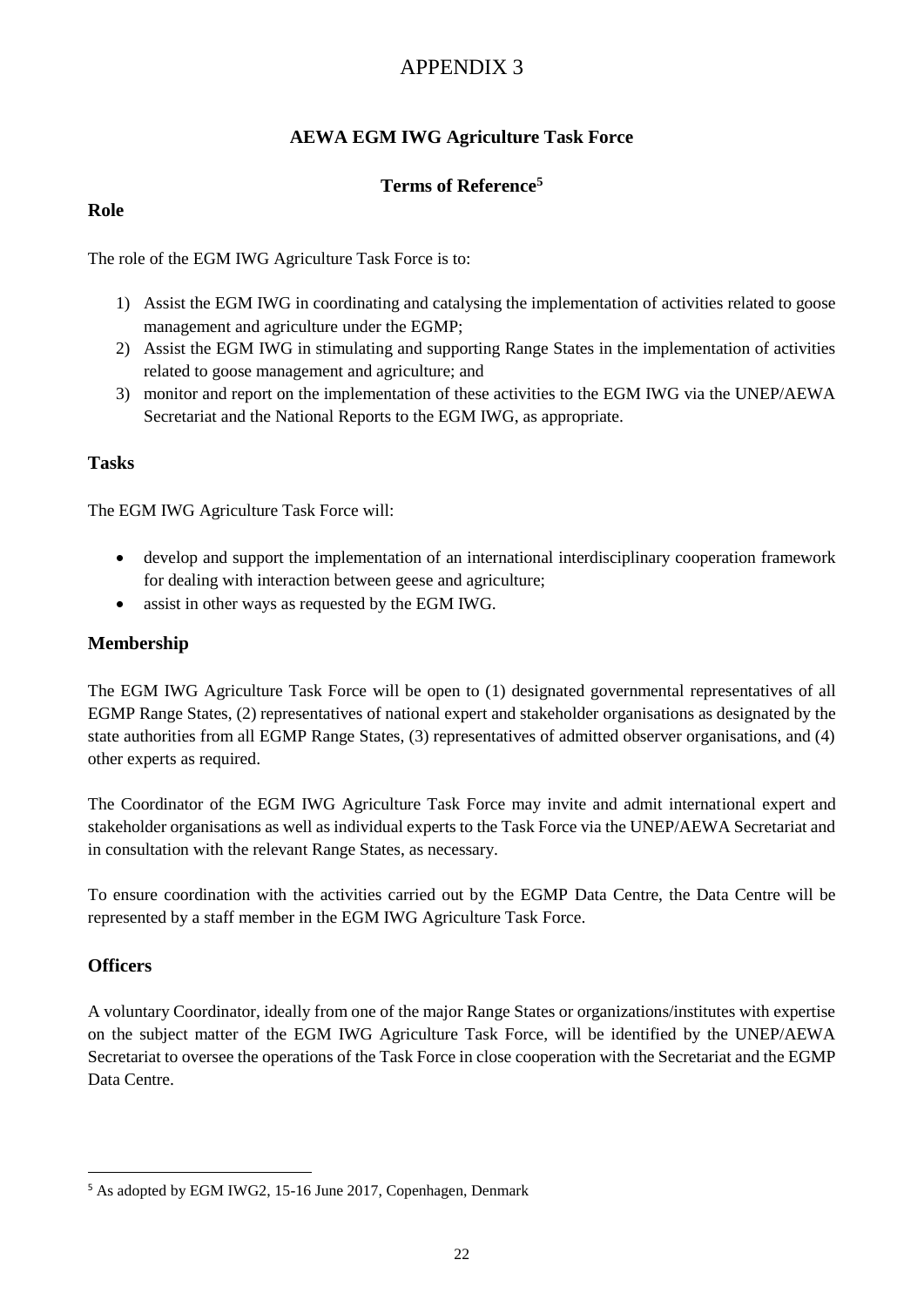# **Communication**

The EGM IWG Agriculture Task Force will mainly conduct its work electronically via the EGM IWG website and intranet as well as via email, Skype and other online communication platforms, as appropriate.

# **Meetings**

No specific funds are allocated under the EGMP for the EGM IWG Agriculture Task Force. However, the EGM IWG Agriculture Task Force is encouraged to have annual face-to-face meetings directly before the meetings of the EGM IWG. In addition, Task Force Coordinator and members are also encouraged to arrange face-to-face meetings if opportunities present themselves, for example in the margins of other international meetings or conferences.

# **Reporting**

A brief report on the general progress of the EGM IWG Agriculture Task Force (convening, membership, activities etc.) will be presented by the Coordinator via the UNEP/AEWA Secretariat to each meeting of the EGM IWG. This will include the presentation of any specific Task Force outputs, as requested by the EGM IWG.

Overall National Reports will be prepared by each EGMP Range State according to a format and reporting schedule agreed by the EGM IWG. Task Force members are requested to contribute to these National Reports regarding the implementation of activities relevant to the EGM IWG Agriculture Task Force, as appropriate.

# **Financing**

No specific funds are allocated under the EGMP for the EGM IWG Agriculture Task Force. The operations of the Task Force, including that of the voluntary Coordinator, are therefore to be financed primarily by its members and observers such as through in-kind support in form of personnel time or separate funding. Neither the UNEP/AEWA Secretariat nor the EGMP Data Centre can commit regular financial support and may only provide such if possible.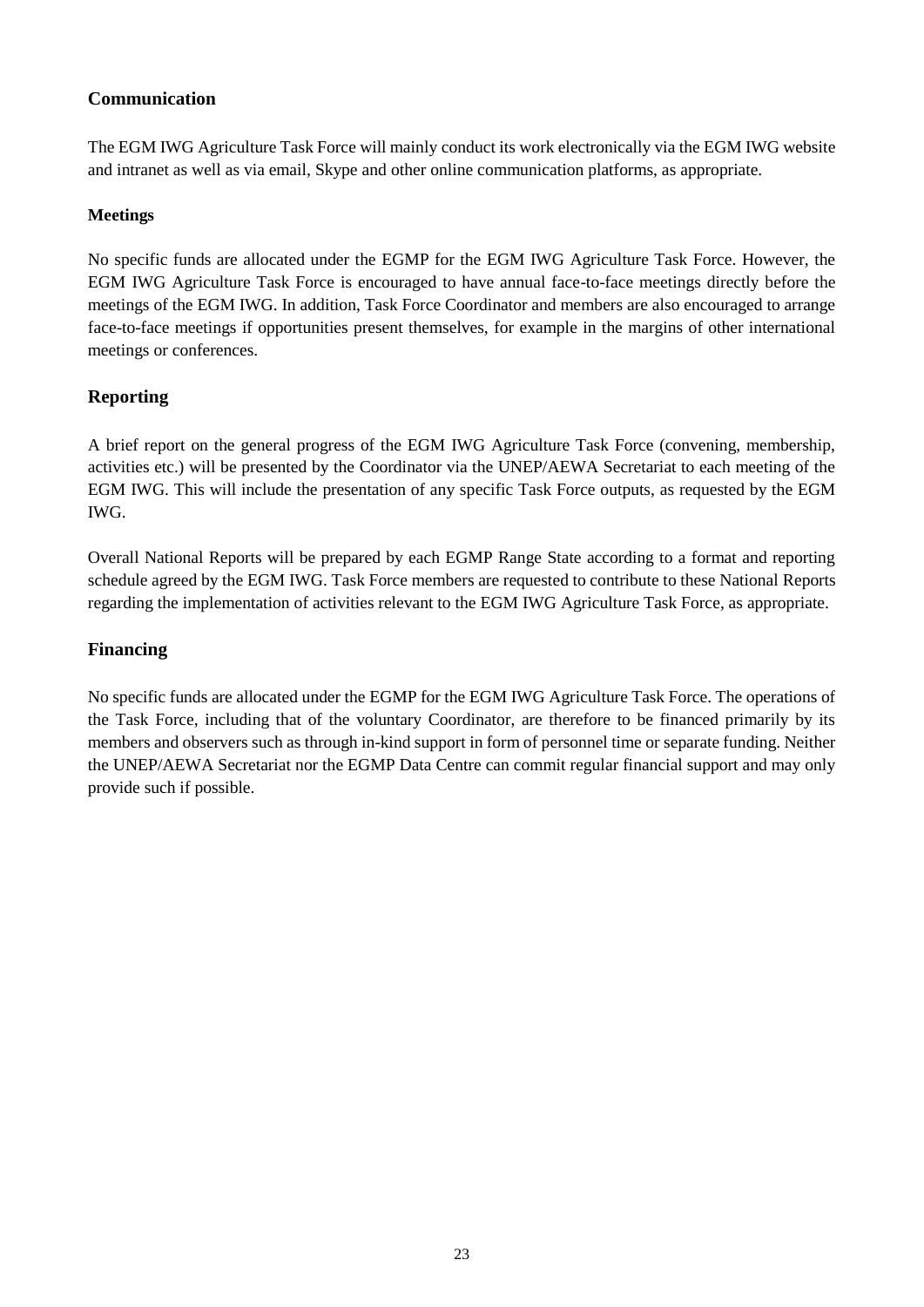# APPENDIX 4

### **Feedback from range states on implementation between December 2016 and June 2017 (marked in grey)**

**Work plan for the implementation of non-AHM related actions of the AEWA Taiga Bean Goose International Single Species Action Plan (2017-2018) – Eastern 1 Management Unit (Range States: Belarus, Estonia, Germany, Latvia, Lithuania, Russia, Ukraine) 6**

| <b>ISSAP</b> actions                                                                                                                                                                                                                                                                                                                                                                                                                                              | <b>Detailed activities</b>                                                                                                                                                                                                                                                                                                                                                                                                                                                                                                                                                                                                                                                                                                                                                                                                                                                                                                                                                                                                                                                                                                                                                                                                                                                                 | <b>Lead</b>                              | <b>Time-frame</b> | <b>Budget</b> | <b>Comments</b>                                                                                                                                                                                                                  |
|-------------------------------------------------------------------------------------------------------------------------------------------------------------------------------------------------------------------------------------------------------------------------------------------------------------------------------------------------------------------------------------------------------------------------------------------------------------------|--------------------------------------------------------------------------------------------------------------------------------------------------------------------------------------------------------------------------------------------------------------------------------------------------------------------------------------------------------------------------------------------------------------------------------------------------------------------------------------------------------------------------------------------------------------------------------------------------------------------------------------------------------------------------------------------------------------------------------------------------------------------------------------------------------------------------------------------------------------------------------------------------------------------------------------------------------------------------------------------------------------------------------------------------------------------------------------------------------------------------------------------------------------------------------------------------------------------------------------------------------------------------------------------|------------------------------------------|-------------------|---------------|----------------------------------------------------------------------------------------------------------------------------------------------------------------------------------------------------------------------------------|
|                                                                                                                                                                                                                                                                                                                                                                                                                                                                   | Result 1.1. Legal harvest does not jeopardise an increase of adult survival rates                                                                                                                                                                                                                                                                                                                                                                                                                                                                                                                                                                                                                                                                                                                                                                                                                                                                                                                                                                                                                                                                                                                                                                                                          |                                          |                   |               |                                                                                                                                                                                                                                  |
| 1.1.1. Develop and<br>implement international<br>adaptive harvest<br>management framework.<br>Obey the principles of<br>sustainable harvest<br>management and decision-<br>making framework for<br>harvest management as<br>described in the revised<br><b>AEWA</b> Guidelines for<br>sustainable harvest of<br>migratory waterbirds<br>adopted by MOP6. Obtain<br>accurate estimates of (sub)<br>population size, and robust<br>demographic and harvest<br>data. | 1.1.1.1 Prepare and adopt legislative proposals for the closure<br>of hunting of Taiga Bean Geese (including the use of flexible<br>hunting seasons in Belarus and Russia) to allow for Taiga Bean<br>Geese to pass legislation before goose hunting is opened<br>Range States: ALL<br><b>Belarus</b> reported that there was currently no separation<br>between sub-species among hunters. In 2017 new hunting<br>legislation was being put into place. In previous years, the<br>spring hunting season had amounted to 28 days for geese. A<br>project was being prepared with hunting organisations for the<br>next two years to establish a shorter hunting period, despite<br>pressure from government, as hunters from Russia, Italy and<br>France constituted an important source of income.<br>Latvia reported that it was already compliant as spring hunting<br>is not allowed and autumn hunting starts in September after the<br>TBG have passed.<br>Ukraine reported that consultations had been carried out with<br>scientists from protected areas during the last six months (i.e.<br>since early 2017 and efforts were being made to identify TBG<br>during the spring in Eastern Ukraine, where over 11,000<br>individuals were counted. Creating new protected areas or | Responsible<br>government<br>authorities | 2017-2018         | none          | Discussions amongst<br>responsible national<br>authorities and national<br>experts regarding the<br>closure of hunting should<br>commence as soon as<br>possible, even if it may not<br>possible to close hunting<br>immediately |

<sup>6</sup> Highlighted in yellow are countries which attended EGM IWG1 in December 2016 and are also attending EGM IWG2.

 $\overline{\phantom{a}}$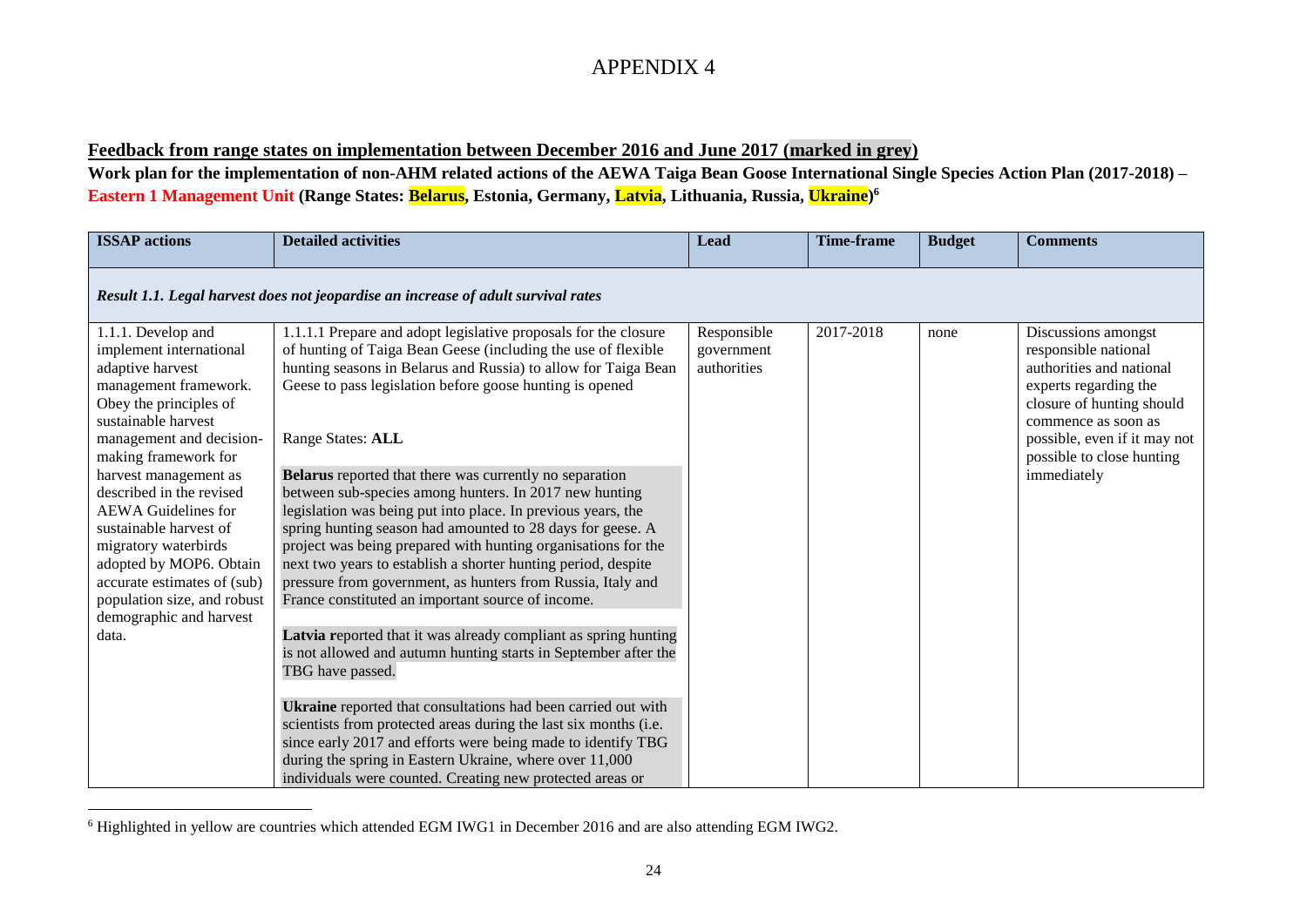| <b>ISSAP</b> actions | <b>Detailed activities</b>                                                                                                                                                                                                                                                                |                                                                                                                                                                                                                                                                                                                                                                                                                                                                                                                                                                                                                                                                | Lead                                                                          | <b>Time-frame</b> | <b>Budget</b> | <b>Comments</b>                                                                                                                                                                                                                                                                                                                                                                                                                                 |
|----------------------|-------------------------------------------------------------------------------------------------------------------------------------------------------------------------------------------------------------------------------------------------------------------------------------------|----------------------------------------------------------------------------------------------------------------------------------------------------------------------------------------------------------------------------------------------------------------------------------------------------------------------------------------------------------------------------------------------------------------------------------------------------------------------------------------------------------------------------------------------------------------------------------------------------------------------------------------------------------------|-------------------------------------------------------------------------------|-------------------|---------------|-------------------------------------------------------------------------------------------------------------------------------------------------------------------------------------------------------------------------------------------------------------------------------------------------------------------------------------------------------------------------------------------------------------------------------------------------|
|                      | extending existing ones was being considered in this region,<br>which was a hot-spot for biodiversity.<br>In autumn, very few geese occur in western Ukraine (up to<br>It was planned to prepare new legislation for 2018 to exclude<br>a difficult process.<br>1.1.1.2 Improve knowledge | 2,000) and very limited hunting (100-200 birds) was permitted.<br>TBG from the list of huntable species, which was proving to be<br>a) Ensure national monitoring                                                                                                                                                                                                                                                                                                                                                                                                                                                                                              | Responsible                                                                   | 2017-2018         | unknown       | Increased knowledge on                                                                                                                                                                                                                                                                                                                                                                                                                          |
|                      | on the occurrence of Taiga<br>Bean Geese in all Eastern<br>Management Unit Range<br><b>States</b>                                                                                                                                                                                         | of Taiga Bean Geese at all<br>known key sites (including<br>providing identification<br>training $&$ equipment to<br>people carrying out the<br>monitoring where possible)<br>Range States: ALL<br><b>Belarus</b> reported that<br>monitoring had not started<br>and was not planned for 2018.<br><b>Action:</b> Mr Dereliev pointed<br>out that Wetlands<br>International could be<br>approached in this case for<br>support with setting up<br>monitoring.<br>Latvia reported that no action<br>had been taken as yet.<br><b>Ukraine</b> reported that<br>monitoring programmes had<br>started in national parks in<br>western and north-eastern<br>Ukraine. | government<br>authorities<br>(Ministries of<br>the<br>Environment<br>$etc.$ ) |                   |               | the occurrence,<br>distribution, migratory<br>patterns etc. of Taiga Bean<br>Geese is an essential step<br>in order to be able to<br>propose appropriate<br>changes to the hunting<br>legislations in each Range<br>State.<br>In this context, it will be<br>useful to develop a joint<br>project for the Eastern<br>Management Unit with the<br>aim of implementing the<br>activities identified under<br>this action (for example<br>EU LIFE) |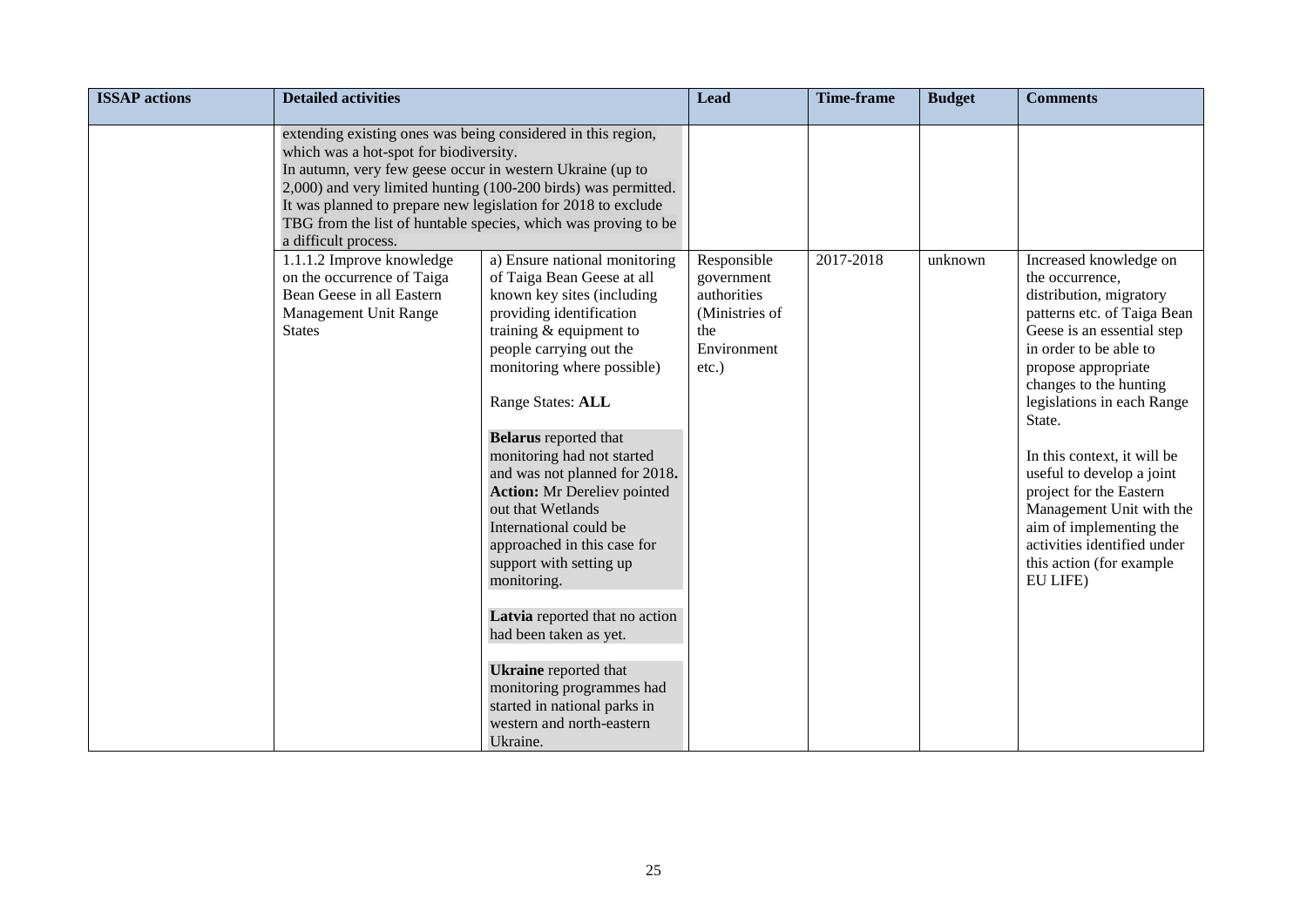| <b>ISSAP</b> actions | <b>Detailed activities</b>                                       |                                                                                                                                                                                                                                                                                                                                                                                                                                                      | <b>Lead</b>                                     | <b>Time-frame</b> | <b>Budget</b> | <b>Comments</b> |
|----------------------|------------------------------------------------------------------|------------------------------------------------------------------------------------------------------------------------------------------------------------------------------------------------------------------------------------------------------------------------------------------------------------------------------------------------------------------------------------------------------------------------------------------------------|-------------------------------------------------|-------------------|---------------|-----------------|
|                      |                                                                  | b) Carry out satellite/GPS-<br>tagging of Taiga Bean Geese<br>in the wintering/staging areas<br>to further identify and map<br>potential key sites as well as<br>migratory patterns (potentially<br>tag birds in Eastern Germany,<br>Lithuania, Belarus or in<br>Ukraine)<br>Range States: best location<br>for implementation to be<br>decided<br>No action had been taken in<br>any range state as yet.                                            | <b>TBG Task</b><br>Force (to be<br>established) | 2017-2018         | unknown       |                 |
|                      |                                                                  | c) Increase efforts to engage<br>Poland and Russia (especially<br>Kaliningrad)<br>Mr Dereliev reported that this<br>action had been suggested by<br>Lithuania, which was not<br>represented at the meeting.<br>Finland and Norway had not<br>yet managed to approach<br>Russian colleagues. The<br>Secretariat had been making<br>efforts and would continue to<br>do so.<br><b>Denmark</b> reported that<br>collars had been provided to<br>Russia. | Lithuania<br>Finland?<br>Norway?                | 2017              | none          |                 |
|                      | Result 1.2. Illegal harvest is reduced to non-significant levels |                                                                                                                                                                                                                                                                                                                                                                                                                                                      |                                                 |                   |               |                 |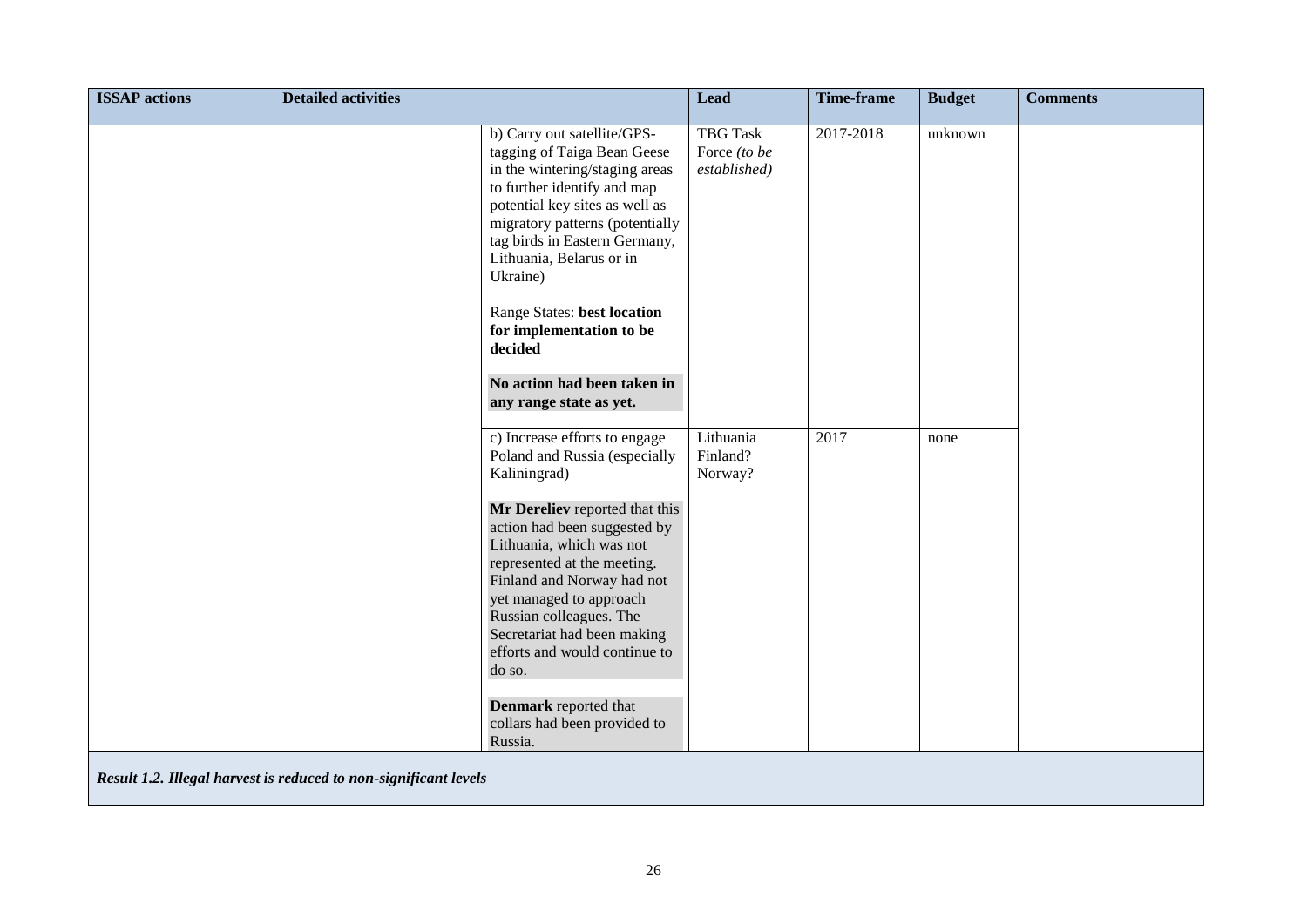| <b>ISSAP</b> actions                                                                                              | <b>Detailed activities</b>                                                                                                                                                         | Lead                                                          | <b>Time-frame</b> | <b>Budget</b> | <b>Comments</b>                       |
|-------------------------------------------------------------------------------------------------------------------|------------------------------------------------------------------------------------------------------------------------------------------------------------------------------------|---------------------------------------------------------------|-------------------|---------------|---------------------------------------|
| .2.2. Raise identification<br>skills and awareness of the<br>status of different goose<br>species amongst hunters | 1.2.2.1 Prepare and implement an awareness-raising campaign<br>for hunters to complement suggested legislation changes,<br>including guidance on the identification of grey geese. | National NGOs<br>and research<br>institutes in<br>cooperation | 2018              | unknown       |                                       |
|                                                                                                                   | Range States: Belarus, Ukraine                                                                                                                                                     | with the TBG<br><b>Task Force</b>                             |                   |               |                                       |
|                                                                                                                   | <b>Belarus</b> reported that this was in progress and would be started<br>in 2018.                                                                                                 |                                                               |                   |               |                                       |
|                                                                                                                   | <b>Ukraine</b> reported that no action had been taken as yet and that<br>assistance from the Secretariat would be appreciated.                                                     |                                                               |                   |               |                                       |
|                                                                                                                   | 1.2.2.2 Produce and disseminate special publication on the<br>occurrence of Taiga Bean Geese                                                                                       | National NGOs<br>and research<br>institutes                   | 2017              | unknown       | Collation of available<br>information |
|                                                                                                                   | Range States: Ukraine                                                                                                                                                              |                                                               |                   |               |                                       |
|                                                                                                                   | Ukraine reported that no action had been taken to date,<br>however this was planned for the future.                                                                                |                                                               |                   |               |                                       |

**Germany** reported that TBG was huntable in Germany. Hunting was allowed in the Federal State Mecklenburg-Vorpommern and there was currently no intention to change the legislation. It was being considered to prepare a resolution only to hunt when the visibility was sufficient to be able to distinguish between Taiga and Tundra Bean Geese. No reply had been received from the Federal State Brandenburg, where it was thought that Taiga Bean Geese occur.

Ms Sonia Rozenfeld of the Severtsov Institute of Ecology and Evolution in **Russia** reported that tagging had been carried out in the Eastern 1 and 2 MUs on three adult females and nine young birds. A map of movement during moulting of females with broods had been compiled and it was clear that the Eastern 2 MU population was migrating south to Kazakhstan or Kyrgyzstan. A map of spring and autumn distribution of the Eastern 1 population had been prepared and hunting free zones had been established, using inspectors and aerial control, which also helped to catch poachers. A map had been compiled of where the Eastern 1 and 2 populations probably occur in temporarily protected state areas, the borders of which would hopefully be enlarged. Birds had been measured and in July 2017 it was being planned to fit birds with transmitters (12 were available) to gain more knowledge of the migration route.

Despite the huge hunters' lobby, there had been a consensus that the TBG should be included in the Red Book of Russia in 2017 or 2018 making it automatically nonhuntable; this had been prepared by Ms Rozenfeld and her colleague, who hoped that it would be useful for work on federal level.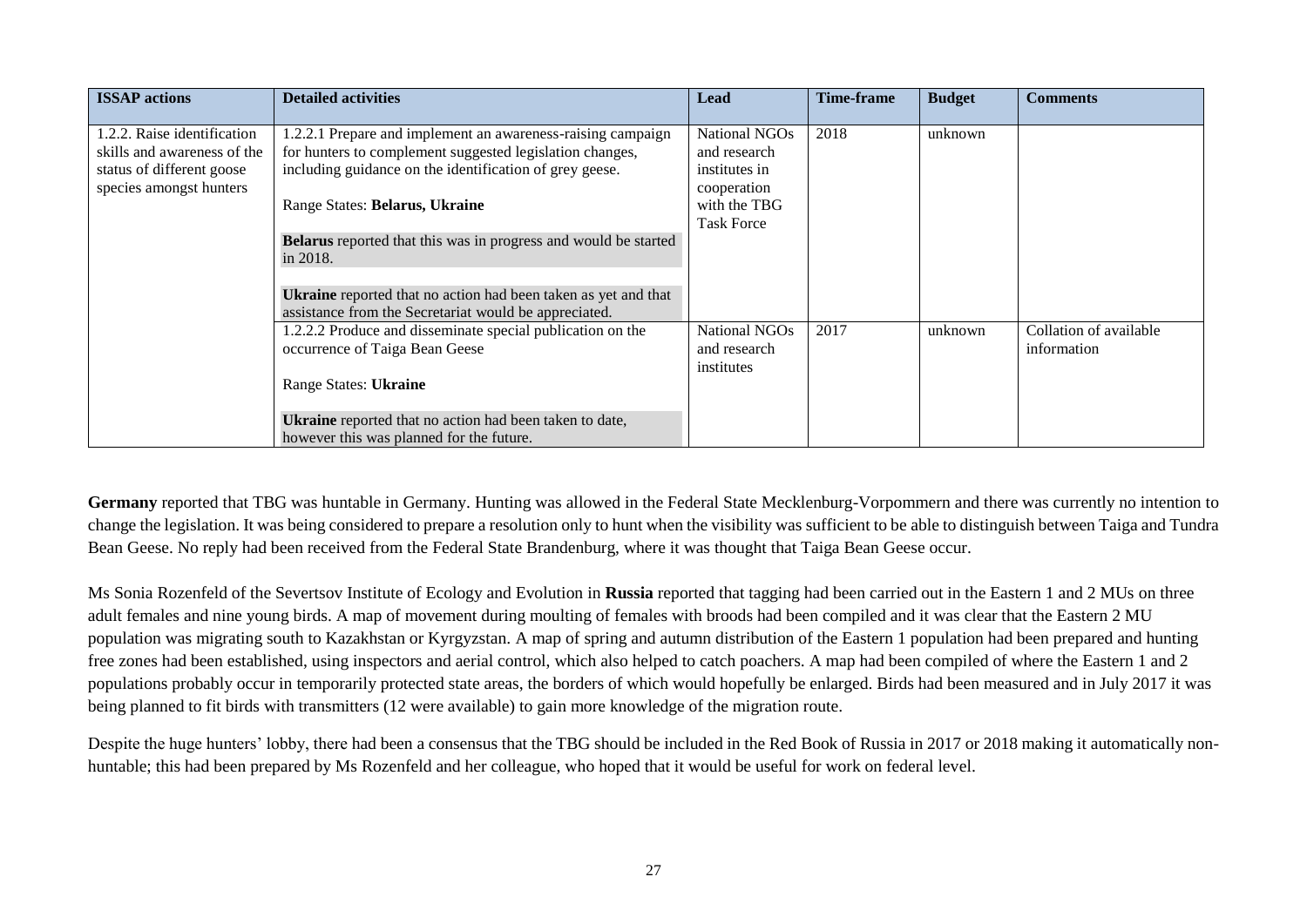# **Feedback from range states on implementation between December 2016 and June 2017 (marked in grey)**

**Work plan for the implementation of non-AHM related actions of the AEWA Taiga Bean Goose International Single Species Action Plan (2017-2018) – Western and Central Management Units (Range States: Denmark, Finland, Norway, Russia, Sweden, UK)<sup>7</sup>**

| <b>ISSAP</b> actions                                                                                                         | <b>Detailed activities</b>                                                                                                                                                                                                                                                                                          | <b>Lead</b>                                      | <b>Time-frame</b> | <b>Budget</b> | <b>Comments</b> |  |  |  |  |
|------------------------------------------------------------------------------------------------------------------------------|---------------------------------------------------------------------------------------------------------------------------------------------------------------------------------------------------------------------------------------------------------------------------------------------------------------------|--------------------------------------------------|-------------------|---------------|-----------------|--|--|--|--|
|                                                                                                                              | Result 1.2. Illegal harvest is reduced to non-significant levels                                                                                                                                                                                                                                                    |                                                  |                   |               |                 |  |  |  |  |
| Action 1.2.2. Raise<br>identification skills and<br>awareness of the status of<br>different goose species<br>amongst hunters | 1.2.2.1 Investigate TBG shooting NE<br>Jutland & Zealand<br>Range States: Denmark<br><b>Denmark</b> reported that this had not been                                                                                                                                                                                 | <b>SVANA</b>                                     | 2017              | None          |                 |  |  |  |  |
|                                                                                                                              | carried out to date but will be done in<br>autumn 2017 based on the new bag<br>statistics that are now available. In order to<br>avoid any illegal harvest of TBG, public<br>announcements of hunting seasons will be<br>restructured to stress the importance of the<br>geographical restrictions applying to Bean |                                                  |                   |               |                 |  |  |  |  |
|                                                                                                                              | Goose hunting in Denmark.                                                                                                                                                                                                                                                                                           |                                                  |                   |               |                 |  |  |  |  |
|                                                                                                                              | Result 1.3. Impact of huntable native predators in breeding and moulting areas is reduced                                                                                                                                                                                                                           |                                                  |                   |               |                 |  |  |  |  |
| Action 1.3.1. Maintain and<br>strengthen predator control<br>measures in breeding and<br>moulting areas                      | 1.3.1.1 Undertake annual campaign<br>amongst hunters in the breeding areas to<br>strengthen fox management                                                                                                                                                                                                          | Finnish Wildlife Agency<br>+ hunting association | $2017 + 2018$     | none          |                 |  |  |  |  |
|                                                                                                                              | <b>Range States: Finland</b>                                                                                                                                                                                                                                                                                        |                                                  |                   |               |                 |  |  |  |  |
|                                                                                                                              | Finland reported that this will start later<br>this year for the up-coming hunting season.                                                                                                                                                                                                                          |                                                  |                   |               |                 |  |  |  |  |

 $\overline{a}$ 

<sup>&</sup>lt;sup>7</sup> Highlighted in yellow are countries which attended EGM IWG1 in December 2016 and are also attending EGM IWG2.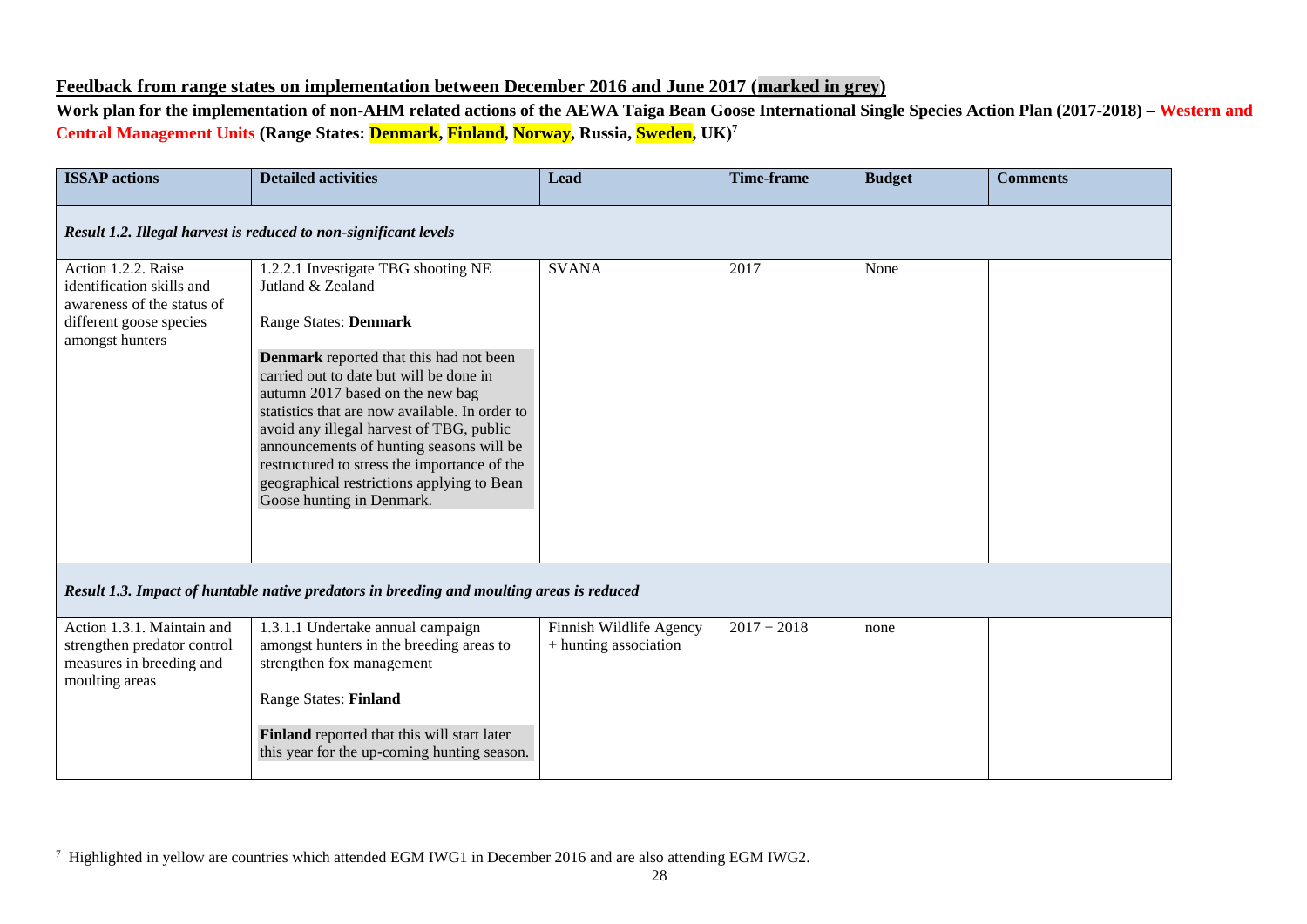| <b>ISSAP</b> actions                                                                                                                                                   | <b>Detailed activities</b>                                                                                                                                                                                                                                                                                                                                                     | Lead                                                         | <b>Time-frame</b> | <b>Budget</b>                                                    | <b>Comments</b> |
|------------------------------------------------------------------------------------------------------------------------------------------------------------------------|--------------------------------------------------------------------------------------------------------------------------------------------------------------------------------------------------------------------------------------------------------------------------------------------------------------------------------------------------------------------------------|--------------------------------------------------------------|-------------------|------------------------------------------------------------------|-----------------|
|                                                                                                                                                                        | 1.3.1.2 Communicate to the Forestry &<br>Parks Service the importance of continuing<br>and strengthening fox management in the<br>northernmost Finland<br><b>Range States: Finland</b>                                                                                                                                                                                         | Finnish Wildlife Agency                                      | 2017              | none                                                             |                 |
|                                                                                                                                                                        | Finland reported that this will start later<br>this year for the up-coming hunting season.                                                                                                                                                                                                                                                                                     |                                                              |                   |                                                                  |                 |
|                                                                                                                                                                        | Result 1.4. Impact of alien predators in breeding and moulting areas is reduced                                                                                                                                                                                                                                                                                                |                                                              |                   |                                                                  |                 |
| Action 1.4.1. Maintain and<br>strengthen alien predator<br>control and eradication<br>measures in breeding and<br>moulting areas                                       | 1.4.1.1 Carry on the eradication of raccoon<br>dog in Lapland & Sweden<br>Range States: Finland, Sweden<br>Finland reported that this work was<br>ongoing and would continue for four years.<br>Funding had been provided by Norway and<br>Sweden and the results were very<br>promising so far.<br>Sweden reported that this was ongoing and<br>good progress was being made. | Finnish Wildlife Agency /<br>Swedish Hunters'<br>Association | Ongoing           | FI: Secured<br>$(150,000$ EUR)<br>SE: secured<br>$(800,000$ EUR) |                 |
|                                                                                                                                                                        | Result 2.2. Interspecific competition in spring staging areas is reduced                                                                                                                                                                                                                                                                                                       |                                                              |                   |                                                                  |                 |
| Action 2.2.1. Maintain the<br>unharvested-fields-for-birds<br>programme (within the<br>Common Agricultural<br>Policy (CAP) of the<br>European Union, if<br>applicable) | 2.2.1.1 Continue implementing the fields<br>for geese programme<br><b>Range States: Sweden</b><br>Sweden reported that this was ongoing,<br>although not exclusive for TBG.                                                                                                                                                                                                    | County Administrative<br><b>Boards</b>                       | Ongoing           | secured                                                          |                 |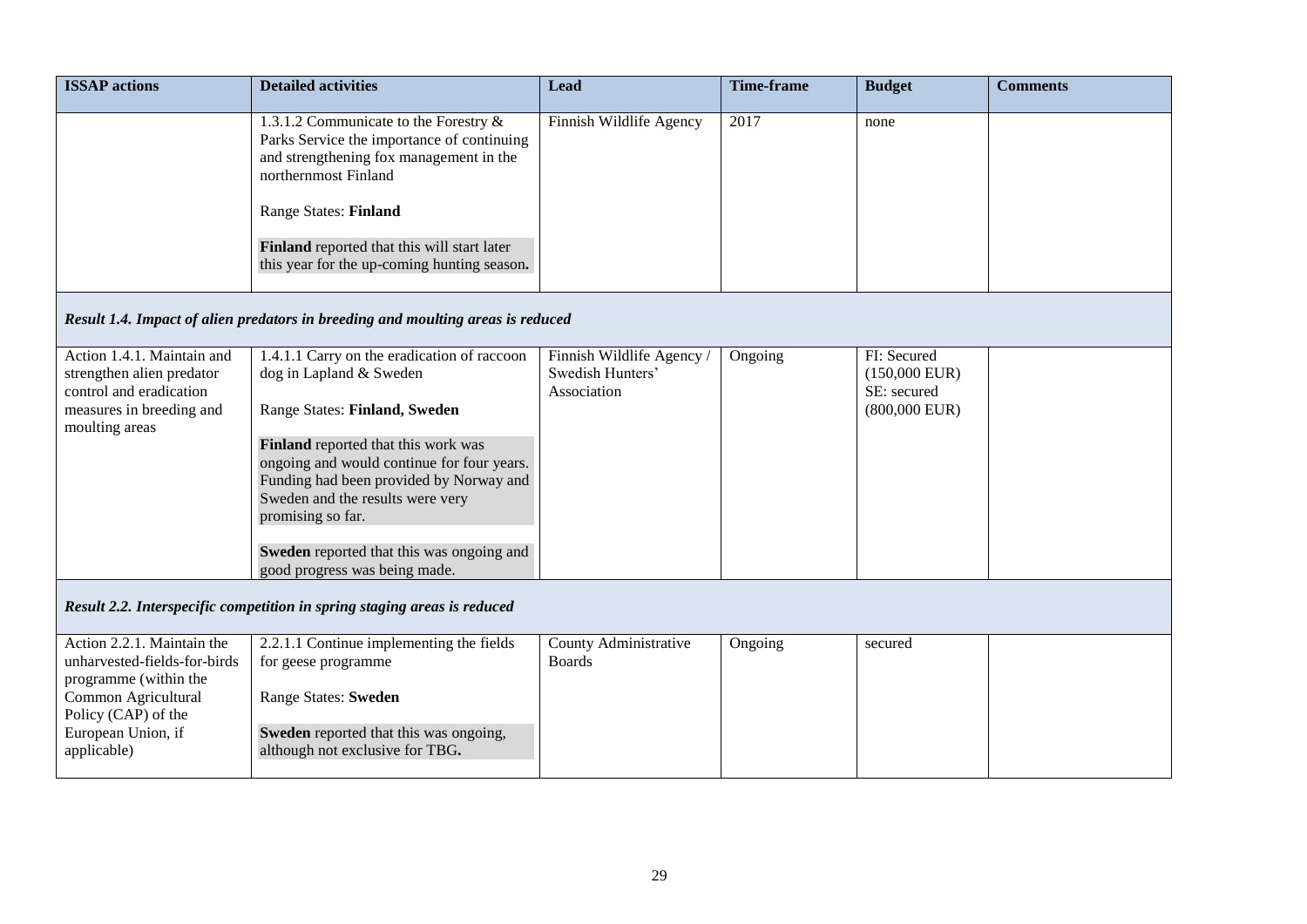| <b>ISSAP</b> actions                                                                                                                   | <b>Detailed activities</b>                                                                                                                                                                                                                                                                                                                                                   | <b>Lead</b>             | <b>Time-frame</b> | <b>Budget</b> | <b>Comments</b> |
|----------------------------------------------------------------------------------------------------------------------------------------|------------------------------------------------------------------------------------------------------------------------------------------------------------------------------------------------------------------------------------------------------------------------------------------------------------------------------------------------------------------------------|-------------------------|-------------------|---------------|-----------------|
|                                                                                                                                        | 2.2.1.2 Ministry of Agriculture to maintain<br>this programme in the national CAP<br>starting form 2020<br><b>Range States: Finland</b>                                                                                                                                                                                                                                      | Ministry of Agriculture | $2017 + 2018$     | none          |                 |
|                                                                                                                                        | Finland reported that this would be<br>discussed in more detail in future once the<br>negotiation and planning for the CAP in<br>Finland starts.                                                                                                                                                                                                                             |                         |                   |               |                 |
|                                                                                                                                        | 2.2.1.3 Demonstrate the benefits of the<br>programme to the Agriculture Department<br>of the Ministry of Agriculture                                                                                                                                                                                                                                                         | Finnish Wildlife Agency | $2017 + 2018$     | none          |                 |
|                                                                                                                                        | Range States: Finland                                                                                                                                                                                                                                                                                                                                                        |                         |                   |               |                 |
|                                                                                                                                        | Finland reported that this was also related<br>to the preparation of the next CAP.                                                                                                                                                                                                                                                                                           |                         |                   |               |                 |
| Result 3.1. Impact of forestry works is reduced                                                                                        |                                                                                                                                                                                                                                                                                                                                                                              |                         |                   |               |                 |
| Action 3.1.1. Continue the<br>adaptation of forestry<br>operations to take into<br>account wildlife, in<br>particular Taiga Bean Goose | 3.1.1.1 Working models for Wildlife<br>Friendly Forests management and forestry<br>related habitat restorations are developed in<br>co-operation with forestry sector and<br>promoted at large to forest owners and<br>corporations to reach implementation in<br>practice. Actions implement the national<br>management plans for the grouse species<br>and the Bean Goose. | Finnish Wildlife Agency | Ongoing           | none          |                 |
|                                                                                                                                        | <b>Range States: Finland</b>                                                                                                                                                                                                                                                                                                                                                 |                         |                   |               |                 |
|                                                                                                                                        | Finland reported that this was ongoing and<br>progressing surprisingly well. The Finnish<br>Forest Centre was to create a layer of<br>valuable forest and marsh habitats.<br>Funding was available for the next couple<br>of years.                                                                                                                                          |                         |                   |               |                 |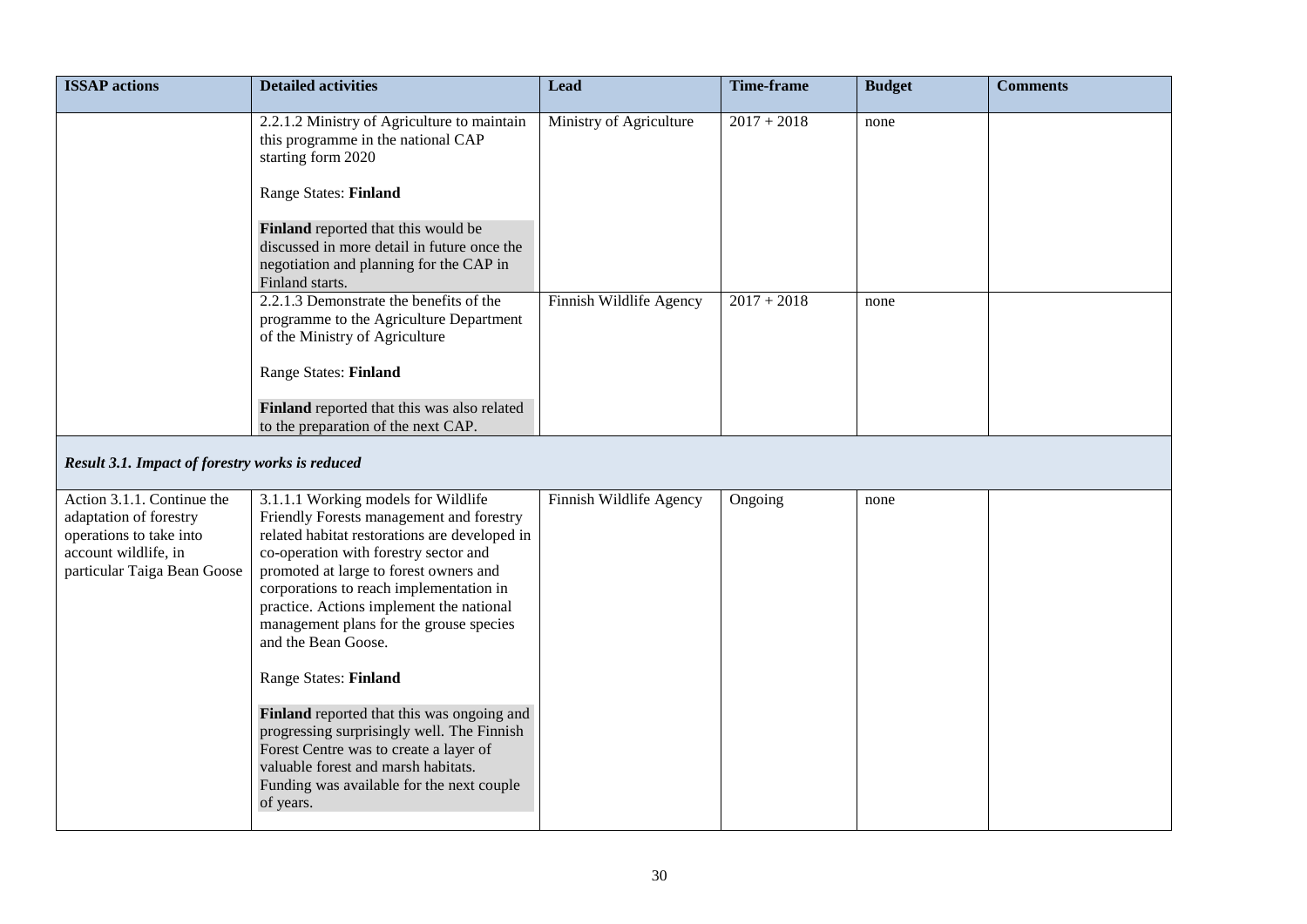| <b>ISSAP</b> actions                                                                                                                                           | <b>Detailed activities</b>                                                                                                                                                                                                                                                                                                                    | Lead                                                | <b>Time-frame</b> | <b>Budget</b>                          | <b>Comments</b> |  |
|----------------------------------------------------------------------------------------------------------------------------------------------------------------|-----------------------------------------------------------------------------------------------------------------------------------------------------------------------------------------------------------------------------------------------------------------------------------------------------------------------------------------------|-----------------------------------------------------|-------------------|----------------------------------------|-----------------|--|
| Action 3.1.2. Continue<br>restoring mires used by<br>Taiga Bean Geese that have<br>been affected by past<br>drainage                                           | 3.1.2.1 Implement annual goals for mire<br>restoration by Parks & Wildlife Finland set<br>by the Ministry of Environment<br><b>Range States: Finland</b>                                                                                                                                                                                      | Parks & Wildlife Finland                            | Ongoing           | Dependent on<br>available<br>resources |                 |  |
|                                                                                                                                                                | Finland reported that this was ongoing<br>work.                                                                                                                                                                                                                                                                                               |                                                     |                   |                                        |                 |  |
|                                                                                                                                                                | 3.1.2.2 Develop and submit LIFE<br>application to the EC                                                                                                                                                                                                                                                                                      | Parks & Wildlife Finland                            | $2017 + 2018$     | none                                   |                 |  |
|                                                                                                                                                                | <b>Range States: Finland</b>                                                                                                                                                                                                                                                                                                                  |                                                     |                   |                                        |                 |  |
|                                                                                                                                                                | Finland reported that LIFE Project funding<br>was expected in future. They would submit<br>further details from the Ministry of<br>Environment.                                                                                                                                                                                               |                                                     |                   |                                        |                 |  |
| Result 3.3. Breeding, staging and wintering habitats are not further lost due to oil and gas or renewable energy developments                                  |                                                                                                                                                                                                                                                                                                                                               |                                                     |                   |                                        |                 |  |
| Action 3.3.1. Take account<br>of Taiga Bean Goose<br>breeding, staging and<br>wintering habitats in the<br>planning of new oil and gas<br>and renewable energy | 3.3.1.1 Continued monitoring of collision<br>risk posed to Taiga Bean close to the<br>Special Protection Areas identified as their<br>important wintering sites<br><b>Range States: Denmark</b>                                                                                                                                               | SVANA / Aarhus<br>University/Windfarming<br>company | Ongoing           | Secured                                |                 |  |
| developments                                                                                                                                                   | Denmark reported that two test sites were<br>being investigated. Birds were avoiding the<br>turbines and no large birds had been found<br>under the turbines. A further site had<br>showed no collision risks. Monitoring was<br>ongoing and results would be obtained<br>soon, however this did not seem to be a<br>major cause for concern. |                                                     |                   |                                        |                 |  |
|                                                                                                                                                                |                                                                                                                                                                                                                                                                                                                                               |                                                     |                   |                                        |                 |  |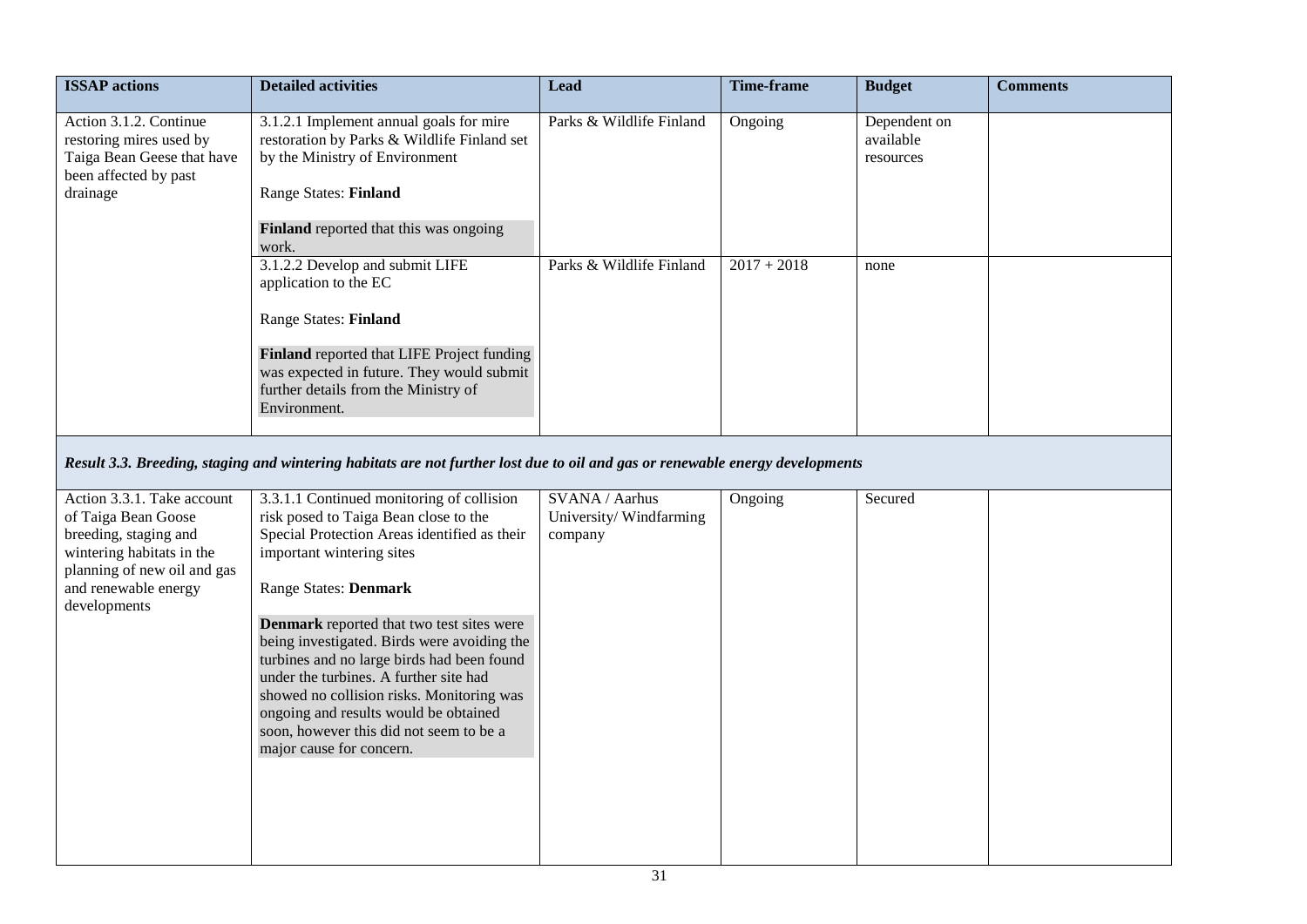| <b>ISSAP</b> actions                                                                | <b>Detailed activities</b>                                                           | Lead                   | <b>Time-frame</b> | <b>Budget</b> | <b>Comments</b> |  |  |
|-------------------------------------------------------------------------------------|--------------------------------------------------------------------------------------|------------------------|-------------------|---------------|-----------------|--|--|
| Result 3.4. Impact of agriculture on natural Taiga Bean Goose habitats is minimised |                                                                                      |                        |                   |               |                 |  |  |
| Action 3.4.1. Restore wet                                                           | 3.4.1.1 Increase the area of managed                                                 | Centre for Economic    | 2017-2018         | secured       |                 |  |  |
| grassland habitats in staging                                                       | coastal grassland under CAP                                                          | Development, Transport |                   |               |                 |  |  |
| and wintering areas                                                                 |                                                                                      | and the Environment    |                   |               |                 |  |  |
|                                                                                     | <b>Range States: Finland</b>                                                         |                        |                   |               |                 |  |  |
|                                                                                     | Finland reported that the area had been<br>increased and would continue to increase. |                        |                   |               |                 |  |  |

The **United Kingdom** reported that two flocks existed in eastern England, which had declined in the last four years. Scotland hosted 260 birds, which constituted a 10% increase. Monitoring took place at monthly intervals in England and weekly intervals in Scotland. A Masters study into the dynamics of the Scottish flock was being carried out. A study of GPS tags in Scotland elucidated migration routes and significantly increased knowledge. The species was protected in the UK and no known hunting was occurring. A study group in Scotland had substantially helped to facilitate knowledge of birds occurring in Scotland. Work should be carried out in eastern England to investigate the rapid decline.

**Action**: The UK delegation provided the following activity to be added by the Secretariat to the work plan and the reporting format: "*Review factors possibly contributing to rapid declines in eastern England and implement appropriate management responses, as appropriate*".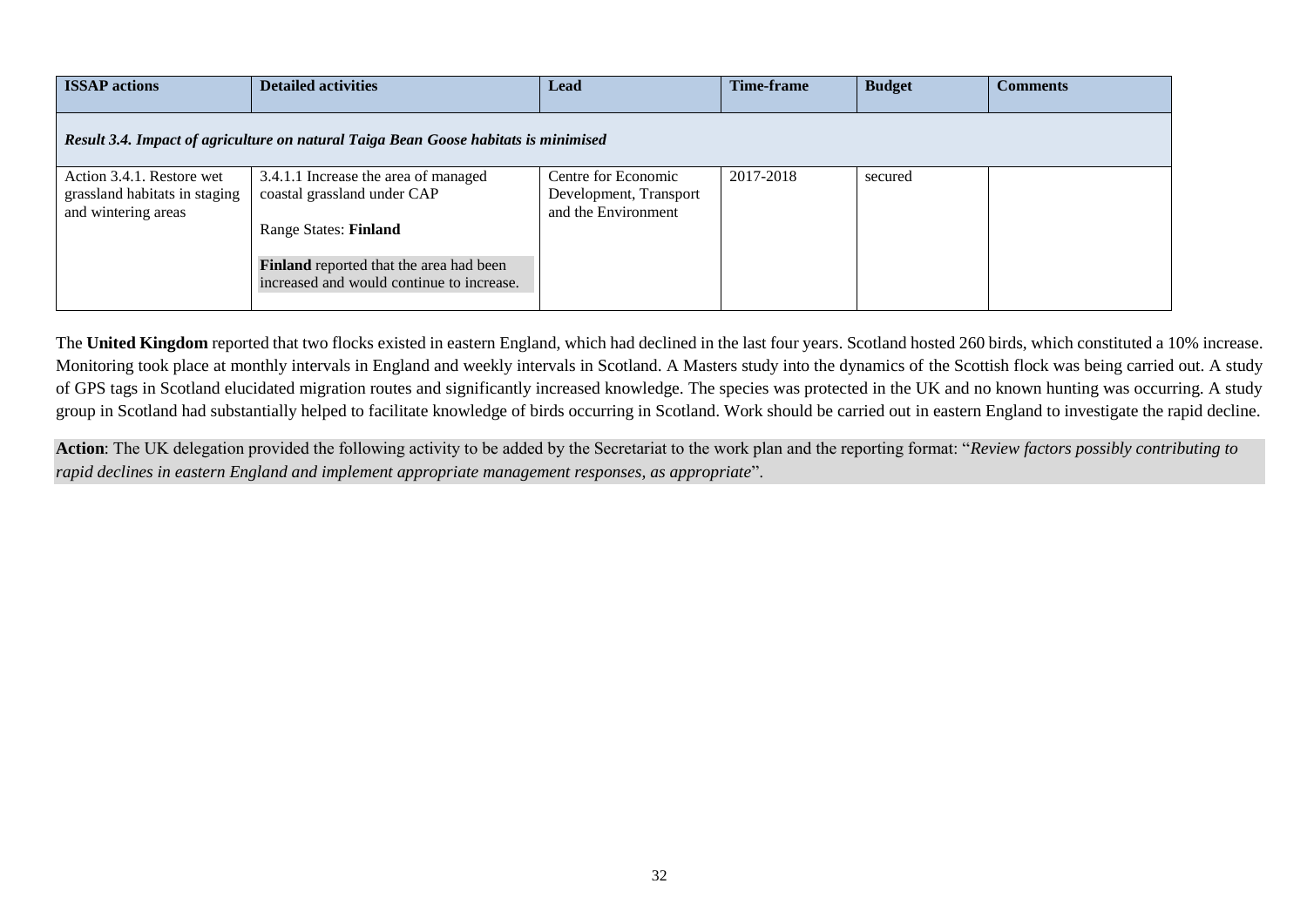# APPENDIX 5

# **TAIGA BEAN GOOSE HARVEST QUOTA FOR 2017**

(Prepared by the Data Centre on 19 June 2017)

# January 2017 population size  $= 56,792$ Adult harvest rate  $= 0.03$

| Country      | 2.5%  | 50%   | 97.5% |
|--------------|-------|-------|-------|
| Russia       | 319   | 350   | 397   |
| Finland      | 1,040 | 1,144 | 1,295 |
| Sweden       | 552   | 607   | 687   |
| Denmark      | 212   | 233   | 264   |
| <b>Total</b> | 2,123 | 2,334 | 2,643 |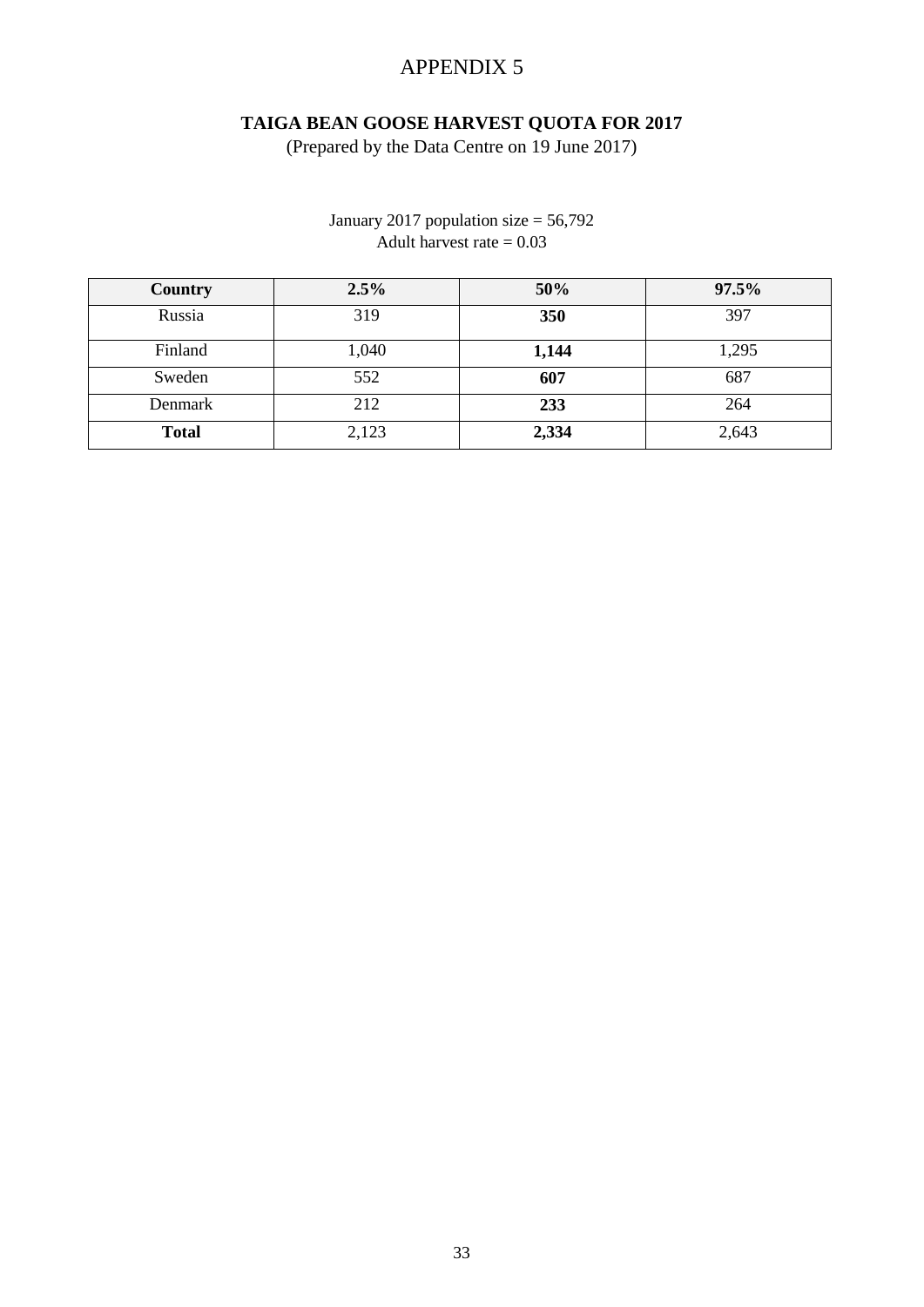# APPENDIX 6

### **2 nd MEETING OF THE AEWA EUROPEAN GOOSE MANAGEMENT INTERNATIONAL WORKING GROUP**

*15-16 June, Copenhagen, Denmark* **\_\_\_\_\_\_\_\_\_\_\_\_\_\_\_\_\_\_\_\_\_\_\_\_\_\_\_\_\_\_\_\_\_\_\_\_\_\_\_\_\_\_\_\_\_\_\_\_\_\_\_\_\_\_\_\_\_\_\_\_\_\_\_\_\_\_\_\_\_\_\_\_\_\_\_\_\_\_\_**

# **LIST OF PARTICIPANTS<sup>8</sup>**

### **BELARUS**

Mr Alexey Mekhanikov (NGR) Integrated Environmental Research Department Republican Research Unitary Enterprise (RUE) Belarusian Scientific Research Centre 'Ecology' 76 Yakubova Street 220095 Minsk Belarus

Tel.: +37 529 702 8534 E-mail: [silverhawk@mail.ru](mailto:silverhawk@mail.ru)

Mr Pavel Pinchuk (NE) Laboratory of Ornithology State Research and Production Association Scientific and Practical Centre of the National Academy of Sciences of Belarus for Biological **Resources** 22 Akademicheskaya Street 220072 Minsk Belarus

Tel.: +37 529 694 25 04 E-mail: [ppinchuk@mail.ru](mailto:ppinchuk@mail.ru)

#### **BELGIUM**

**.** 

Mr Floris Verhaeghe (NGR) Expert Fauna & Flora Nature and Forest Agency Koning Albert I-laan 1/2 bus 74 8200 Brugge Belgium

Tel.: +32 479 89 01 09 E-mail: Floris.Verhaeghe@vlaanderen.be

#### **DENMARK**

Ms Camilla Uldal (NGR) Head of Section Nature Protection Danish Environmental Protection Agency Haraldsgade 53 2100 Copenhagen Denmark

Tel.: +45 935 879 47 E-mail: [cakis@svana.dk](mailto:cakis@svana.dk)

Mr Jens Skovager Østergaard (NGR) Nature management Danish Environmental Protection Agency Haraldsgade 53 2100 Copenhagen Denmark.

Tel:  $+45\,408\,563\,70$ E-mail: jenoe@mst.dk

Professor Jesper Madsen (NE) Head of the AEWA EGMP Data Centre Department of Bioscience Aarhus University Grenåvej 14 8410 Rønde Denmark

Tel.: +45 294 402 04 E-mail: [jm@bios.au.dk](mailto:jm@bios.au.dk)

<sup>8</sup> NGR – National Government Representative / NE – National Expert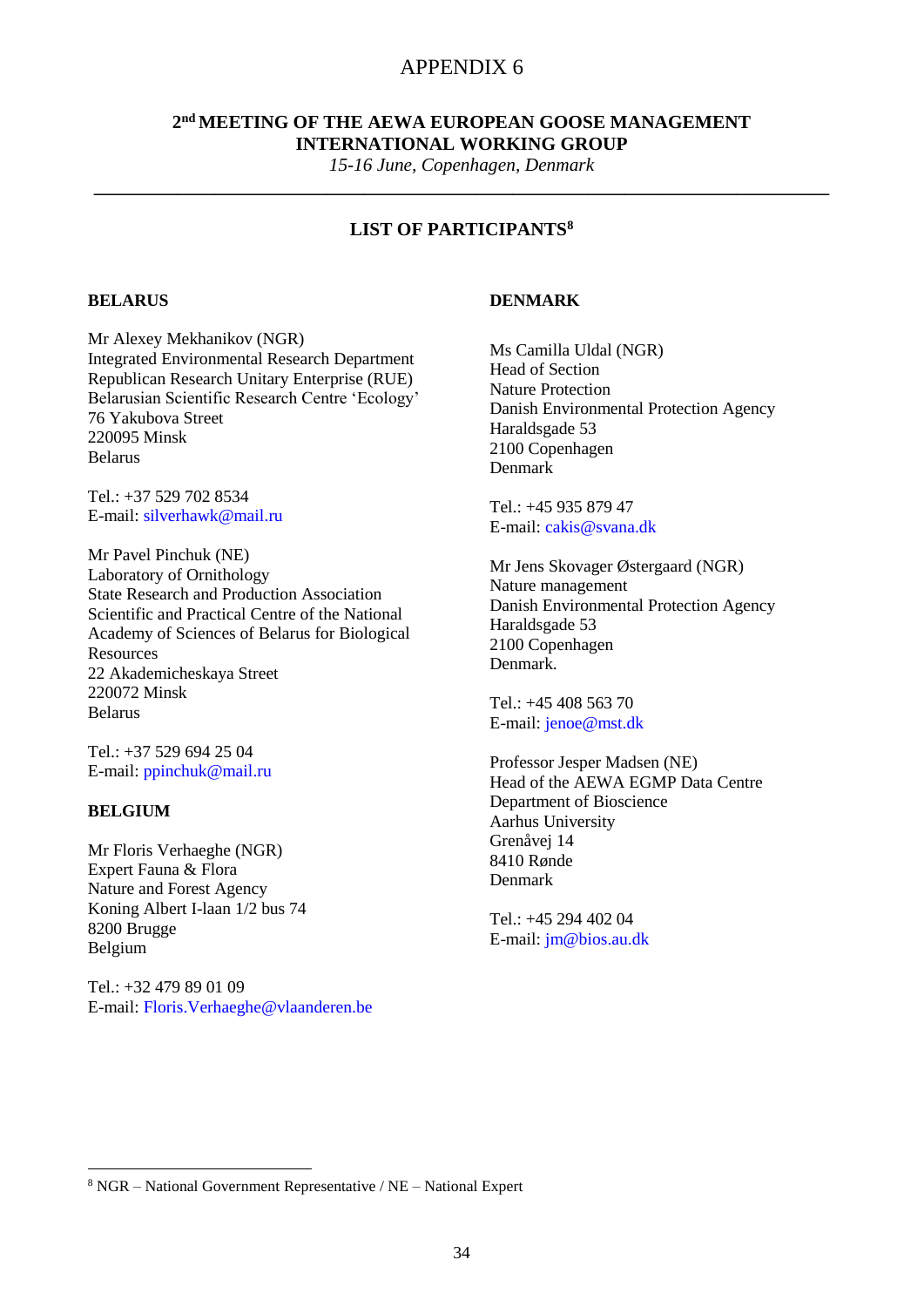Professor Anthony Fox (NE) Professor of Waterbird Ecology Aarhus University Department of Bioscience Kalø, Grenåvej 14 8410 Rønde Denmark

Tel.: +45 206 757 11 E-mail: [tfo@bios.au.dk](mailto:tfo@bios.au.dk)

Ms Iben Hove Sørensen (*Also representing CIC*) Danish Hunters'Association Molsvej 34 8410 Rønde Denmark

Tel.: +45 817 716 64 E-mail: [ihs@jaegerne.dk](mailto:ihs@jaegerne.dk)

Ms Josefine Møller Biologist / Nature Protection Danish Environmental Protection Agency Haraldsgade 53 2100 Copenhagen Denmark

Tel.: +45 935 97154 E-mail: josmo@ms.dk

### **EUROPEAN UNION**

Mr Ludovic Le Maresquier Nature Policy Officer European Commission DG ENV 5, avenue de Beaulieu Brussels Belgium

E-mail: ludovic.le-maresquier@ec.europa.eu

### **FINLAND**

Dr Esko Hyvärinen (NGR) Environment Counsellor Ministry of the Environment Department of the Natural Environment P.O. Box 35 00023 Helsinki Finland

Tel.: +35 840 014 3876 E-mail: [esko.o.hyvarinen@ym.fi](mailto:esko.o.hyvarinen@ym.fi)

Mr Janne Pitkänen (NGR) Senior Officer Ministry of Agriculture and Forestry Natural Resources Department Unit for Hunting and Fishing P.O. Box 30 00023 Government Helsinki Finland

Tel.: +35 829 516 2338 E-mail: [janne.pitkanen@mmm.fi](mailto:janne.pitkanen@mmm.fi)

Mr Mikko Alhainen (NE) Senior Planning Officer Finnish Wildlife Department Sompiontie 1 00730 Helsinki Finland

Tel.: +35 850 911 1288 E-mail: [mikko.alhainen@riista.fi](mailto:mikko.alhainen@riista.fi)

Mr Jorma Pessa (NE) Centre for Economic Development Transport and the Environment P.O. Box 86 90101 Oulu Finland

Tel.: +35 840 025 0040 E-mail: [jorma.pessa@ely-keskus.fi](mailto:orma.pessa@ely-keskus.fi)

### **FRANCE**

Dr François Lamarque (NGR) (*Vice-Chair of the AEWA Standing Committee*) European and International Actions Officer Ministry for the Ecological and Inclusive Transition (MTES) Water and Biodiversity Directorate Tour Séquoia 92055 La Défense CEDEX France

Tel.: +33 1408 131 90 E-mail: [francois.lamarque@developpement](mailto:francois.lamarque@developpement-durable.gouv.fr)[durable.gouv.fr](mailto:francois.lamarque@developpement-durable.gouv.fr)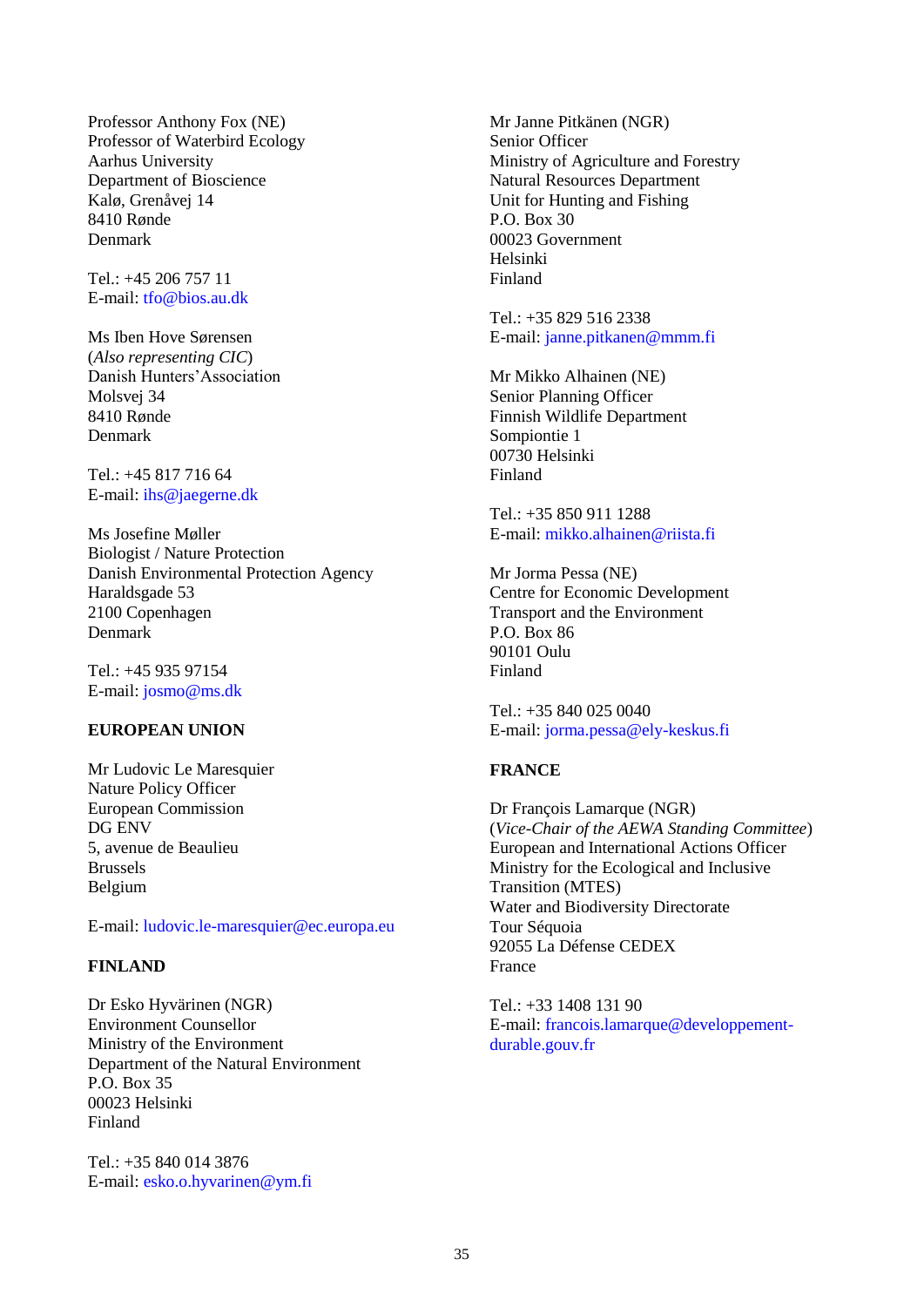Dr Matthieu Guillemain (NE) Office National de la Chasse et de la Faune Sauvage Migratory Bird Unit La Tour du Valat Le Sambuc 13200 Arles France

Tel.: +33 627 327 188 E-mail: [matthieu.guillemain@oncfs.gouv.fr](mailto:matthieu.guillemain@oncfs.gouv.fr)

Mr Alexandre Czajkowski **Director** OMPO 59 rue Ampère 75017 Paris France

Tel.: +33 144 010 516 E-mail: vanneau@ompo.org

### **GERMANY**

Dr Carolin Kieß (NGR) Legal Officer Federal Ministry for the Environment, Nature Conservation, Building and Nuclear Safety Division N13 (Species Protection) Robert-Schumann-Platz 3 53175 Bonn Germany

Tel.: +49 22899 305-2668 Fax: +49 22899 305-2684 E-mail: [Carolin.Kiess@bmub.bund.de](mailto:Carolin.Kiess@bmub.bund.de)

Dr Bettina Holsten (NGR) Ministry of Energy, Agriculture, the Environment and Rural Areas Mercatorstraße 3 24106 Kiel Germany

E-mail: Bettina.holsten@landsh.de

### **ICELAND**

Dr Gudmundur A. Gudmundsson (NGR) Ecologist Icelandic Institute of Natural History Ecology Department Urridaholtsstraeti 6-8 212 Gardabaer Iceland

Tel.: +35 459 005 00 E-mail: [mummi@ni.is](mailto:mummi@ni.is)

### **LATVIA**

Ms Ilona Mendzina (NGR) Deputy Director Ministry of Environmental Protection and Regional Development Peldu Str 25 1494 Riga Latvia

Tel $\cdot$  +37 167 026 432 Fax: +37 167 820 442 E-mail: Ilona.mendzina@varam.gov.lv

Dr Oskars Keišs (NE) Senior Researcher Laboratory of Ornithology Latvian University Institute of Biology Miera 3 2169 Salaspils Latvia

Tel.: +37 129 236 300 E-mail: [oskars.keiss@lu.lv](mailto:oskars.keiss@lu.lv)

### **NETHERLANDS**

Ms Wilmar Remmelts (NGR) Ministry of Economic Affairs Directorate of Nature and Biodiversity Postbus 20401 2500 EK Den Haag Netherlands

Tel.: +31 638 825 338 E-mail: [w.j.remmelts@minez.nl](mailto:w.j.remmelts@minez.nl)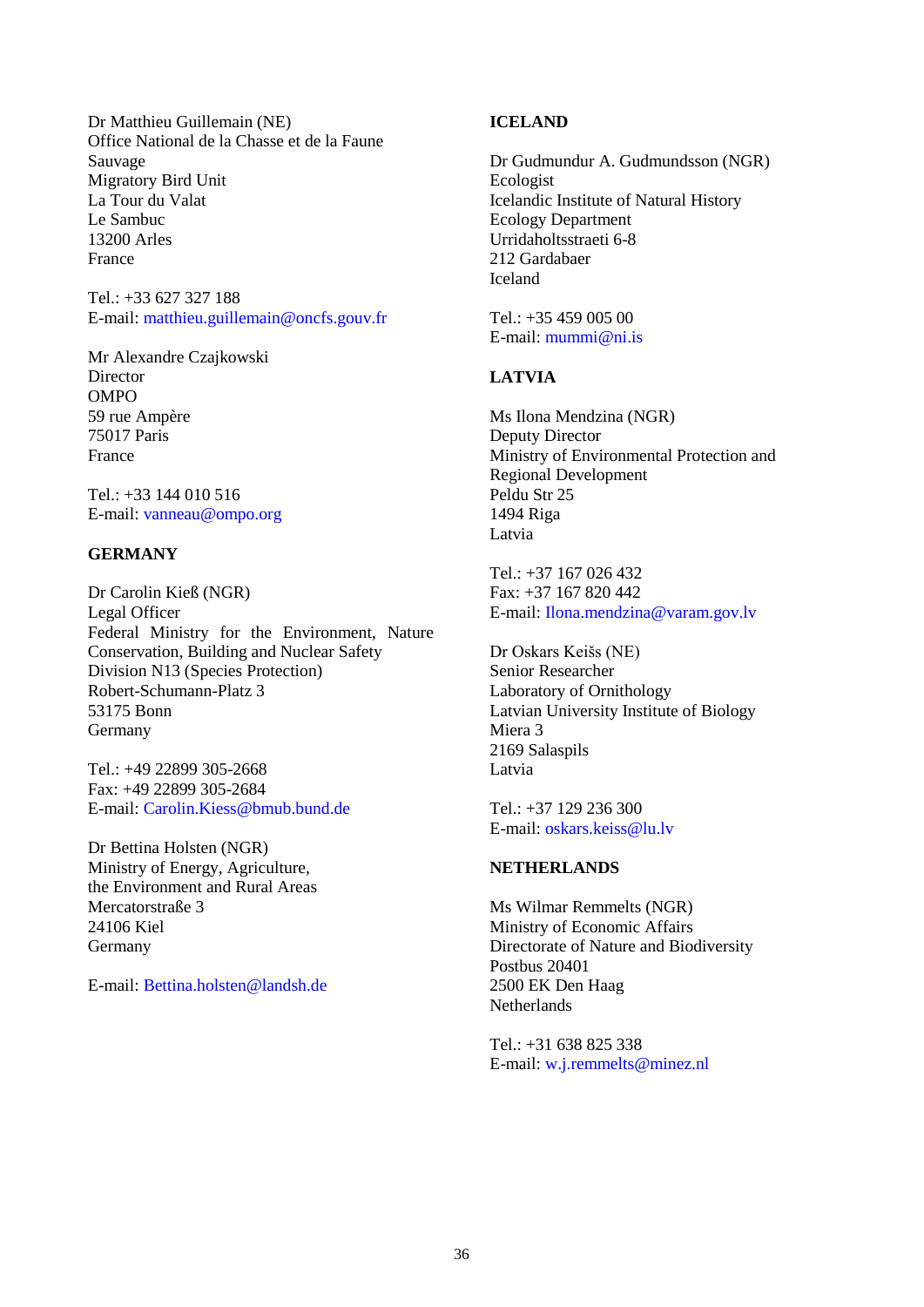Mr Gerben Mensink (NGR) Policy-maker Ecology Province of Friesland Postbus 20120 8900 Leeuwarden **Netherlands** 

 $Tel \cdot +31$  582 928 955 E-mail: [g.mensink@fryslan.nl](mailto:g.mensink@fryslan.nl)

Mr Kees Koffijberg Sovon Vogelonderzoek Nederland Department of Monitoring P.O. Box 6521 6525 ED Nijmegen **Netherlands** 

Tel.: +31 247 410 410 E-Mail: kees.koffijberg@t-online.de

#### **NORWAY**

Mr Øystein Størkersen (NGR) (*EGMIWG Chair*) Principal Adviser Norwegian Environment Agency P.O. Box 5672 Sluppen 7485 Trondheim Norway

Tel.: +47 7358 0500 E-mail: [oystein.storkersen@miljodir.no](mailto:oystein.storkersen@miljodir.no)

Mr Arild Espelien (NGR) Senior Advisor Norwegian Environment Agency P.O. Box 5672 Sluppen 7485 Trondheim Norway

Tel.: +47 415 123 96 E-mail: [ares@dirnat.no](mailto:ares@dirnat.no)

Ove Martin Gundersen (NE) Project Manager Norwegian Farmer's Union Hamnegata 33 7714 Steinkjer Norway

Tel.: +47 922 904 91 E-mail: ove-martin.gundersen@bondelaget.no Dr Ingunn Tombre (NE) Senior Researcher Norwegian Institute for Nature Research Department of Arctic Ecology The Fram Centre P.O. Box 6606 Langnes 9296 Tromsø Norway

Tel.: +47 934 667 23 E-mail: [ingunn.tombre@nina.no](mailto:ingunn.tombre@nina.no)

Mr Vidar Nilsen Hunting Consultant Norwegian Association of Hunters and Anglers (NJFF) Hvalstadåsen 5 1378 Nesbru Norway

Tel.: +476 679 2237 E-mail: ws@njff.no

#### **SWEDEN**

Mr Per Risberg (NGR) Desk Officer Swedish Environmental Protection Agency Naturvardsverket 06 48 Stockholm Sweden

Tel.: +46 106 981 000 E-mail: [per.risberg@naturvardsverket.se](mailto:per.risberg@naturvardsverket.se)

Mr Urban Johansson (NGR) Officer Research and Wildlife Management Swedish Environmental Protection Agency Wildlife Analysis Unit Forskarens väg 5 Hus Ub, Östersund 10648 Stockholm Sweden

Tel.: +46 08 698 00 00 E-mail: [urban.johansson@naturvardsverket.se](mailto:urban.johansson@naturvardsverket.se)

Dr Leif Nilsson (NE) University of Lund Department of Biology Ecology Building 223 62 Lund Sweden

E-mail: [leif.nilsson@biol.lu.se](mailto:leif.nilsson@biol.lu.se)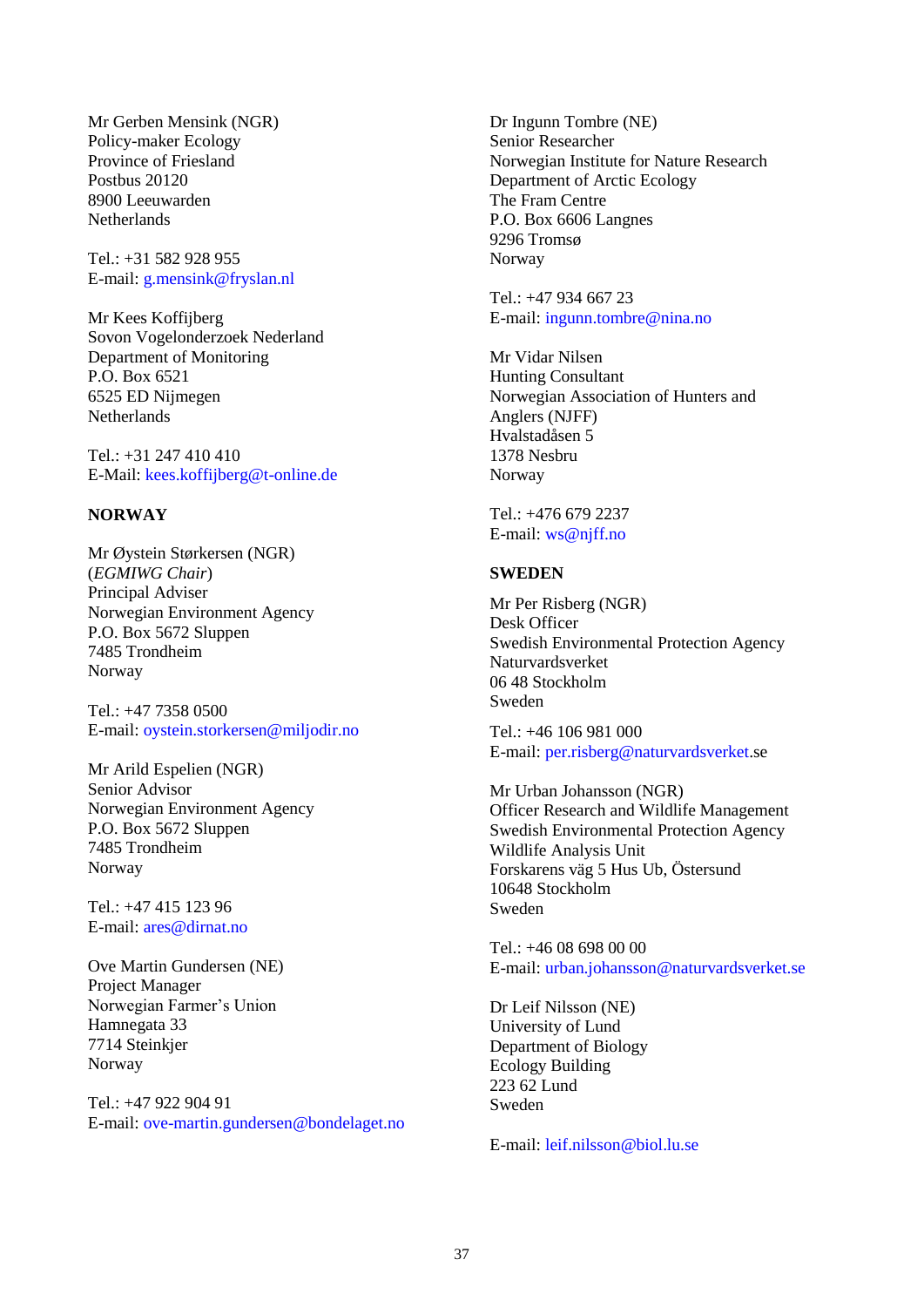Ms Mariana Skoglund National Game manager Swedish Association for Hunting and Wildlife Managment Öster Malma 611 91 Nyköping Sweden

Tel.: +46 703 300 637 E-mail: [mariana.skoglund@jagareforbundet.se](mailto:mariana.skoglund@jagareforbundet.se)

Dr Johan Månsson Associate Professor Swedish University of Agricultural Sciences Grimsö Research Station 730 91 Riddarhytten Sweden

Tel.: +46 581 679 325 E-mail: [johan.mansson@slu.se](mailto:johan.mansson@slu.se)

### **UKRAINE**

Ms Olesya Petrovych (NGR) Chief Specialist Department of Protected Areas Ministry of Ecology and Natural Resources 35, Vasilya Lipkivskogo Street Kiev 03035 Ukraine

Tel.: +38 067 784 1153 Fax: +38 044 206 2193 E-mail: [petrovych.o@gmail.com](mailto:petrovych.o@gmail.com)

Dr Vasyl Kostiushyn (NE) Institute of Zoology NAS of Ukraine Department of Monitoring and Conservation of Animals B.Khmelnitskogo str. 15 01030 Kiev Ukraine

Tel.: +38 050 387 2040 E-mail: [v.kostiushyn@gmail.com](mailto:v.kostiushyn@gmail.com)

### **UNITED KINGDOM**

Mr David Stroud (NGR) Senior Ornithologist Joint Nature Conservation Committee Monkstone House PE1 1JY Peterborough United Kingdom Tel: +44 1733 566 810 E-mail: David.Stroud@jncc.gov.uk

Ms Rae McKenzie (NGR) Policy and Advice Manager Rural Resources Unit Scottish natural Heritage Main Street, Bowmore PA437JX Isle of Islay United Kingdom

Tel.: +44 1469 8107 11 E-mail: rae.mckenzie@snh.gov.uk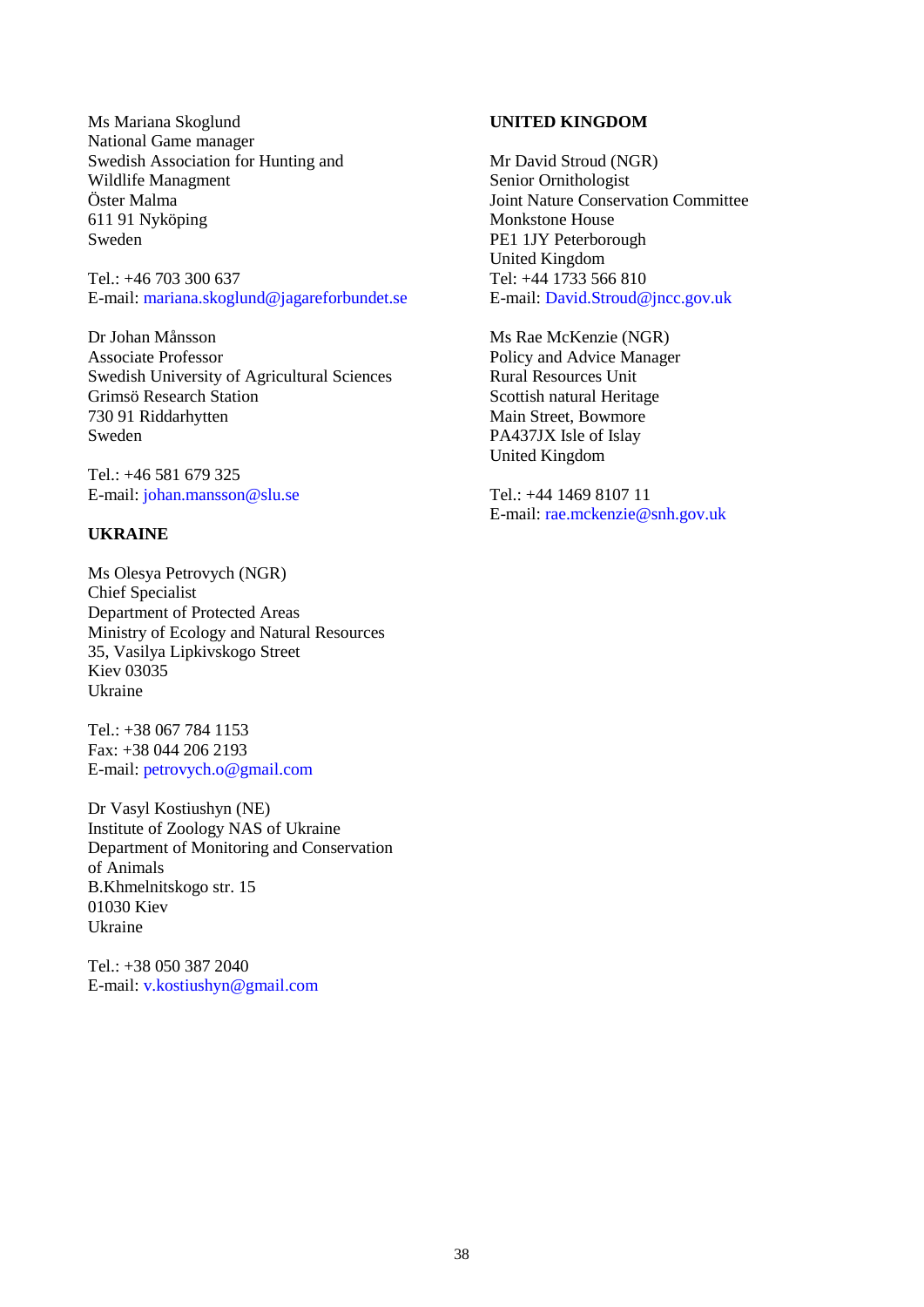### *INDIVIDUAL EXPERTS*

Dr Fred Johnson Research Biologist Wetlands & Aquatic Research Center U.S. Geological Survey 7920 NW 71 Street 32653 Gainesville United States

Tel.: +01 352 264 3488 E-mail: [fjohnson@usgs.gov](mailto:fjohnson@usgs.gov)

Ms Melissa Lewis Environmental Law Expert on the AEWA Technical Committee Tilburg University Dept. of European and International Public Law P.O. Box 90153 5000 LE Tilburg Netherlands

 $Tel + 31 619 806 867$ E-mail: M.G.Lewis@uvt.nl Ms Sonia Rozenfeld Severtsov Institute of Ecology and Evolution Bird Ringing Center Leninsky Prospekt 33 119071 Moscow Russian Federation

Tel.: +74 991 352 247 E-mail: rozenfeldbro@mail.ru

#### *OBSERVERS*

#### **INTERNATIONAL COUNCIL FOR GAME AND WILDLIFE CONSERVATION (CIC)**

Represented by member of the Danish delegation, Ms Iben Hove Sørensen

### **COPA-COGECA**

Ms Karen Post Senior Policy Advisor Copa-Cogeca / Danish Agricultural and Food Council /Water and Nature Policy Department Axeltorv 3 1609 Copenhagen Denmark

Tel.: +45 333 946 52 E-mail: [kpo@lf.dk](mailto:kpo@lf.dk)

#### **BIRDLIFE INTERNATIONAL**

Mr Ariel Brunner Senior Head of Policy BirdLife Europe Avenue de la Toison d'Or 67 1060 Brussels Belgium

Tel.: +32 491 904 653 E-mail: ariel.brunner@birdlife.org

### **THE EUROPEAN FEDERATION OF ASSOCIATIONS FOR HUNTING AND CONSERVATION (FACE)**

Dr David Scallan FACE Rue Frederick Pelletier 82 1030 Brussels Belgium

Tel.: +35 387 950 4563 E-mail: [david.scallan@face.eu](mailto:david.scallan@face.eu)